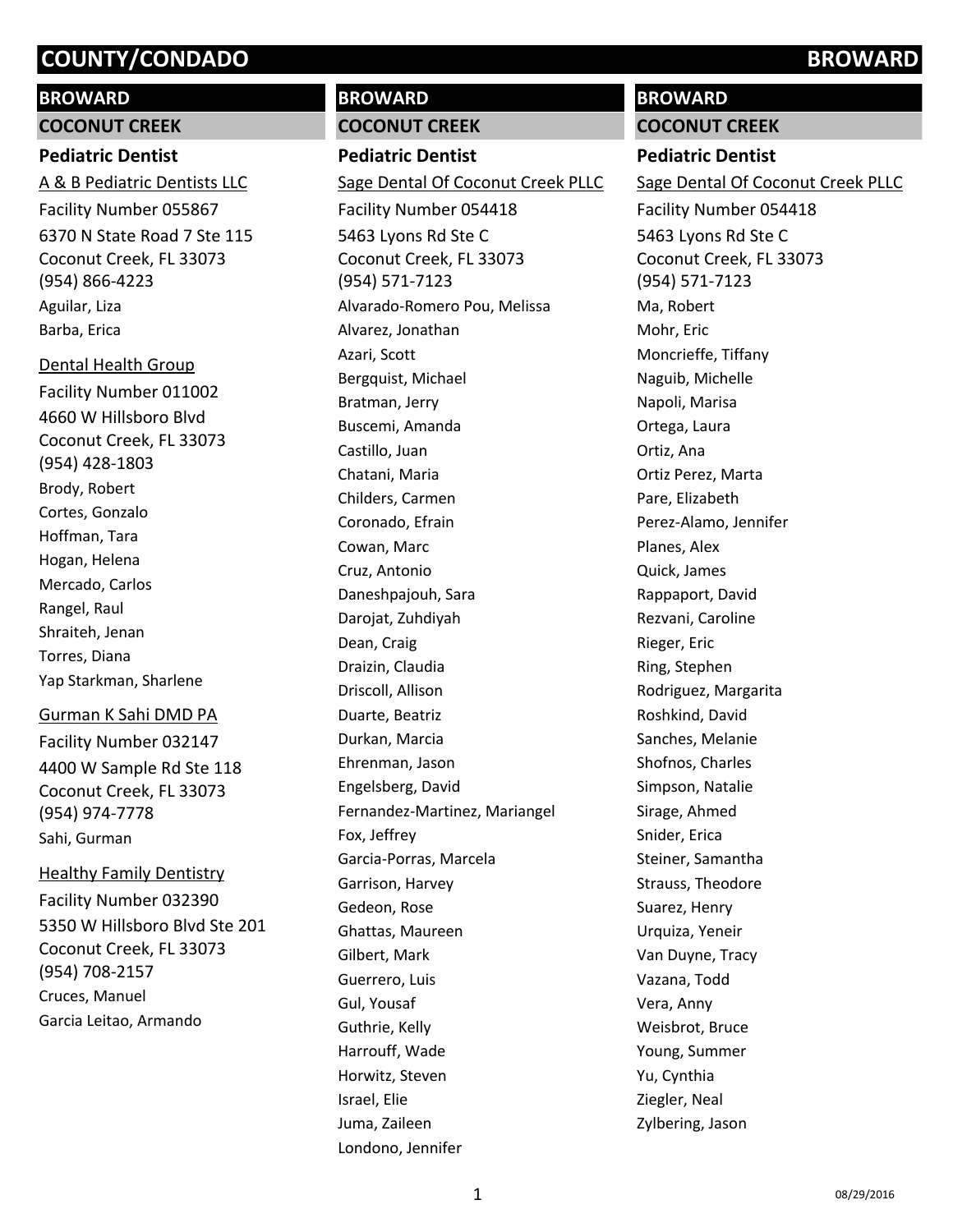# **BROWARD**

# **COOPER CITY**

# **General Dentist**

9870 Griffin Rd Cooper City, FL 33328 (954) 434-2700 Sage Dental of Davie PLLC Facility Number 054388 Alvarado-Romero Pou, Melissa Alvarez, Jonathan Azari, Scott Bergquist, Michael Bratman, Jerry Buscemi, Amanda Castillo, Juan Chatani, Maria Childers, Carmen Coronado, Efrain Cowan, Marc Cruz, Antonio Daneshpajouh, Sara Darojat, Zuhdiyah Dean, Craig Draizin, Claudia Driscoll, Allison Duarte, Beatriz Durkan, Marcia Ehrenman, Jason Engelsberg, David Fernandez-Martinez, Mariangel Fox, Jeffrey Garcia-Porras, Marcela Garrison, Harvey Gedeon, Rose Ghattas, Maureen Gilbert, Mark Guerrero, Luis Gul, Yousaf Guthrie, Kelly Harrouff, Wade Horwitz, Steven Israel, Elie Juma, Zaileen LePore, Krystina

# **BROWARD COOPER CITY**

**General Dentist**

9870 Griffin Rd Cooper City, FL 33328 (954) 434-2700 Sage Dental of Davie PLLC Facility Number 054388 Londono, Jennifer Ma, Robert Mohr, Eric Moncrieffe, Tiffany Naguib, Michelle Napoli, Marisa Newton, Emily Ortega, Laura Ortiz, Ana Ortiz Perez, Marta Pare, Elizabeth Perez-Alamo, Jennifer Planes, Alex Quick, James Rappaport, David Rezvani, Caroline Rieger, Eric Ring, Stephen Rodriguez, Margarita Roshkind, David Sanches, Melanie Shofnos, Charles Simpson, Natalie Sirage, Ahmed Snider, Erica Strauss, Theodore Suarez, Henry Urquiza, Yeneir Van Duyne, Tracy Vazana, Todd Vera, Anny Vignola, Jennifer Weisbrot, Bruce Young, Summer Yu, Cynthia Ziegler, Neal

# **BROWARD**

# **COOPER CITY**

#### **General Dentist**

9870 Griffin Rd Cooper City, FL 33328 (954) 434-2700 Sage Dental of Davie PLLC Facility Number 054388 Zylbering, Jason

#### Travel Dent Birns And Birns Pa

5121 SW 90th Ave #7 Cooper City, FL 33328 (954) 680-2237 Facility Number 012094 Birns, Bradley Greenspan-Birns, Robin

### **CORAL SPRINGS**

## **General Dentist**

10347 Royal Palm Blvd Coral Springs, FL 33065 (954) 753-4101 Brian H Snyder DDS Pa Facility Number 035444 Snyder, Brian

## Coral Springs Dental Care

10196 W Sample Rd Coral Springs, FL 33065 (954) 752-4450 Facility Number 041529 Denis, Tamisha

# CORAL SPRINGS FAMILY DENTISTRY OF AMERIC

6267 W Sample Rd Coral Springs, FL 33067 (954) 341-4766 Facility Number 003479 Stein, Ilya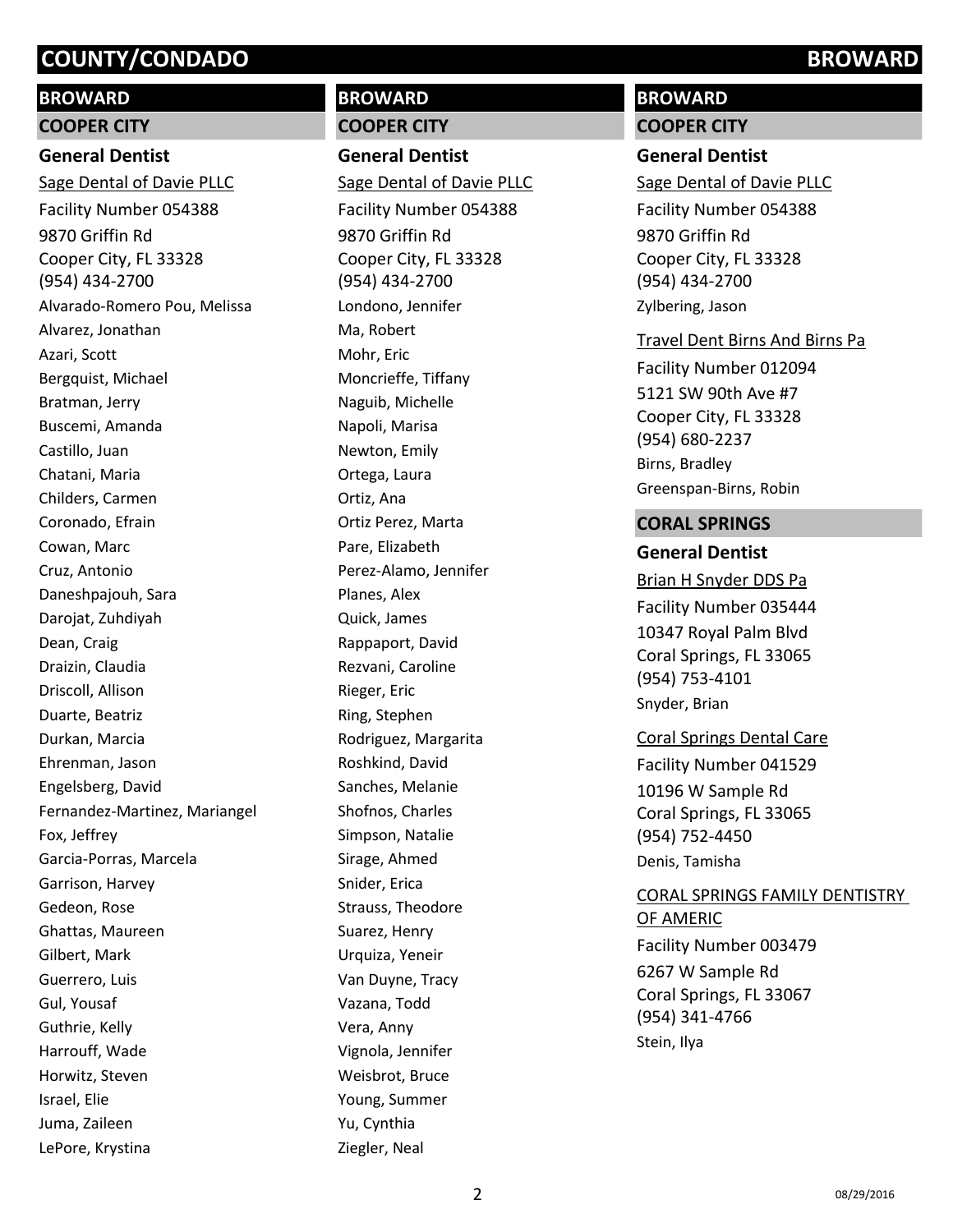## **BROWARD**

#### **CORAL SPRINGS**

## **General Dentist**

2929 N University Dr Ste 203 Coral Springs, FL 33065 (954) 757-5353 Coral Springs Smiles PA Facility Number 042325 Anand, Payal

#### Dental Excellence Corporation

7426 Wiles Rd Coral Springs, FL 33067 (954) 255-3500 Facility Number 042263 Bui, Anthony

# Dental Health Group

1881 N University Dr Coral Springs, FL 33071 (954) 755-1014 Facility Number 017594 Brody, Robert Choksi, Rachana Haller, Dustin Kashlan, Rania Martinez, Amy Vazana, Todd Vignola, Jennifer

# **BROWARD**

# **CORAL SPRINGS**

**General Dentist**

9601 W Atlantic Blvd Coral Springs, FL 33071 (954) 753-7400 Dentaland Coral Springs LLC Facility Number 935201 Cohen, Michael Dooley, Jill Fishner, Neil Fotek, Ilona Hernandez, Shana Hogan, Helena Iurcovich, Maximillian Landa, Rene Lisi, Richard Mccown, Michael Morales, Ronald Munoz, Numa Rodriguez, Dario Smith, Christina Sutnick, Steven Taha, Ahmed Zusselman, Arnold

#### DentistArt Group

9955 NW 31st St Ste 201 Coral Springs, FL 33065 (954) 906-8177 Facility Number 054838 Carvalho, Sandra

# Douglas Goldberg Dental Clinic Facility Number 047978

2706 N University Dr Coral Springs, FL 33065 (954) 346-1075 Goldberg, Douglas

# **BROWARD**

**CORAL SPRINGS**

# **General Dentist**

5521 N University Dr Ste 101 Coral Springs, FL 33067 (954) 341-1000 Dr Nilesh Dalal Pa Facility Number 056164 Leonard Jr, Thomas

#### FRANCESCO VULTAGGIO DMD

10339 W Sample Rd Coral Springs, FL 33065 (954) 840-1939 Facility Number 037692 Vultaggio, Francesco

### Goldent INC

8100 Royal Palm Blvd Ste 110 Coral Springs, FL 33065 (954) 255-5858 Facility Number 053875 Panahi, Harry

#### Magnolia Dental Clinic Inc

9625 Westview Dr Coral Springs, FL 33076 (954) 227-1417 Facility Number 040151 Bretos, Alexander Collazo, Ralph

# Main Street Children's Dentistry and **Orthodontics**

7663 W Sample Rd Coral Springs, FL 33065 (954) 906-9756 Facility Number 055538 Levin, Shelly Morin, Aline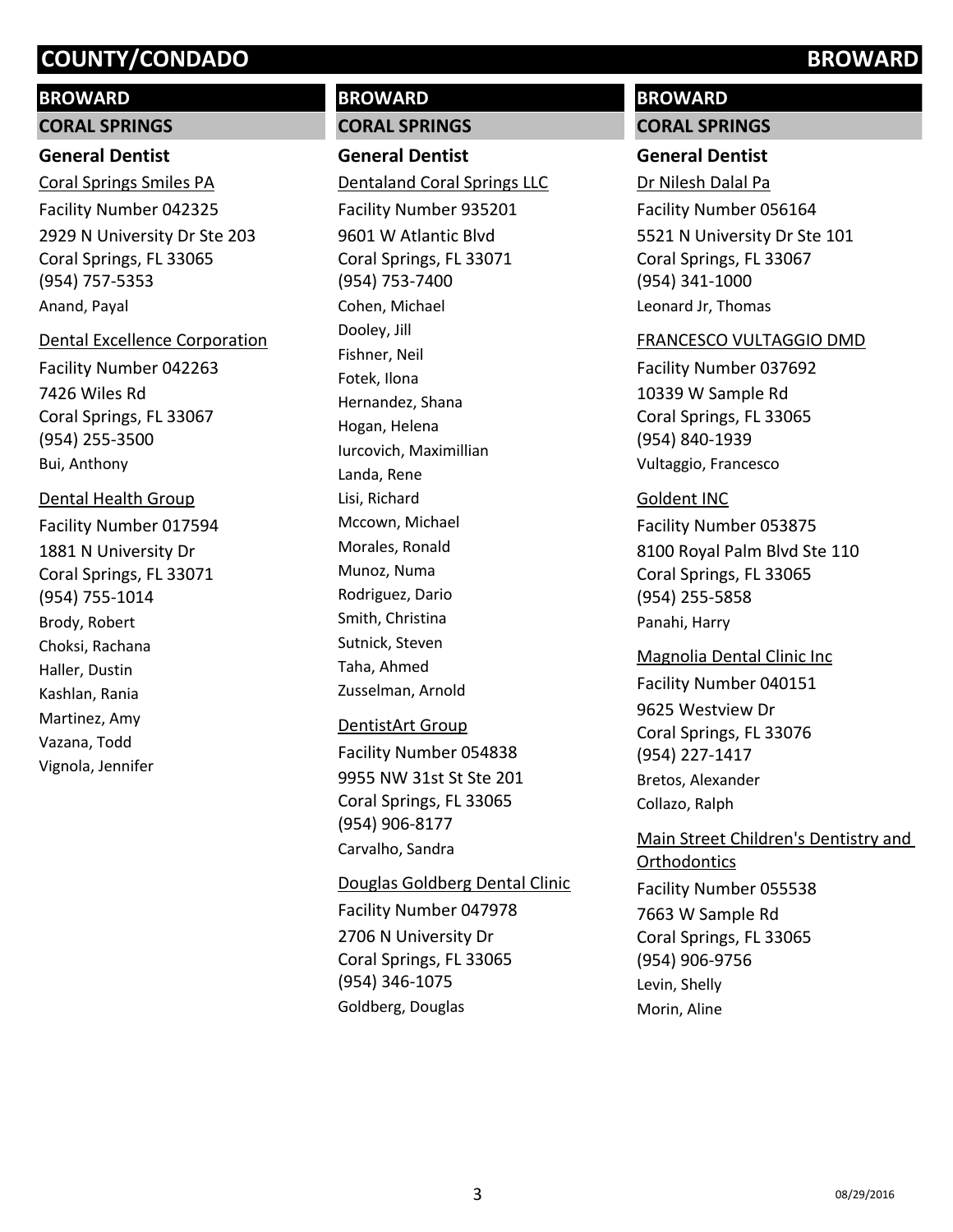# **BROWARD**

# **CORAL SPRINGS**

# **General Dentist**

987 N University Dr Coral Springs, FL 33071 (954) 753-4005 Sage Dental of Coral Springs PLLC Facility Number 003442 Alvarado-Romero Pou, Melissa Alvarez, Jonathan Ayesh, Karima Azari, Scott Barba, Erica Bergquist, Michael Bratman, Jerry Buscemi, Amanda Castillo, Juan Chatani, Maria Cherkinsky, Jordan Childers, Carmen Cline, Jack Coronado, Efrain Cruz, Antonio Daneshpajouh, Sara Darojat, Zuhdiyah Dean, Craig Driscoll, Allison Duarte, Beatriz Durkan, Marcia Fernandez-Martinez, Mariangel Fox, Jeffrey Garcia-Porras, Marcela Garrison, Harvey Gedeon, Rose Ghattas, Maureen Gilbert, Mark Goldberg, Howard Guerrero, Luis Gul, Yousaf Guthrie, Kelly Hamed, Shirin Helmy, James Hoffman, Bruce Horwitz, Steven

# **BROWARD**

## **CORAL SPRINGS**

**General Dentist** 987 N University Dr Coral Springs, FL 33071 (954) 753-4005 Sage Dental of Coral Springs PLLC Facility Number 003442 Israel, Elie Londono, Jennifer Ma, Robert Mohr, Eric Moncrieffe, Tiffany Naguib, Michelle Napoli, Marisa Ortega, Laura Ortiz, Ana Ortiz Perez, Marta Pare, Elizabeth Patel, Rita Perez-Alamo, Jennifer Planes, Alex Quick, James Rappaport, David Rezvani, Caroline Rieger, Eric Ring, Stephen Rodriguez, Margarita Rodriguez, Ramon Roshkind, David Salazar, Cecilia Sanches, Melanie Schot, Raquel Simpson, Natalie Sirage, Ahmed Snider, Erica Steiner, Samantha Strauss, Theodore Truong, Xen Urquiza, Yeneir Van Duyne, Tracy Vazana, Todd Vera, Anny Viener, Alfred

# **BROWARD**

**CORAL SPRINGS**

# **General Dentist**

987 N University Dr Coral Springs, FL 33071 (954) 753-4005 Sage Dental of Coral Springs PLLC Facility Number 003442 Vignola, Jennifer Wooldridge, Maria Young, Summer Yu, Cynthia Ziegler, Neal Zylbering, Jason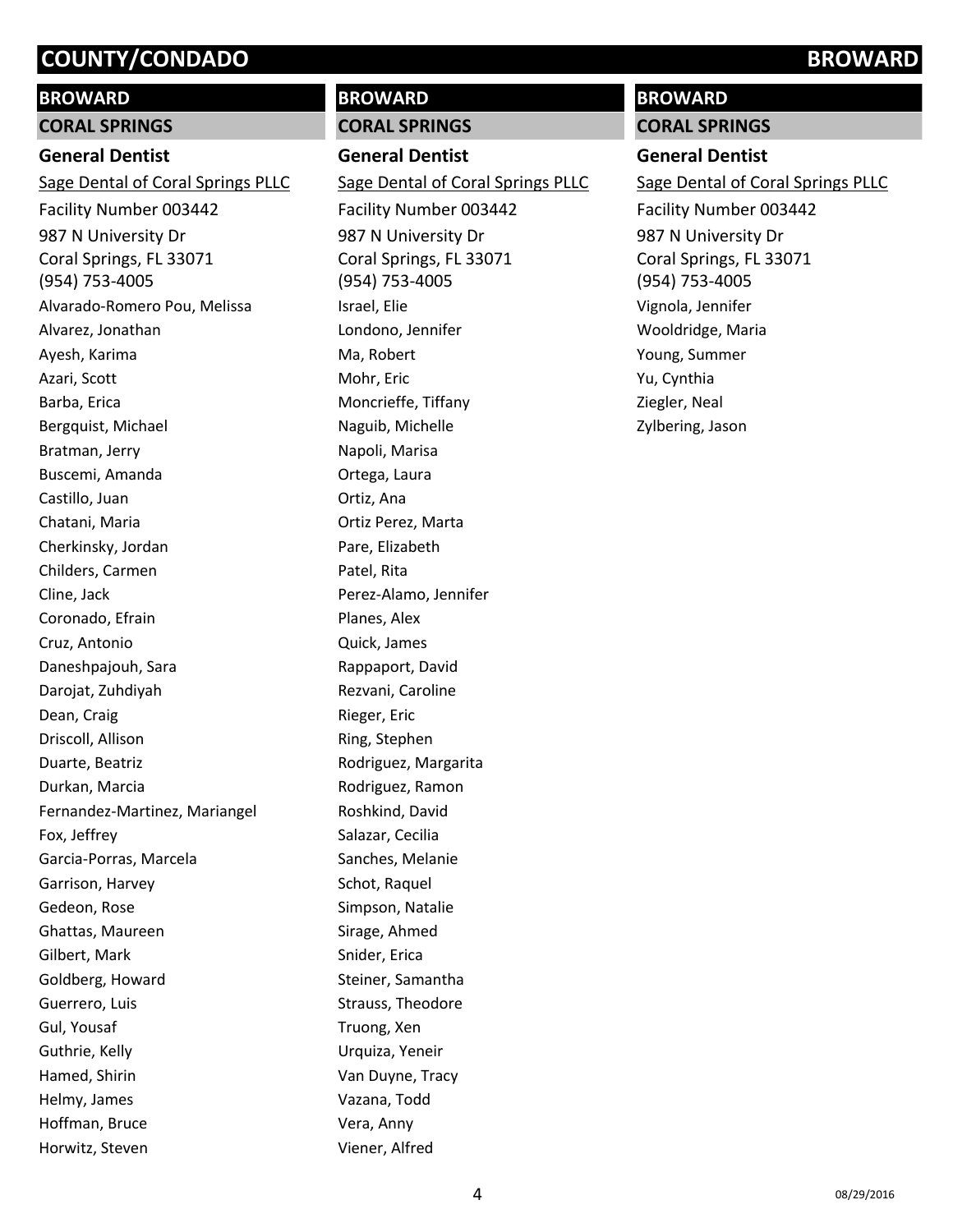### **BROWARD**

#### **CORAL SPRINGS**

#### **General Dentist**

5810 Coral Ridge Dr Coral Springs, FL 33076 (954) 905-1290 Sage Dental Of Parkland PLLC Facility Number 054409 Alvarado-Romero Pou, Melissa Alvarez, Jonathan Azari, Scott Bergquist, Michael Bratman, Jerry Buscemi, Amanda Castillo, Juan Chatani, Maria Childers, Carmen Coronado, Efrain Cowan, Marc Cruz, Antonio Daneshpajouh, Sara Darojat, Zuhdiyah Dean, Craig Draizin, Claudia Driscoll, Allison Duarte, Beatriz Durkan, Marcia Ehrenman, Jason Engelsberg, David Fernandez-Martinez, Mariangel Fox, Jeffrey Garcia-Porras, Marcela Garrison, Harvey Gedeon, Rose Ghattas, Maureen Gilbert, Mark Guerrero, Luis Gul, Yousaf Guthrie, Kelly Harrouff, Wade Horwitz, Steven Israel, Elie Juma, Zaileen Lamb, Nicole

# **BROWARD**

#### **CORAL SPRINGS**

**General Dentist** 5810 Coral Ridge Dr Coral Springs, FL 33076 (954) 905-1290 Sage Dental Of Parkland PLLC Facility Number 054409 Londono, Jennifer Ma, Robert Mohr, Eric Moncrieffe, Tiffany Naguib, Michelle Napoli, Marisa Ortega, Laura Ortiz, Ana Ortiz Perez, Marta Pare, Elizabeth Perez-Alamo, Jennifer Planes, Alex Quick, James Rappaport, David Rezvani, Caroline Rieger, Eric Ring, Stephen Rodriguez, Margarita Roshkind, David Sanches, Melanie Shofnos, Charles Simpson, Natalie Snider, Erica Steiner, Samantha Strauss, Theodore Suarez, Henry Urquiza, Yeneir Van Duyne, Tracy Vazana, Todd Vera, Anny Vignola, Jennifer Weisbrot, Bruce Young, Summer Yu, Cynthia Ziegler, Neal Zylbering, Jason

# **BROWARD**

**CORAL SPRINGS**

#### **General Dentist**

8214 Wiles Rd Coral Springs, FL 33067 (954) 344-1999 TLC Dental Coral Springs PLC Facility Number 040666 Coutras, Elevteria Cunha, Renata De Leon, Ennio Elkind, Jaime Ferguson, Caitlin Gartner, Judith Guthrie, Kelly Helfant, Jared Irving, Bizu Lamb, Nicole Lopez, Arnaldo Mandel, Jonathan Mingel, Marc Muckey, Steve Polhamus-Lopez, Melisa Rios Ku Hop, Milagritos Sorroza, Jennifer Talchik Jr, Paul Taveras, Myriam Vilk-Shapiro, Dora Union Dental Facility Number 056480

1700 N University Dr Ste 101 Coral Springs, FL 33071 (954) 344-8800 Elefant, Jacob Green, George Santana, David Shulman, Jared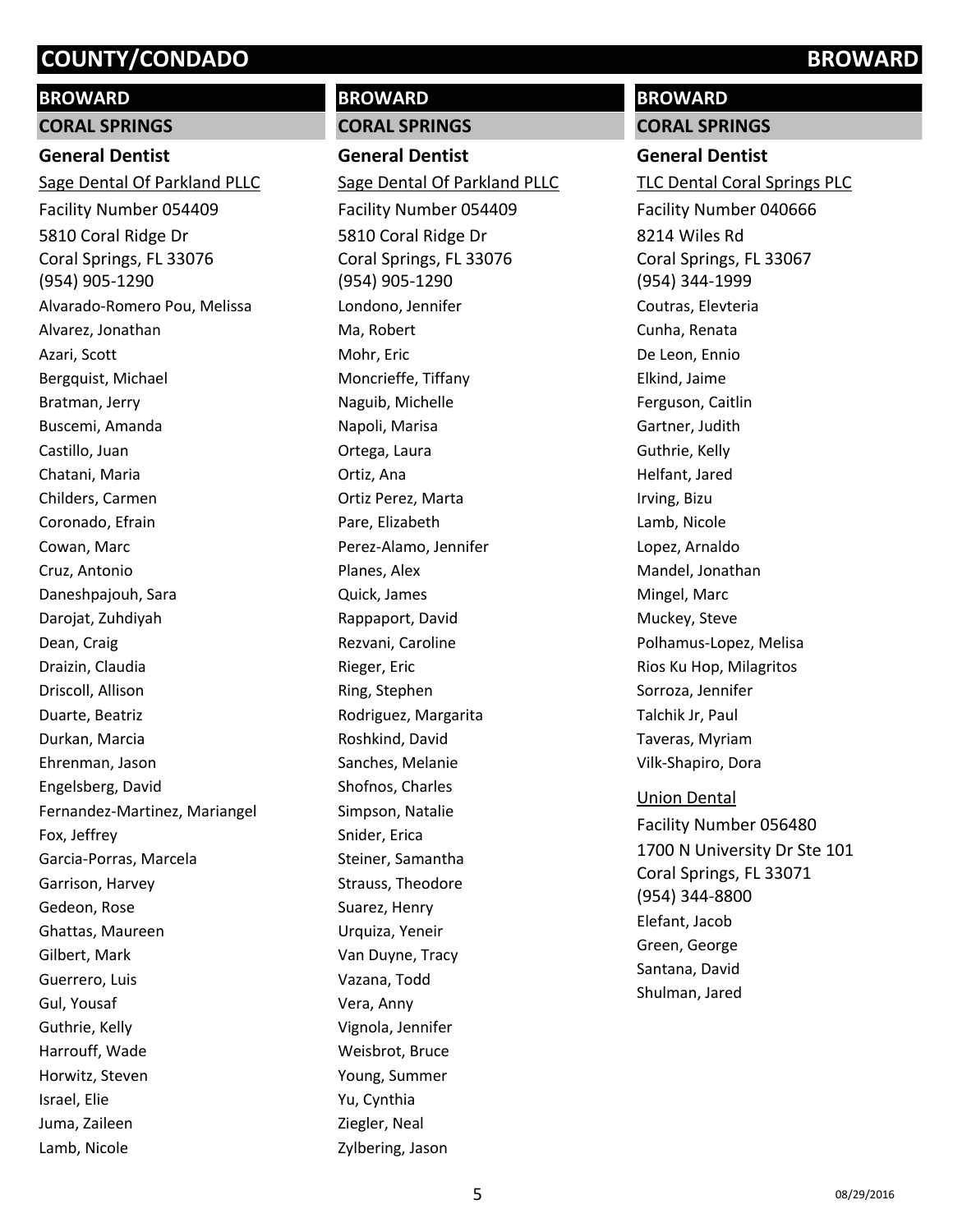## **BROWARD**

#### **CORAL SPRINGS**

### **General Dentist**

12434 W Atlantic Blvd Coral Springs, FL 33071 (954) 341-1888 Xiaofang Cheng DDS Pa Facility Number 028573 Cheng, Xiaofang

#### **DANIA**

# **General Dentist**

250 E Dania Beach Blvd Dania, FL 33004 (954) 922-1947 Atlantic Florida Dental Facility Number 899701 Schopler, Thomas

# **BROWARD DANIA**

### **General Dentist**

435 E Sheridan St Dania, FL 33004 (954) 926-5888 TLC Dental Dania LC Facility Number 032420 Coutras, Elevteria Cunha, Renata De Leon, Ennio Elkind, Jaime Ferguson, Caitlin Gartner, Judith Guthrie, Kelly Haratz, Zina Helfant, Jared Irving, Bizu Jacobsohn, Henry Lamb, Nicole Lewis McKenzie, Andrea Lopez, Arnaldo Mandel, Jonathan Mingel, Marc Muckey, Steve Polhamus-Lopez, Melisa Rios Ku Hop, Milagritos Sorroza, Jennifer Talchik Jr, Paul Taveras, Myriam Vilk-Shapiro, Dora

## **DAVIE**

# **General Dentist**

5810 South University Dr #128 Davie, FL 33328 (954) 905-6633 Bello Dental Associates Facility Number 055210 Bello, Jenny

# **BROWARD**

## **DAVIE**

#### **General Dentist**

2263 S University Dr Davie, FL 33324 (954) 475-0700 David A Sachs DDS Pa Facility Number 039573 Sachs, David

#### Davie Modern Dentistry

5796 S University Dr Ste 102 Davie, FL 33328 (954) 248-2742 Facility Number 057036 Laska, Mario McCann, Katie

#### Dental Associates of Davie

2879 S University Dr Davie, FL 33328 (954) 474-2422 Facility Number 039210 Corpas, Alfredo

2879 S University Dr Davie, FL 33328 (954) 474-2499 Fortune Smiles Inc Facility Number 055821 Trujillo, Madelene

## **DEERFIELD BEACH**

# **General Dentist**

1874 W Hillsboro Blvd Ste A Deerfield Beach, FL 33442 (954) 428-4575 Deerfield Dental Llc Facility Number 010330 Aron, Robert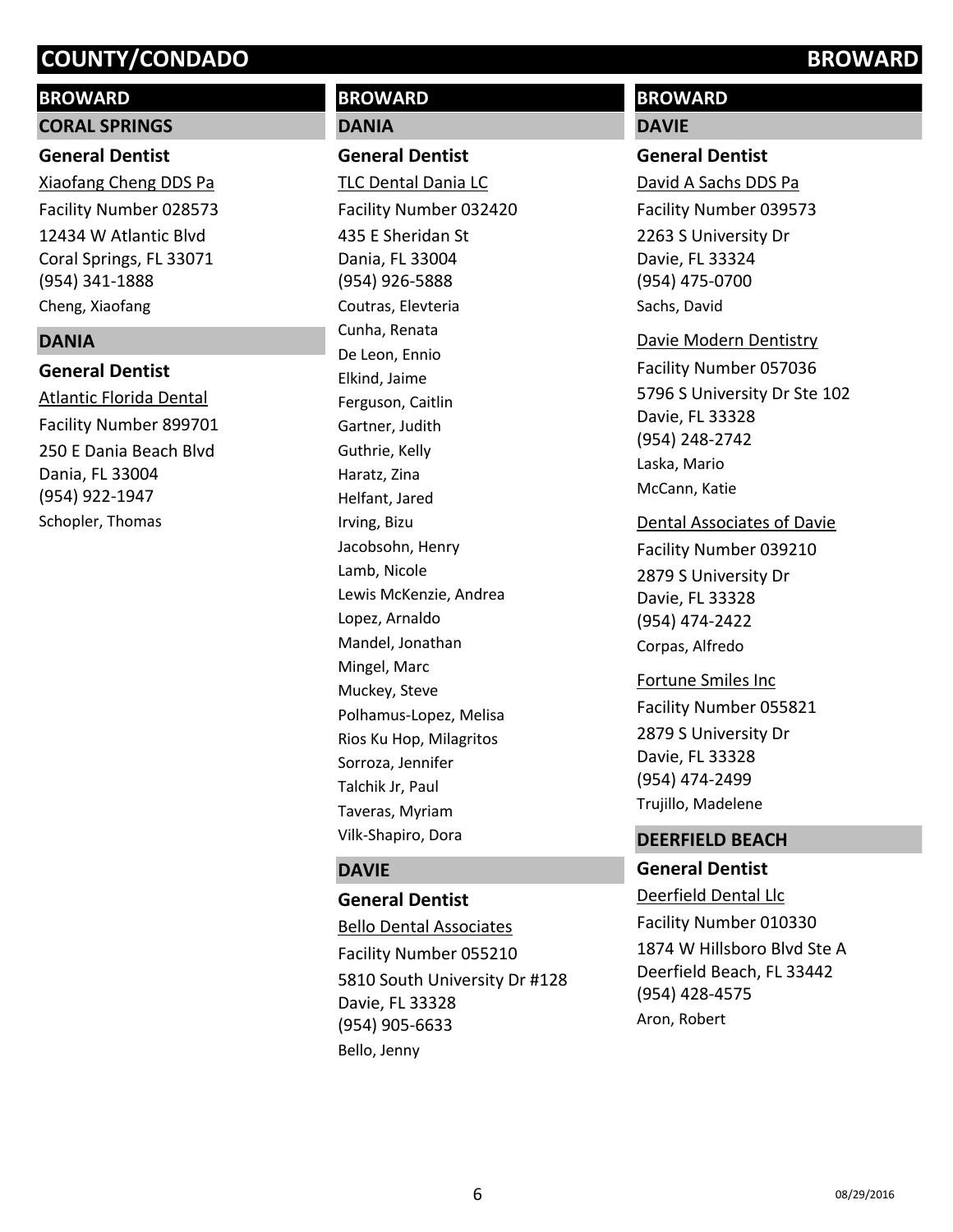# **BROWARD**

**DEERFIELD BEACH**

# **General Dentist**

841 SE 8th Ave Deerfield Beach, FL 33441 (954) 421-2122 Francesco Vultaggio DMD Facility Number 055160 Vultaggio, Francesco

1800 W Hillsboro Blvd Deerfield Beach, FL 33442 (954) 427-4321 Frank L Gober DDS Pa Facility Number 886801 Gober, Franklyn Habib, Mary Laska, Mario

# **BROWARD**

**DEERFIELD BEACH**

**General Dentist** 2265 W Hillsboro Blvd Deerfield Beach, FL 33442 (954) 427-2436 Sage Dental Of Deerfield Beach PLLC Facility Number 002109 Alvarado-Romero Pou, Melissa Alvarez, Jonathan Ayesh, Karima Azar, Francisco Azari, Scott Barba, Erica Bergquist, Michael Bratman, Jerry Buscemi, Amanda Castillo, Juan Chatani, Maria Cherkinsky, Jordan Childers, Carmen Cline, Jack Coronado, Efrain Cruz, Antonio Daneshpajouh, Sara Darojat, Zuhdiyah De Oliveira, Gisele Dean, Craig Driscoll, Allison Duarte, Beatriz Durkan, Marcia Elefant, Jacob Fernandez-Martinez, Mariangel Fox, Jeffrey Garcia-Porras, Marcela Garrison, Harvey Gedeon, Rose Ghattas, Maureen Gilbert, Mark Goldberg, Howard Gross, Allan Guerrero, Luis Gul, Yousaf Guthrie, Kelly

## **BROWARD**

**DEERFIELD BEACH**

### **General Dentist**

2265 W Hillsboro Blvd Deerfield Beach, FL 33442 (954) 427-2436 Sage Dental Of Deerfield Beach PLLC Facility Number 002109 Hamed, Shirin Helmy, James Hoffman, Bruce Horwitz, Steven Juma, Zaileen Londono, Jennifer Ma, Robert Mohr, Eric Moncrieffe, Tiffany Naguib, Michelle Napoli, Marisa Ortega, Laura Ortiz, Ana Ortiz Perez, Marta Pare, Elizabeth Patel, Rita Perez-Alamo, Jennifer Perkins, Lindsay Planes, Alex Quick, James Rappaccioli, Coty Rappaport, David Rezvani, Caroline Rieger, Eric Ring, Stephen Rodriguez, Margarita Rodriguez, Ramon Roshkind, David Salazar, Cecilia Sanches, Melanie Schot, Raquel Silberstein, Peter Simpson, Natalie Sirage, Ahmed Steiner, Samantha Strauss, Theodore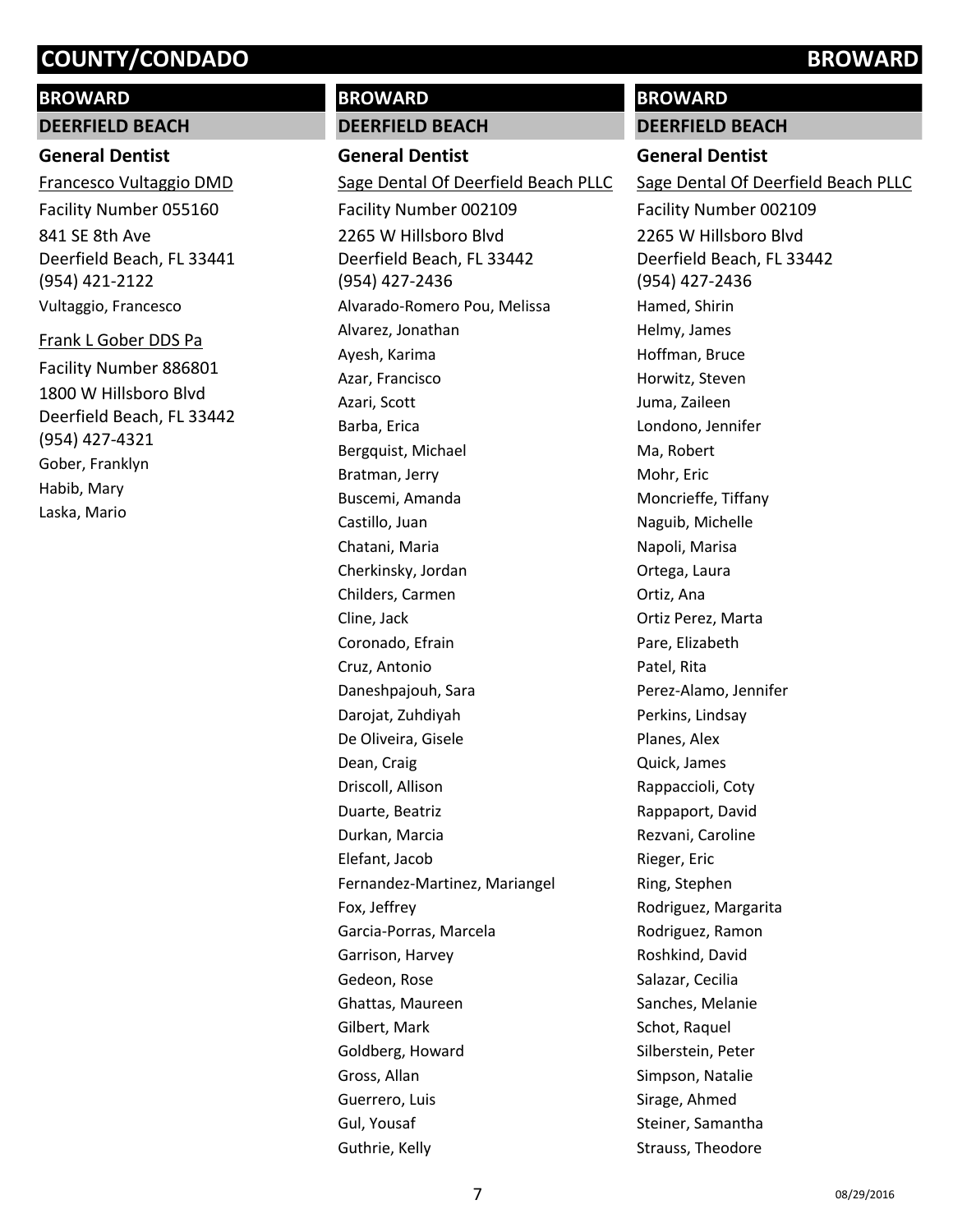#### **BROWARD**

#### **DEERFIELD BEACH**

### **General Dentist**

2265 W Hillsboro Blvd Deerfield Beach, FL 33442 (954) 427-2436 Sage Dental Of Deerfield Beach PLLC Facility Number 002109 Suarez, Henry Truong, Xen Urquiza, Yeneir Van Duyne, Tracy Vazana, Todd Vera, Anny Viener, Alfred Vignola, Jennifer Villicana, Isabel Weisbrot, Bruce Wooldridge, Maria Young, Summer Yu, Cynthia Ziegler, Neal Zylbering, Jason

## Smiles Dental

700 W Hillsboro Blvd Ste 1-109 Deerfield Beach, FL 33441 (754) 264-7264 Facility Number 057280 Atluri, Suneetha

### **FORT LAUDERDALE**

## **General Dentist**

1608 E Commercial Blvd Fort Lauderdale, FL 33334 (954) 489-1345 Adult & Geriatric Dental Care Facility Number 030473 Baghdassarian-Mencia, Rosemary

# **BROWARD**

#### **FORT LAUDERDALE**

# **General Dentist**

700 SE 3rd Ave Ste 206 Fort Lauderdale, FL 33316 (954) 761-2230 Aids Health Care Foundation Inc Facility Number 053665 Davis, Deborah

2740 E Commercial Blvd Fort Lauderdale, FL 33308 (954) 938-2447 American Dental of FL-Fort Lauderdale Facility Number 045104 Fenton, Daniel Szpoganicz, Tadeu

#### Bassil Akel DMD PLLC

1600 N State Road 7 Ste 400 Fort Lauderdale, FL 33313 (954) 581-9228 Facility Number 041839 Akel, Bassil

2826 East Oakland Park Blvd Ste 300 Fort Lauderdale, FL 33306 (954) 776-4720 Bayview Dental Assoc Pa Facility Number 965101 Ciporkin, Peter Villa, Rodolfo

# 2740 E Commercial Blvd Fort Lauderdale, FL 33308 (954) 938-2447 C Shane Roone Facility Number 029650 Borda, Miguel Roane, Christopher

# **BROWARD**

### **FORT LAUDERDALE**

## **General Dentist**

3937 W Broward Blvd Fort Lauderdale, FL 33312 (954) 584-5031 Coast Florida Pa Facility Number 042245 Naryshkin, George Williams, Tosha

#### Dental Health Group

1201 N Federal Hwy Ste 2D Fort Lauderdale, FL 33304 (954) 566-4167 Facility Number 011914 Brody, Robert Cortes, Gonzalo Daneshpajouh, Sara Frand, Joel Garcia, Ricardo

# East Coral Dental Pa

4144 N Federal Hwy Fort Lauderdale, FL 33308 (954) 565-3353 Facility Number 042610 Diaz, Yanet Dicrescento, Donna Roca-Godinez, Lilian

# 6230 N Federal Hwy Fort Lauderdale, FL 33308 (954) 916-7646 Frank Kalafatic DDS PLLC Facility Number 045746 Kalafatic, Frank Scott, John

6550 N Federal Hwy Ste 550 Fort Lauderdale, FL 33308 (954) 771-7007 Guilco Family Dental Inc Facility Number 044857 Guilarte, Rhona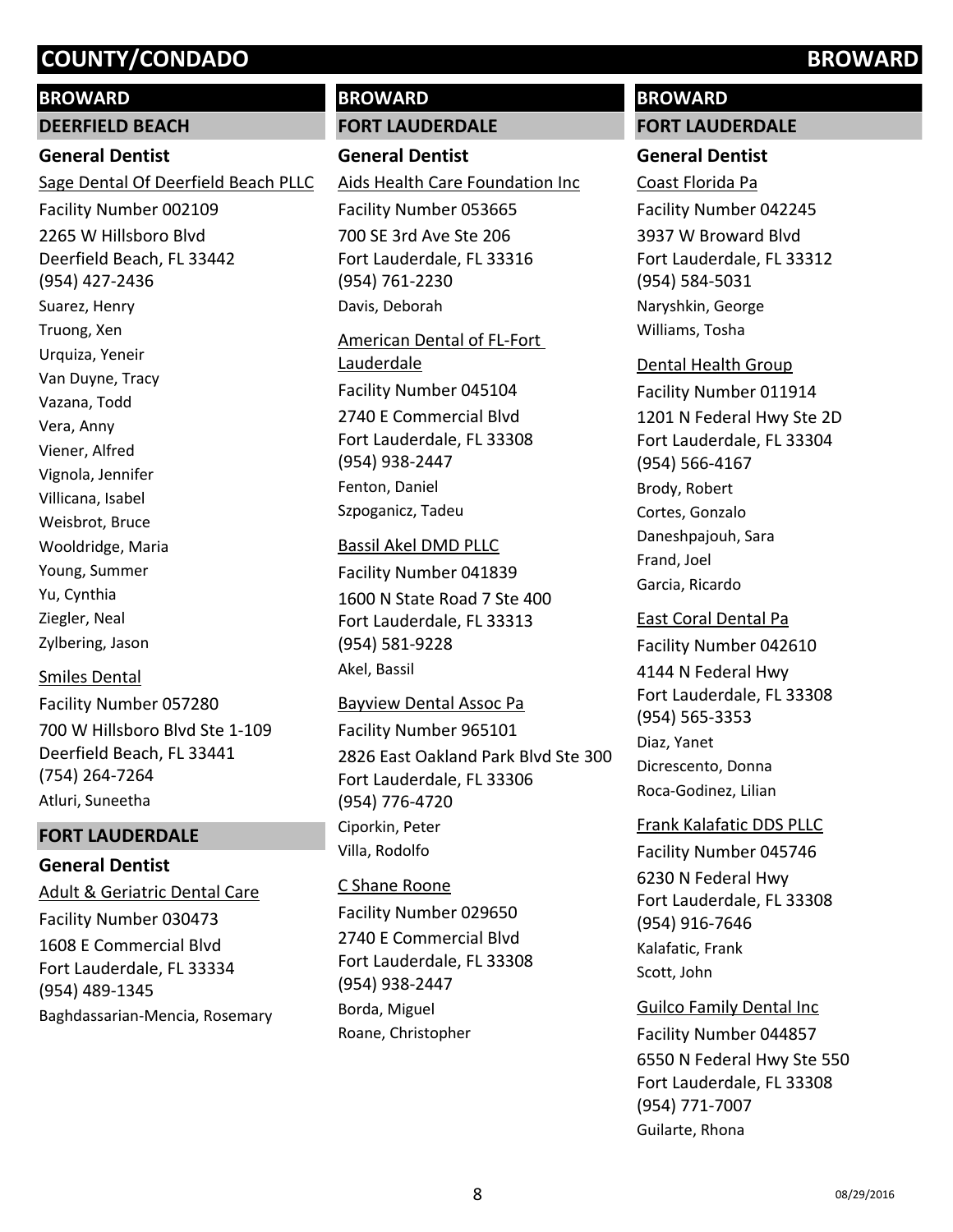# **BROWARD**

#### **FORT LAUDERDALE**

## **General Dentist**

1040 Weston Rd Ste 225 Fort Lauderdale, FL 33326 (954) 389-9500 H G Hosseini DDS Pa Facility Number 960701 Hosseini, Heather

#### Jeremy Gerber DMD PA

1332 SE 17th St Fort Lauderdale, FL 33316 (954) 763-4403 Facility Number 037061 Gerber, Jeremy

# Liliana Hernandez DDS

1330 SE 4th Ave Ste K Fort Lauderdale, FL 33316 (954) 523-0566 Facility Number 869001 Hernandez, Liliana

## Main Street Childrens & Orthodon

7115 W Broward Blvd Ste 155 Fort Lauderdale, FL 33317 (954) 474-8849 Facility Number 054340 Akerman, Carolina Correa, Paola Munoz, Zulima

## Maria V Chatani DMD Pa

4800 NE 20th Ter Ste 301S Fort Lauderdale, FL 33308 (954) 727-9865 Facility Number 017172 Chatani, Maria

# Marino F Vigna

5975 W Sunrise Blvd Ste 107 Fort Lauderdale, FL 33313 (954) 584-9500 Facility Number 001306 Vigna, Marino

# **BROWARD**

# **FORT LAUDERDALE**

**General Dentist** 1209 W Broward Blvd Fort Lauderdale, FL 33312 (954) 763-3358 Michael R Barnard DDS Pa Facility Number 915501 Barnard, Michael Licina, Zeljka Martinez-Marino, Anelisse

#### Pristine Dental Care Inc

8218 Griffin Rd Fort Lauderdale, FL 33328 (954) 680-2047 Facility Number 052497 Benjamin, Reenu

#### Ravin Mehta DDS Pa

3796 NW 19th St Fort Lauderdale, FL 33311 (954) 739-1430 Facility Number 898101 Mehta, Ravindra

#### Robert Stanton

5400 N Federal Hwy Fort Lauderdale, FL 33308 (954) 568-9788 Facility Number 011554 Stanton, Robert

# **BROWARD**

**FORT LAUDERDALE**

# **General Dentist**

551 N Federal Hwy Ste 900 Fort Lauderdale, FL 33301 (954) 358-2722 Sage Dental of Downtown Ft Lauderdale Facility Number 054960 Alvarado-Romero Pou, Melissa Azari, Scott Bergquist, Michael Bockian, Joshua Bratman, Jerry Castillo, Juan Childers, Carmen Coronado, Efrain Cowan, Marc Cruz, Antonio Daneshpajouh, Sara Darojat, Zuhdiyah Dean, Craig Draizin, Claudia Driscoll, Allison Duarte, Beatriz Durkan, Marcia Fernandez-Martinez, Mariangel Fox, Jeffrey Garcia-Porras, Marcela Garrison, Harvey Ghattas, Maureen Gilbert, Mark Guerrero, Luis Gul, Yousaf Guthrie, Kelly Israel, Elie Juma, Zaileen LePore, Krystina Londono, Jennifer Ma, Robert Moncrieffe, Tiffany Naguib, Michelle Ortega, Laura Ortiz, Ana

# **9** os/29/2016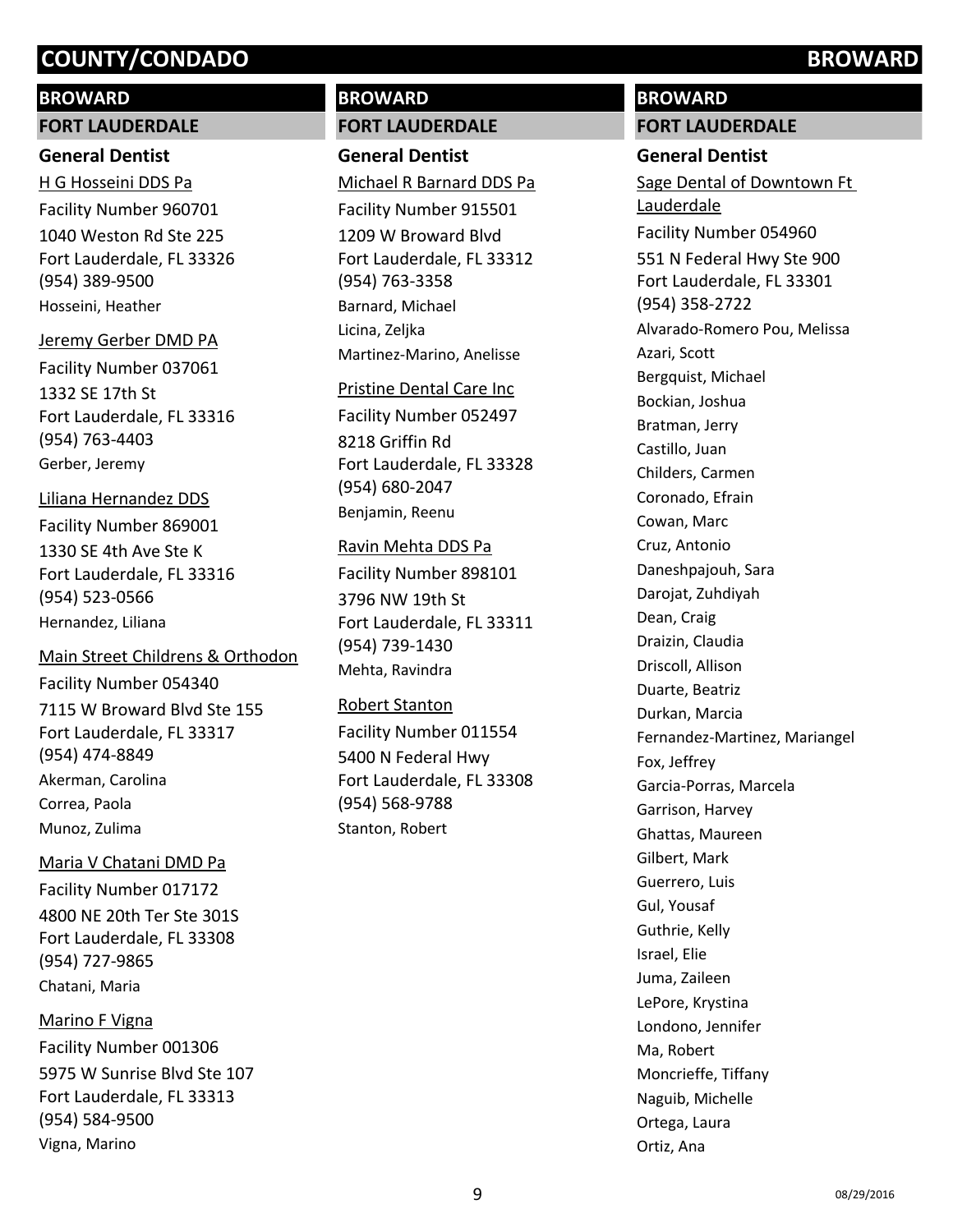#### **BROWARD**

#### **FORT LAUDERDALE**

### **General Dentist**

551 N Federal Hwy Ste 900 Fort Lauderdale, FL 33301 (954) 358-2722 Sage Dental of Downtown Ft Lauderdale Facility Number 054960 Pare, Elizabeth Perez-Alamo, Jennifer Planes, Alex Quick, James Rezvani, Caroline Rieger, Eric Ring, Stephen Roshkind, David Sanches, Melanie Simpson, Natalie Sirage, Ahmed Snider, Erica Steiner, Samantha Strauss, Theodore Urquiza, Yeneir Van Duyne, Tracy Vazana, Todd Vignola, Jennifer Weinstock, Rebeca-Ann Young, Summer Yu, Cynthia Ziegler, Neal Zylbering, Jason

# **BROWARD**

## **FORT LAUDERDALE**

**General Dentist** 6171 N Federal Hwy Fort Lauderdale, FL 33308 (954) 641-5610 Sage Dental of Ft Lauderdale PLLC Facility Number 054389 Alvarado-Romero Pou, Melissa Alvarez, Jonathan Azari, Scott Bergquist, Michael Bockian, Joshua Bratman, Jerry Buscemi, Amanda Castillo, Juan Chatani, Maria Childers, Carmen Coronado, Efrain Cowan, Marc Cruz, Antonio Daneshpajouh, Sara Darojat, Zuhdiyah Dean, Craig Draizin, Claudia Driscoll, Allison Duarte, Beatriz Durkan, Marcia Ehrenman, Jason Engelsberg, David Fernandez-Martinez, Mariangel Fox, Jeffrey Garcia-Porras, Marcela Garrison, Harvey Gedeon, Rose Ghattas, Maureen Gilbert, Mark Guerrero, Luis Gul, Yousaf Guthrie, Kelly Harrouff, Wade Horwitz, Steven Israel, Elie Juma, Zaileen

# **BROWARD**

**FORT LAUDERDALE**

#### **General Dentist**

6171 N Federal Hwy Fort Lauderdale, FL 33308 (954) 641-5610 Sage Dental of Ft Lauderdale PLLC Facility Number 054389 LePore, Krystina Londono, Jennifer Ma, Robert Mohr, Eric Moncrieffe, Tiffany Naguib, Michelle Napoli, Marisa Ortega, Laura Ortiz, Ana Ortiz Perez, Marta Perez-Alamo, Jennifer Planes, Alex Quick, James Rappaport, David Rezvani, Caroline Rieger, Eric Ring, Stephen Rodriguez, Margarita Roshkind, David Sanches, Melanie Shofnos, Charles Simpson, Natalie Sirage, Ahmed Smith, Safiya Snider, Erica Steiner, Samantha Strauss, Theodore Suarez, Henry Urquiza, Yeneir Van Duyne, Tracy Vazana, Todd Vera, Anny Vignola, Jennifer Weisbrot, Bruce Young, Summer Yu, Cynthia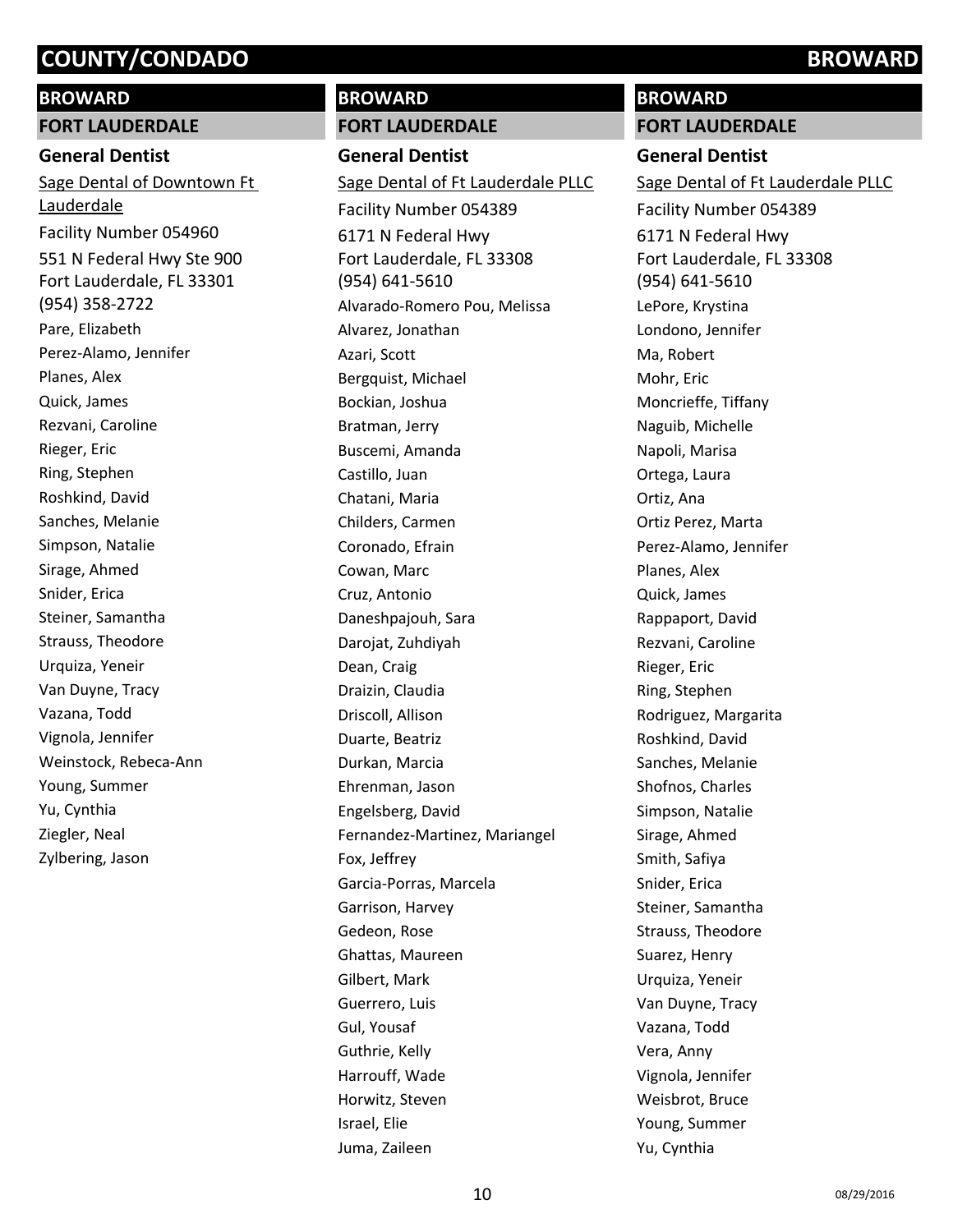## **BROWARD**

### **FORT LAUDERDALE**

## **General Dentist**

6171 N Federal Hwy Fort Lauderdale, FL 33308 (954) 641-5610 Sage Dental of Ft Lauderdale PLLC Facility Number 054389 Ziegler, Neal Zylbering, Jason

1740 E Commercial Blvd Fort Lauderdale, FL 33334 (954) 958-3584 Sandra Gomez-Trainor Pa Facility Number 039196 Gomez, Sandra

#### Sunrise Center for Dental Specialties

1776 N Pine Island Rd Ste 300 Fort Lauderdale, FL 33322 (954) 916-9955 Facility Number 009505 Bautista, Enrico Rodriguez, Esteban Young, Lisa

#### Sunrise Intra Coastal Dental Cen

900 NE 26th Ave Fort Lauderdale, FL 33304 (954) 566-4208 Facility Number 868601 Fahey, Dana

660 N State Road 7 Ste 12 Fort Lauderdale, FL 33317 (954) 583-4447 Superior Dental Plantation PC Facility Number 053876 Douglas Sr, Richard Montilla, Miguel Plummer-Molina, Gillian Santana, David Simon, Gelsys

# **BROWARD**

# **FORT LAUDERDALE**

# **General Dentist**

2609 W Oakland Park Blvd Fort Lauderdale, FL 33311 (954) 485-1170 The Dental Group Facility Number 031132 Rivas-Plata, Jessica Rodriguez-Martin, Henry

3001 E Commercial Blvd Fort Lauderdale, FL 33308 (954) 491-7100 TLC Dental Ft Lauderdale Lc Facility Number 032419 Coutras, Elevteria Cunha, Renata De Leon, Ennio Elkind, Jaime Ferguson, Caitlin Gartner, Judith Guthrie, Kelly Haratz, Zina Helfant, Jared Irving, Bizu Jacobsohn, Henry Lamb, Nicole Lewis McKenzie, Andrea Lopez, Arnaldo Mandel, Jonathan Mingel, Marc Polhamus-Lopez, Melisa Rios Ku Hop, Milagritos Sorroza, Jennifer Talchik Jr, Paul Taveras, Myriam Vilk-Shapiro, Dora

# **BROWARD HALLANDALE**

# **General Dentist**

2100 E Hnd Bch Blvd Ste 303 Hallandale, FL 33009 (954) 456-5611 Hallandale Beach Dental Care Facility Number 054641 Denis, Tamisha Moncrieffe, Tiffany

#### Janice Rooselle Defelice

226 S Dixie Hwy Hallandale, FL 33009 (954) 454-3883 Facility Number 041785 Ayala, Diana Defelice, Janice Gonzalez, Kelly Quevedo, Fernando

2100 E Hallandale Beach Blvd Ste 305 Hallandale, FL 33009 (954) 454-4949 Smile Design Dental of Hallandale Beach LLC Facility Number 056485 Vera, Nathalie

# 416 E Hallandale Beach Blvd Hallandale, FL 33009 (954) 457-8288 Stephen Rothenberg Facility Number 819001 Rothenberg, Stephen

## **HOLLYWOOD**

## **General Dentist**

4350 Sheridan St Ste 201E Hollywood, FL 33021 (954) 964-4229 4350 Dental PA Facility Number 055686 Bobadilla, Patricia Peralta Lee, Johnny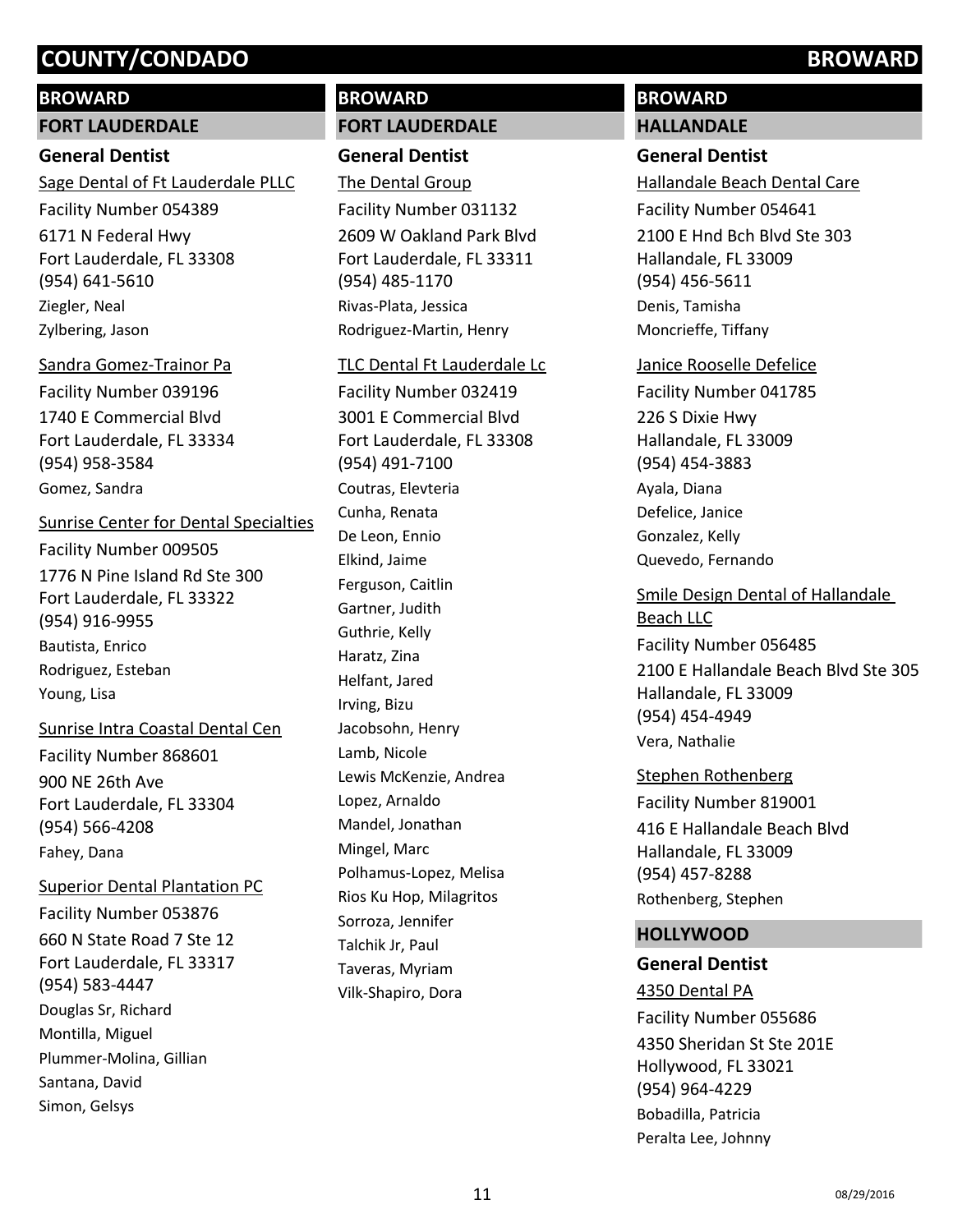# **BROWARD**

#### **HOLLYWOOD**

# **General Dentist**

3911 Hollywood Blvd Ste 102 Hollywood, FL 33021 (954) 987-3344 All Care Dental Facility Number 047970 Yeoshoua, Oded

2303 Hollywood Blvd Hollywood, FL 33020 (954) 927-1717 All Dental Services Inc Facility Number 965901 Santana, German

5740 Hollywood Blvd Ste 400 Hollywood, FL 33021 (954) 544-2814 Amazing Dental Facility Number 055888 Figueredo, Joel

#### Dental Associates of Hollywood

3801 Hollywood Blvd Ste 225 Hollywood, FL 33021 (954) 921-7339 Facility Number 029363 Berkowitz, Harry Llapur, Carlos Rezaie, Yeganeh

## DG Dentistry

3800 S Ocean Dr Ste 210 Hollywood, FL 33019 (954) 458-9999 Facility Number 056986 Gorbatov, Dmitry

# Elite Dental Center

2219 Hollywood Blvd Ste 104 Hollywood, FL 33020 (954) 589-2176 Facility Number 037653 Pelton, Ivan

# **BROWARD**

# **HOLLYWOOD**

**General Dentist**

3856 Sheridan St Hollywood, FL 33021 (954) 983-2450 Emerald Hills Dental Center Facility Number 963101 Goldstein, Emily Snow, Darren Snow, Deborah

6720 Hollywood Blvd Hollywood, FL 33024 (954) 541-9796 Gateway Dental Inc Facility Number 000022 Carballo, Rodolfo Garcia-Fernandez, Aliuska Herrera, Victoria Miranda, Pablo Perrotti, Steven Pita, Reynaldo Zamora, Lyan

# Hollywood Dental Care

2303 Hollywood Blvd Ste 14 Hollywood, FL 33020 (954) 367-5671 Facility Number 055298 Askowitz, Ronald

## Kelvin Lantigua DMD Pa

7076 Taft St Hollywood, FL 33024 (954) 964-1494 Facility Number 045329 Lantigua, Kelvin

# Lazcano Family Dental

10051 Pines Blvd Ste D Hollywood, FL 33024 (954) 391-8842 Facility Number 055746 Lazcano, Maritza

# **BROWARD**

**HOLLYWOOD**

# **General Dentist**

9900 Stirling Rd Ste 100 Hollywood, FL 33024 (954) 432-8707 Main Street Childrens Dentistry Facility Number 037958 Akerman, Carolina Chatani, Maria Chen, Timothy Correa, Paola Gallego, Ana

9449 Sheridan St # A Hollywood, FL 33024 (954) 885-9560 Mayco Dental Pa Facility Number 040731 Massri, Abir Romero, Ingrid Yazji-Corey, May

1876 Radius Dr Ste 6 Hollywood, FL 33020 (954) 364-7626 Perfect Smile Llc Facility Number 026614 Lyons, James

## Richard Oklin DMD Pa

6805 Pembroke Rd Hollywood, FL 33023 (954) 989-6950 Facility Number 003662 Oklin, Richard

## Ronald Oklin DDS

6805 Pembroke Rd Hollywood, FL 33023 (954) 989-6950 Facility Number 817301 Oklin, Richard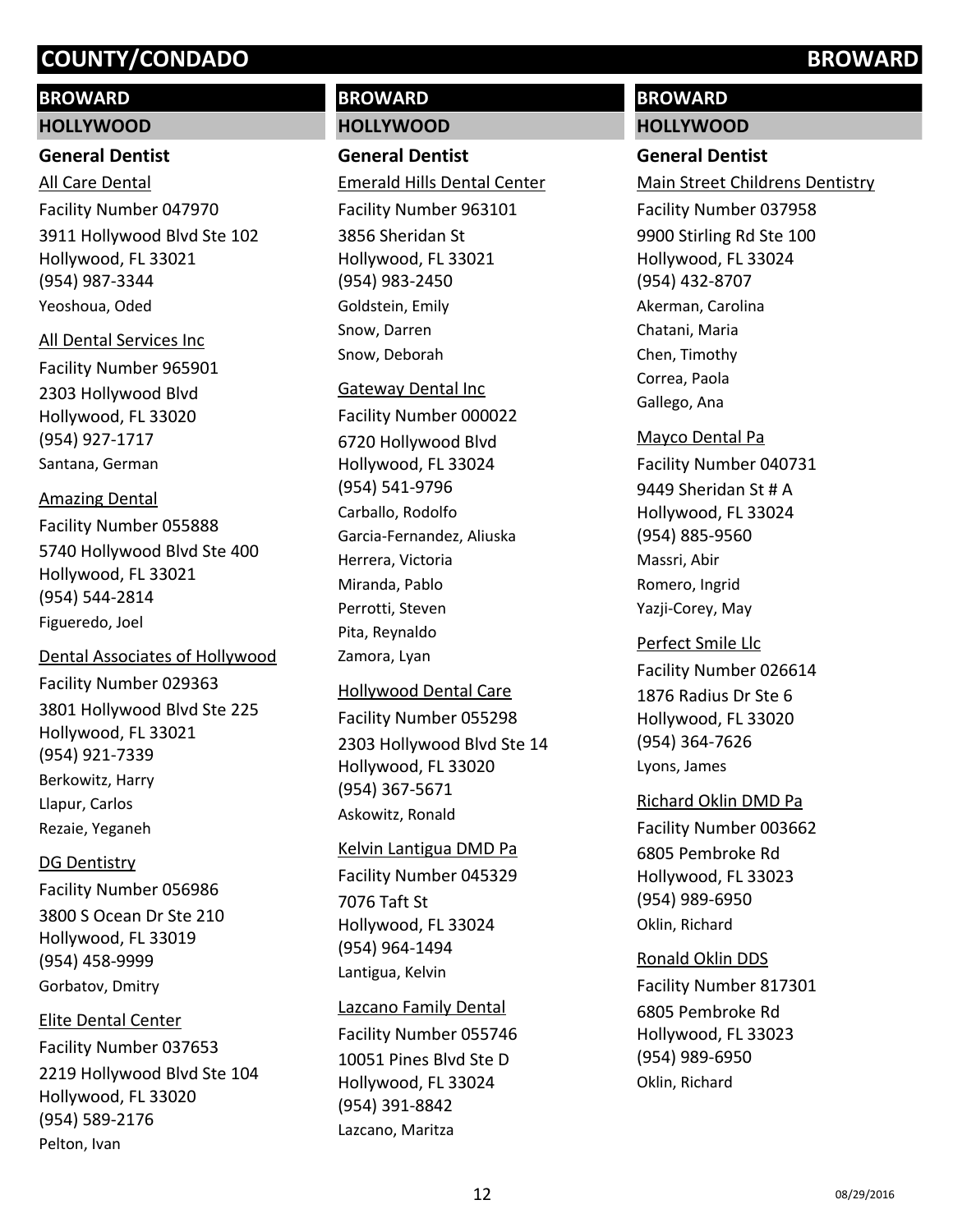# **BROWARD**

#### **HOLLYWOOD**

### **General Dentist**

12129 Sheridan St Hollywood, FL 33026 (954) 433-1888 Sage Dental of Cooper City PLLC Facility Number 054417 Alvarado-Romero Pou, Melissa Alvarez, Jonathan Azari, Scott Bergquist, Michael Bockian, Joshua Bratman, Jerry Buscemi, Amanda Castillo, Juan Chatani, Maria Childers, Carmen Coronado, Efrain Cowan, Marc Cruz, Antonio Daneshpajouh, Sara Darojat, Zuhdiyah Dean, Craig Draizin, Claudia Driscoll, Allison Duarte, Beatriz Durkan, Marcia Ehrenman, Jason Engelsberg, David Fernandez-Martinez, Mariangel Fox, Jeffrey Garcia-Porras, Marcela Garrison, Harvey Gedeon, Rose Ghattas, Maureen Gilbert, Mark Guerrero, Luis Gul, Yousaf Guthrie, Kelly Harrouff, Wade Horwitz, Steven Israel, Elie Juma, Zaileen

# **BROWARD**

# **HOLLYWOOD**

**General Dentist**

12129 Sheridan St Hollywood, FL 33026 (954) 433-1888 Sage Dental of Cooper City PLLC Facility Number 054417 LePore, Krystina Londono, Jennifer Ma, Robert Mohr, Eric Moncrieffe, Tiffany Naguib, Michelle Napoli, Marisa Ortega, Laura Ortiz, Ana Ortiz Perez, Marta Pare, Elizabeth Perez-Alamo, Jennifer Planes, Alex Quick, James Rappaport, David Rezvani, Caroline Rieger, Eric Ring, Stephen Rodriguez, Margarita Roshkind, David Sanches, Melanie Shofnos, Charles Simpson, Natalie Sirage, Ahmed Snider, Erica Steiner, Samantha Strauss, Theodore Suarez, Henry Urquiza, Yeneir Van Duyne, Tracy Vazana, Todd Vera, Anny Vignola, Jennifer Weisbrot, Bruce Young, Summer Yu, Cynthia

# **BROWARD**

**HOLLYWOOD**

# **General Dentist**

12129 Sheridan St Hollywood, FL 33026 (954) 433-1888 Sage Dental of Cooper City PLLC Facility Number 054417 Ziegler, Neal Zylbering, Jason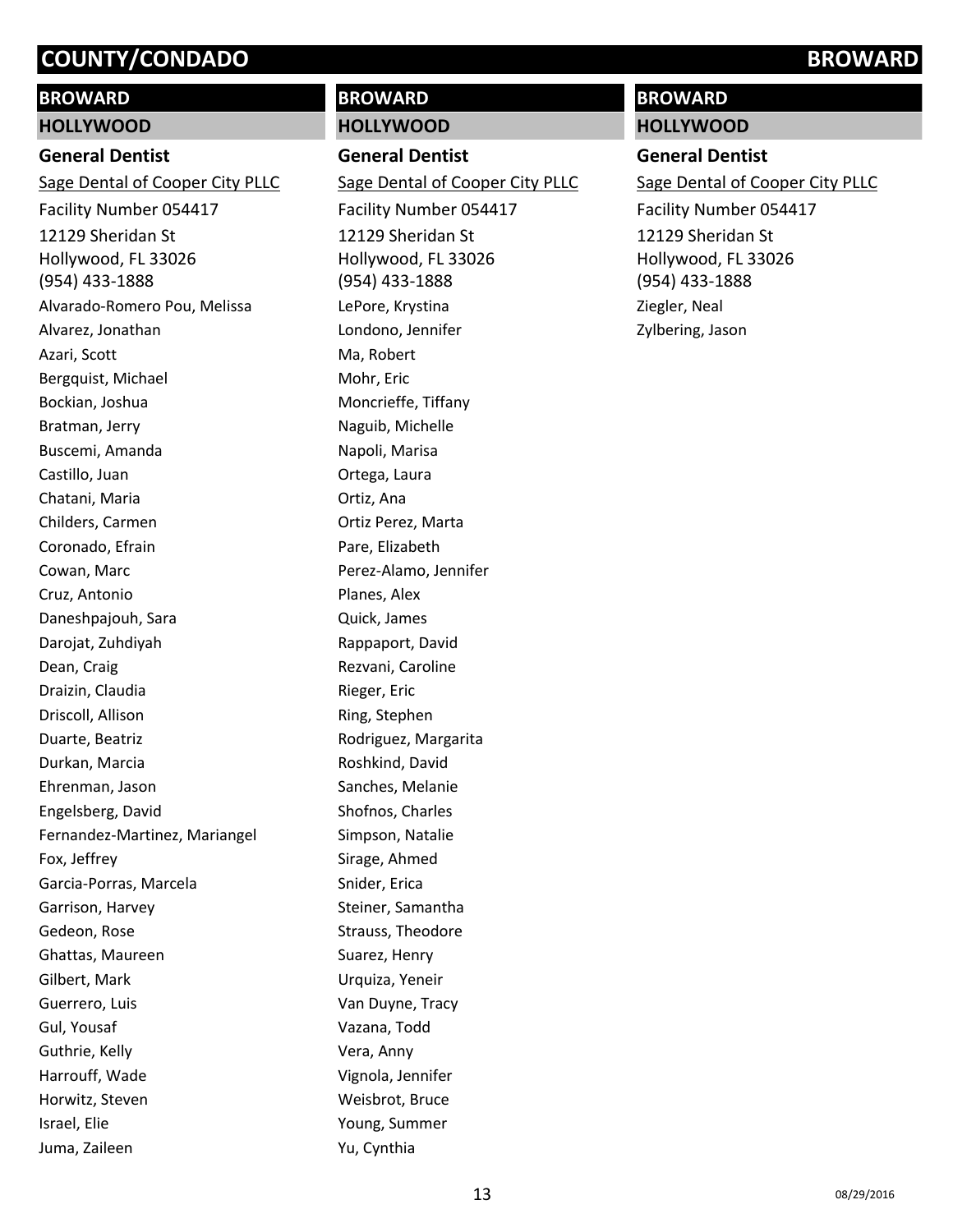# **BROWARD**

# **HOLLYWOOD**

# **General Dentist**

4461 Sheridan St Hollywood, FL 33021 (954) 966-6352 Sage Dental of Hollywood PLLC Facility Number 054342 Alvarado-Romero Pou, Melissa Alvarez, Jonathan Azari, Scott Bergquist, Michael Bockian, Joshua Buscemi, Amanda Castillo, Juan Chatani, Maria Childers, Carmen Coronado, Efrain Cowan, Marc Cruz, Antonio Daneshpajouh, Sara Darojat, Zuhdiyah Dean, Craig Draizin, Claudia Driscoll, Allison Duarte, Beatriz Durkan, Marcia Ehrenman, Jason Engelsberg, David Fernandez-Martinez, Mariangel Fox, Jeffrey Garcia-Porras, Marcela Gedeon, Rose Ghattas, Maureen Gilbert, Mark Green, Beverly Guerrero, Luis Gul, Yousaf Guthrie, Kelly Harrouff, Wade Horwitz, Steven Israel, Elie Juma, Zaileen Lamb, Nicole

# **BROWARD HOLLYWOOD**

# **General Dentist**

4461 Sheridan St Hollywood, FL 33021 (954) 966-6352 Sage Dental of Hollywood PLLC Facility Number 054342 Londono, Jennifer Ma, Robert Mohr, Eric Moncrieffe, Tiffany Naguib, Michelle Napoli, Marisa Ortega, Laura Ortiz, Ana Ortiz Perez, Marta Pare, Elizabeth Perez-Alamo, Jennifer Planes, Alex Quick, James Rappaport, David Rezvani, Caroline Rieger, Eric Ring, Stephen Rodriguez, Margarita Roshkind, David Sanches, Melanie Shofnos, Charles Simpson, Natalie Sirage, Ahmed Snider, Erica Steiner, Samantha Strauss, Theodore Urquiza, Yeneir Van Duyne, Tracy Vazana, Todd Vera, Anny Young, Summer Yu, Cynthia Ziegler, Neal Zylbering, Jason

# **BROWARD**

# **LAUD LAKES**

# **General Dentist**

4416 W Oakland Park Blvd Laud Lakes, FL 33313 (954) 486-0101 Oakland Dental Llc Facility Number 008039 Aron, Robert

## **LAUDERHILL**

## **General Dentist**

#### Acosta Dental Services Of Lauder

2331 N State Road 7 Ste 109 Lauderhill, FL 33313 (954) 486-6989 Facility Number 026796 Acosta-Ortiz, Rodolfo

#### Dental Group Associates Pa

1249 N State Road 7 Lauderhill, FL 33313 (954) 584-2214 Facility Number 956401 Stein, Ilya

# Fresh Dental Smiles

7100 W Commercial Blvd Lauderhill, FL 33319 (954) 741-6556 Facility Number 054817 Fallah, R Luis, Deborah

# 4506 N University Dr Lauderhill, FL 33351 (954) 742-0201 Gorfien & Jacobsohn Pa Facility Number 873101 Gorfien, Joseph Jacobsohn, Henry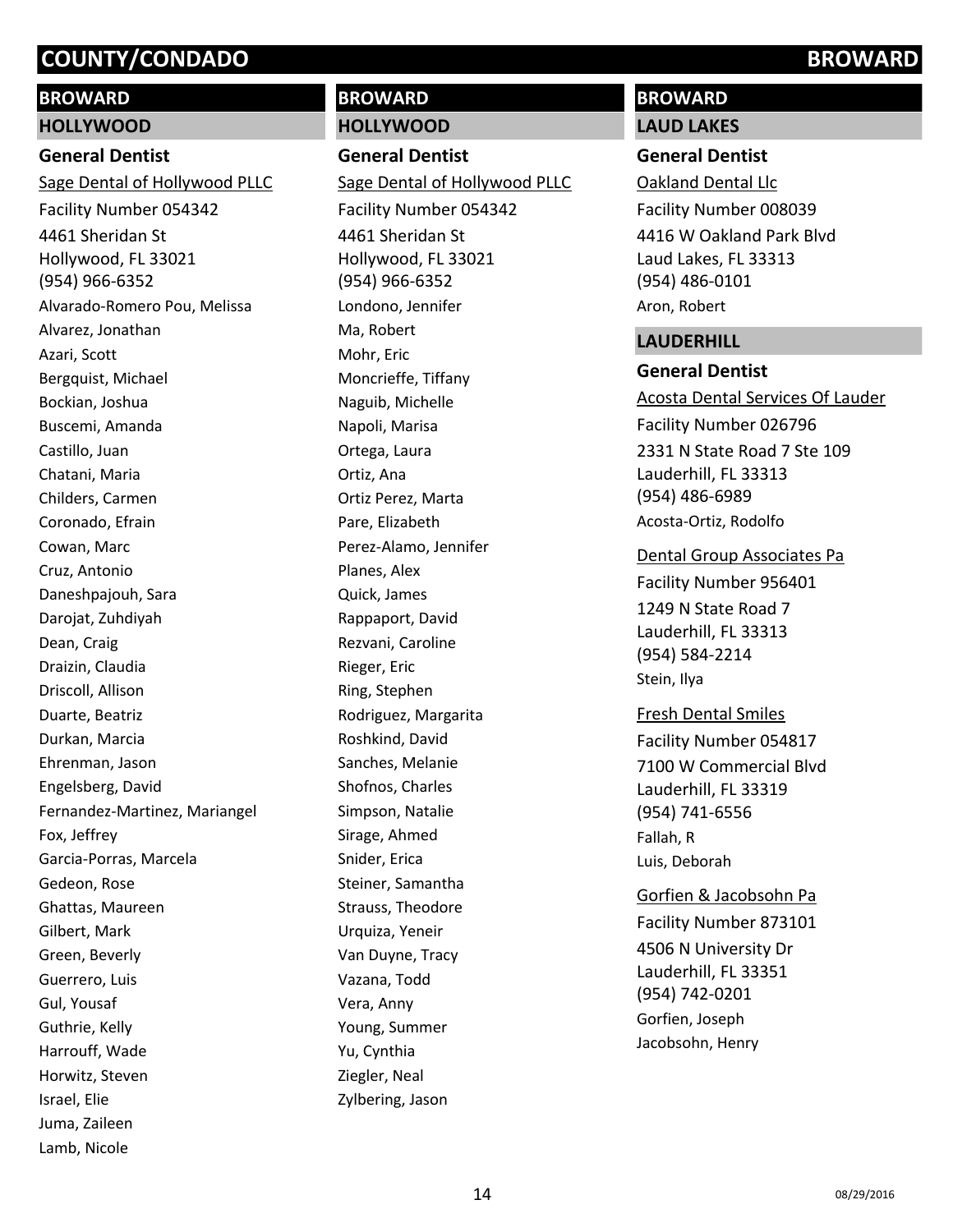# **BROWARD LAUDERHILL**

# **General Dentist**

7193 W Oakland Park Blvd Lauderhill, FL 33313 (954) 741-0102 Joel Karpel DDS Pa Facility Number 952801 Karpel, Joel

4581 N University Dr Lauderhill, FL 33351 (954) 826-4111 Sunrise Village Dental Facility Number 056857 Cossrow, Steve

4300 N University Dr Lauderhill, FL 33351 (954) 741-0346 Total Care Dental Inc Facility Number 029514 Aron, Robert

## **LIGHTHOUSE POINT**

**General Dentist** 3112 N Federal Hwy Lighthouse Point, FL 33064 (954) 580-2200 Us-1 Dental Doctors Facility Number 009732 Leibovici, Jacob

## **MARGATE**

**General Dentist**

3207 N State Road 7 # 24 Margate, FL 33063 (954) 979-1357 All Care Dental Facility Number 047971 Yeoshoua, Oded

# **BROWARD**

# **MARGATE**

# **General Dentist**

1509 N State Road 7 Ste H Margate, FL 33063 (954) 974-8550 American Dental Service Of Florida in Margate Facility Number 030678 Boutsikos, Maria

6130 W Atlantic Blvd Margate, FL 33063 (954) 973-0990 Bradley Roberts Facility Number 951601 Roberts, Bradley

### Crescent Dental Pa

5522 W Sample Rd Margate, FL 33073 (954) 968-4466 Facility Number 007506 Diaz, Yanet Dicrescento, Donna Garrett, Patrick Roca-Godinez, Lilian

Steven G Mautner DDS Pa

5609 NW 29th St Margate, FL 33063 (954) 978-8866 Facility Number 873201 Mautner, Steven

# **BROWARD**

**MIRAMAR**

# **General Dentist**

2905 SW 160th Ave Miramar, FL 33027 (954) 392-7051 Dental Health Group Facility Number 018033 Brody, Robert Christoph, Victor Correa, Anelys Cortes, Gonzalo Dagan, Shachar D'Alessandria, Nestor Daneshpajouh, Sara De La Rua, Lissette Guerra, Daniel Haller, Dustin Hernandez, Shana Hoffman, Tara Hogan, Helena Kashlan, Rania Martinez, Amy Robison, Jon Rolland-Asensi, Gabriela Suta, Adi Yap Starkman, Sharlene Randall T Califf

6890 Miramar Pkwy Miramar, FL 33023 (954) 987-4435 Facility Number 899501 Vinuela, Larry

## Timothy P Chen DMD PA

12741 Miramar Pkwy Ste 203 Miramar, FL 33027 (954) 236-5273 Facility Number 034704 Chen, Timothy Cozzarelli, Gina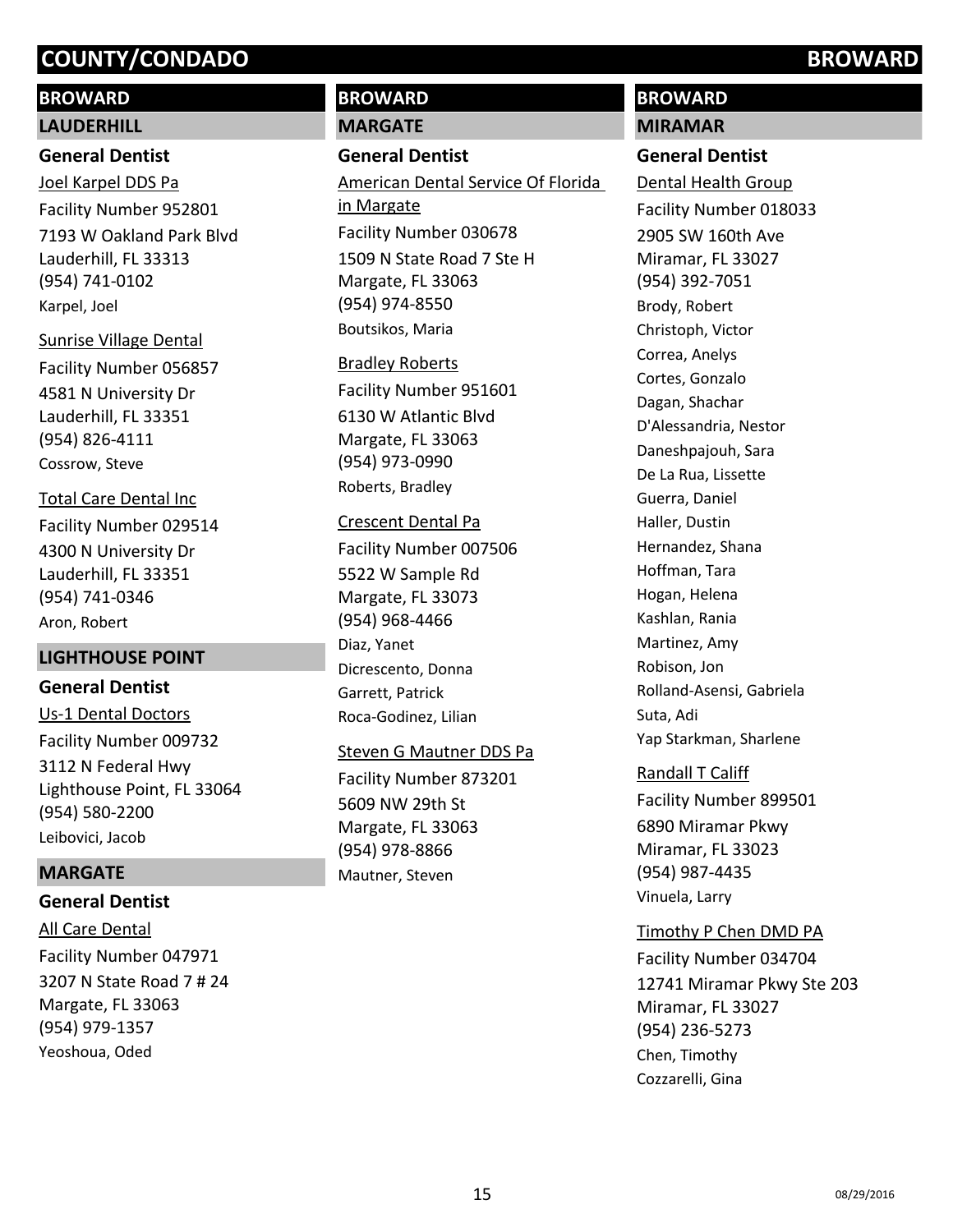# **BROWARD**

#### **N LAUDERDALE**

### **General Dentist**

1401 S State Road 7 # 2C N Lauderdale, FL 33068 (954) 979-2511 Rohitkumar S Patel Facility Number 872301 Patel, Rohit

## **OAKLAND PARK**

## **General Dentist**

916 NE 62nd St Oakland Park, FL 33334 (954) 530-5674 Confident Smile PA Facility Number 045544 Massri, Abir

#### Oakland Park Modern Dentistry

1005 E Commercial Blvd Oakland Park, FL 33334 (954) 261-5665 Facility Number 057156 Pham, Minh

## **PEMBROKE PINES**

# **General Dentist**

12311 Taft St Ste 2 Pembroke Pines, FL 33026 (954) 430-5700 Ahmad Ahmadi DMD Facility Number 017621 Ahmadi, Ahmad

# All About Teeth PA

2301 N University Dr Ste 209 Pembroke Pines, FL 33024 (954) 894-2121 Facility Number 035251 Crane, Steven Plummer-Molina, Gillian

# **BROWARD**

# **PEMBROKE PINES**

# **General Dentist**

18503 Pines Blvd Ste 208 Pembroke Pines, FL 33029 (954) 499-0033 Atria Dental Health Center Facility Number 057037 Molina, Gustavo Navarro, Jessica

# Bella Family Dental Inc

19551 Sheridan St Pembroke Pines, FL 33332 (954) 621-7959 Facility Number 047988 Ruiz-Frontary, Yarimar

## Chandy Samuel DDS Pa

1601 N Flamingo Rd Ste 3 Pembroke Pines, FL 33028 (954) 437-7077 Facility Number 035228 George, Sheryl Sharma, Rohit

## County Dental Corporation

10271 Pines Blvd Pembroke Pines, FL 33026 (954) 447-0400 Facility Number 047592 Blanco, Maria DeSousa, Marvina Irizarry, Maria Luis, Michelle Molina, Gustavo Quesada, Pedro Segrera, Maria

# **BROWARD**

### **PEMBROKE PINES**

# **General Dentist**

12634 Pines Blvd Pembroke Pines, FL 33027 (954) 430-2300 Dental Care Group of Pembroke Pines PL Facility Number 045366 Mars, Rick

# 140 S University Dr Pembroke Pines, FL 33025 (954) 431-0004 Dental Health Group Facility Number 880001 Brody, Robert Christoph, Victor Cortes, Bayardo Cortes, Gonzalo Garces, Carolina Grandison, Nigel Guerra, Daniel Hoffman, Tara Mercado, Carlos Ortega, Fabiola Patel, Rita Vignola, Jennifer Yap Starkman, Sharlene

## Dental Smile LLC

17525 Pines Blvd Pembroke Pines, FL 33029 (954) 442-1884 Facility Number 052661 Orta, Ines Salazar, Cecilia

# Eugene Kravitz DDS

17767 SW 2nd St Pembroke Pines, FL 33029 (954) 430-4334 Facility Number AVITZ Kravitz, Eugene Kravitz, Lauren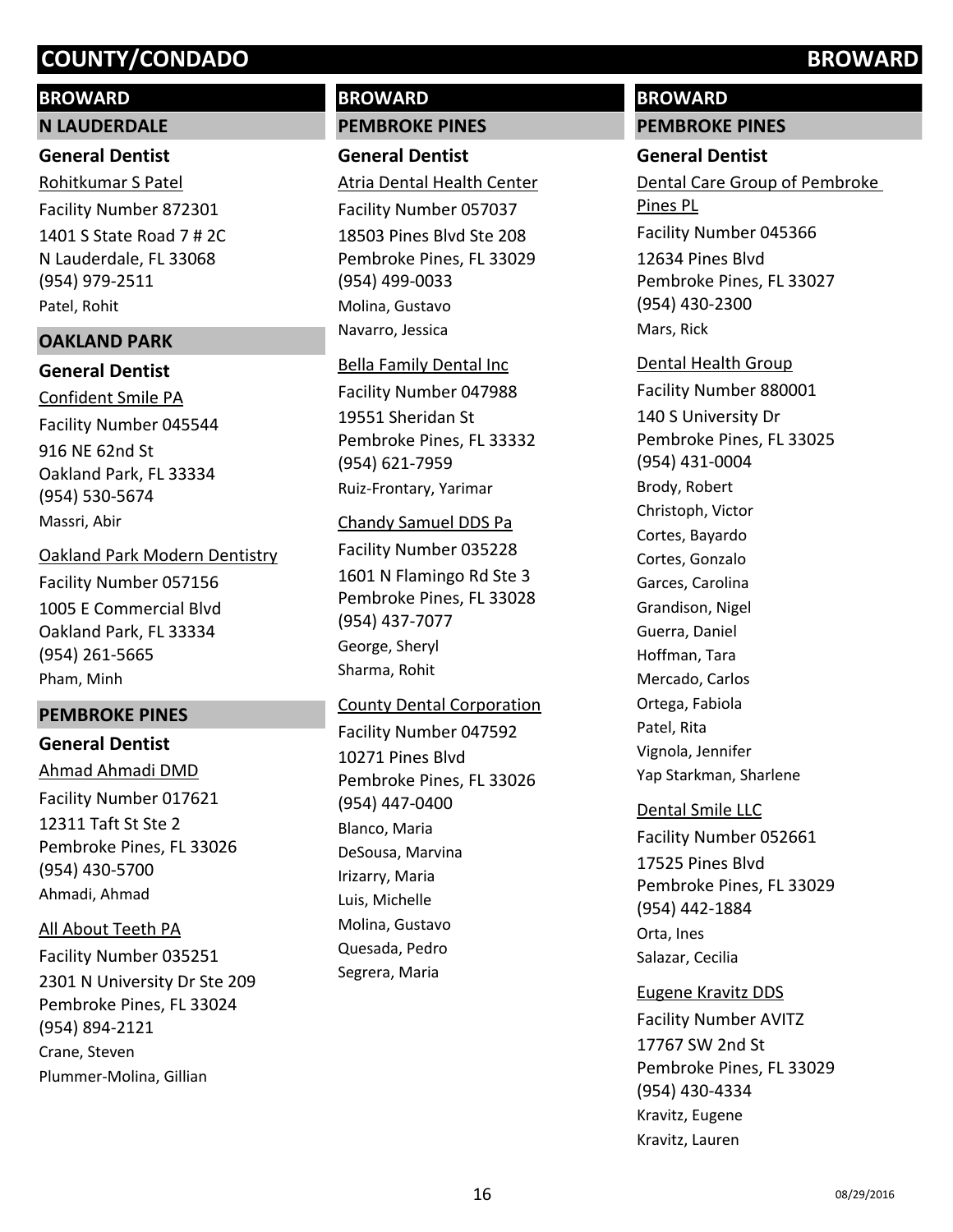# **BROWARD**

## **PEMBROKE PINES**

### **General Dentist**

9033 Taft St Pembroke Pines, FL 33024 (954) 437-0900 Horizon Dental Care Facility Number 055244 Califf, Randall

#### Igor Pasisnitchenko DDS Pa

10450 Taft St Pembroke Pines, FL 33026 (954) 431-0450 Facility Number 035756 Pasisnitchenko, Igor

## Jorge I Solano DMD Pa

2076 N University Dr Pembroke Pines, FL 33024 (954) 432-5700 Facility Number 047954 Solano, Jorge

3 SW 129th Ave Ste 210 Pembroke Pines, FL 33027 (954) 450-6447 Jose Dominguez DDS Pa Facility Number 035725 Dominguez, Jose

# Lakes Mall Dental

11401 Pines Blvd Ste 220 Pembroke Pines, FL 33026 (954) 432-5515 Facility Number 044424 Calderon, Erik

## Maniglia & De Sousa DMD PA

294 NW 172nd Ave Pembroke Pines, FL 33029 (954) 432-3655 Facility Number 048864 DeSousa, Marvina Maniglia, Marielba

# **BROWARD**

# **PEMBROKE PINES**

**General Dentist** 9001A Pembroke Rd Pembroke Pines, FL 33025 (954) 437-6400 Natoya C Mclean DDS Facility Number 028213 Assi, Tarek Mclean, Natoya

#### Nigel D Grandison DDS

10794 Pines Blvd Pembroke Pines, FL 33026 (954) 432-1607 Facility Number 036968 Alempour, Samira

#### Oasis Dental Associates Pa

10796 Pines Blvd Ste 203 Pembroke Pines, FL 33026 (954) 499-1599 Facility Number 040692 Aleman, Alex Cuartas, Sandra Navarrete, Hansel Ruiz, Saili

## Pembroke Pines Dental Health Cen

1806 N Flamingo Rd Ste 170 Pembroke Pines, FL 33028 (954) 437-2040 Facility Number 957101 Carballo, Rodolfo Erro, Juan Faget, David Haratz, Adela Navarro, Jessica

# **BROWARD**

**PEMBROKE PINES**

# **General Dentist**

9001A Pembroke Rd Pembroke Pines, FL 33025 (954) 437-6400 Pembroke Square Dental Facility Number 056157 Abdelmonem, Rafah Camejo, Joaquin

#### Phen Dental Inc

2212 N Flamingo Rd Pembroke Pines, FL 33028 (954) 885-8762 Facility Number 001126 Phen, Yuchi

## Pines Dental Associates

1541 N Palm Ave Pembroke Pines, FL 33026 (954) 432-6133 Facility Number 948201 Mendez, Antonio Ruiz, Milton

## PINES DENTAL CARE INC .

17868 NW 2nd St Pembroke Pines, FL 33029 (954) 538-0047 Facility Number 048841 Molina, Gustavo Prieto, Rolando Rodriguez, Roxana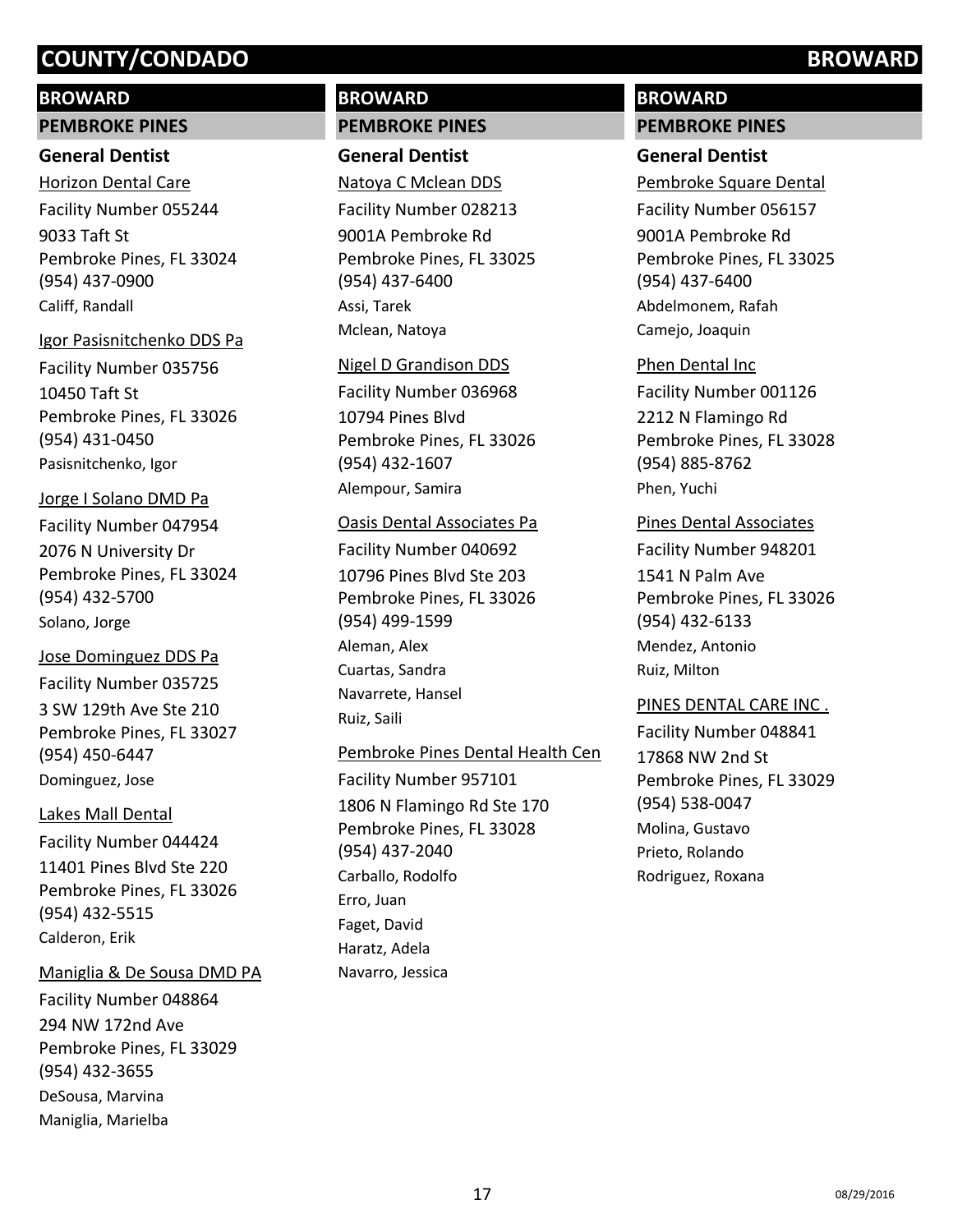# **BROWARD**

# **PEMBROKE PINES**

# **General Dentist**

17027 Pines Blvd Pembroke Pines, FL 33027 (954) 704-0044 Sage Dental of Pembroke Pines PLLC Facility Number 054391 Alvarado-Romero Pou, Melissa Alvarez, Jonathan Azari, Scott Bergquist, Michael Bratman, Jerry Buscemi, Amanda Castillo, Juan Chatani, Maria Childers, Carmen Coronado, Efrain Cowan, Marc Cruz, Antonio Daneshpajouh, Sara Darojat, Zuhdiyah Dean, Craig Draizin, Claudia Driscoll, Allison Duarte, Beatriz Durkan, Marcia Ehrenman, Jason Engelsberg, David Fernandez-Martinez, Mariangel Fox, Jeffrey Garcia-Porras, Marcela Garrison, Harvey Gedeon, Rose Ghattas, Maureen Gilbert, Mark Guerrero, Luis Gul, Yousaf Guthrie, Kelly Harrouff, Wade Horwitz, Steven Israel, Elie Juma, Zaileen Lamb, Nicole

# **BROWARD**

#### **PEMBROKE PINES**

**General Dentist** 17027 Pines Blvd Pembroke Pines, FL 33027 (954) 704-0044 Sage Dental of Pembroke Pines PLLC Facility Number 054391 LePore, Krystina Londono, Jennifer Ma, Robert Mohr, Eric Moncrieffe, Tiffany Naguib, Michelle Napoli, Marisa Ortega, Laura Ortiz, Ana Ortiz Perez, Marta Pare, Elizabeth Perez-Alamo, Jennifer Planes, Alex Quick, James Rappaport, David Rezvani, Caroline Rieger, Eric Ring, Stephen Rodriguez, Margarita Roshkind, David Sanches, Melanie Shofnos, Charles Simpson, Natalie Sirage, Ahmed Snider, Erica Steiner, Samantha Strauss, Theodore Suarez, Henry Urquiza, Yeneir Van Duyne, Tracy Vazana, Todd Vera, Anny Vignola, Jennifer Weisbrot, Bruce Young, Summer Yu, Cynthia

# **BROWARD**

**PEMBROKE PINES**

## **General Dentist**

17027 Pines Blvd Pembroke Pines, FL 33027 (954) 704-0044 Sage Dental of Pembroke Pines PLLC Facility Number 054391 Ziegler, Neal Zylbering, Jason

#### Sam Eisenstein

12333 NW 18th St Ste 4 Pembroke Pines, FL 33026 (954) 435-4100 Facility Number 951009 Eisenstein, Sam

#### Tin Wai Hui DMD Pa

17901 NW 5th St Ste 206 Pembroke Pines, FL 33029 (954) 430-2188 Facility Number 953901 Elperin, Alexei Hui, Tin Shather, Meriam

# Towncare Dental of Pembroke Pines PA Facility Number 042858

600 N Hiatus Rd Ste 103 Pembroke Pines, FL 33026 (954) 430-2580 Choksi, Rachana Gober, Melvyn Guzman, Nestor Orta, Ines Rodriguez, Esteban Santiago-Herzog, Tatiana Young, Lisa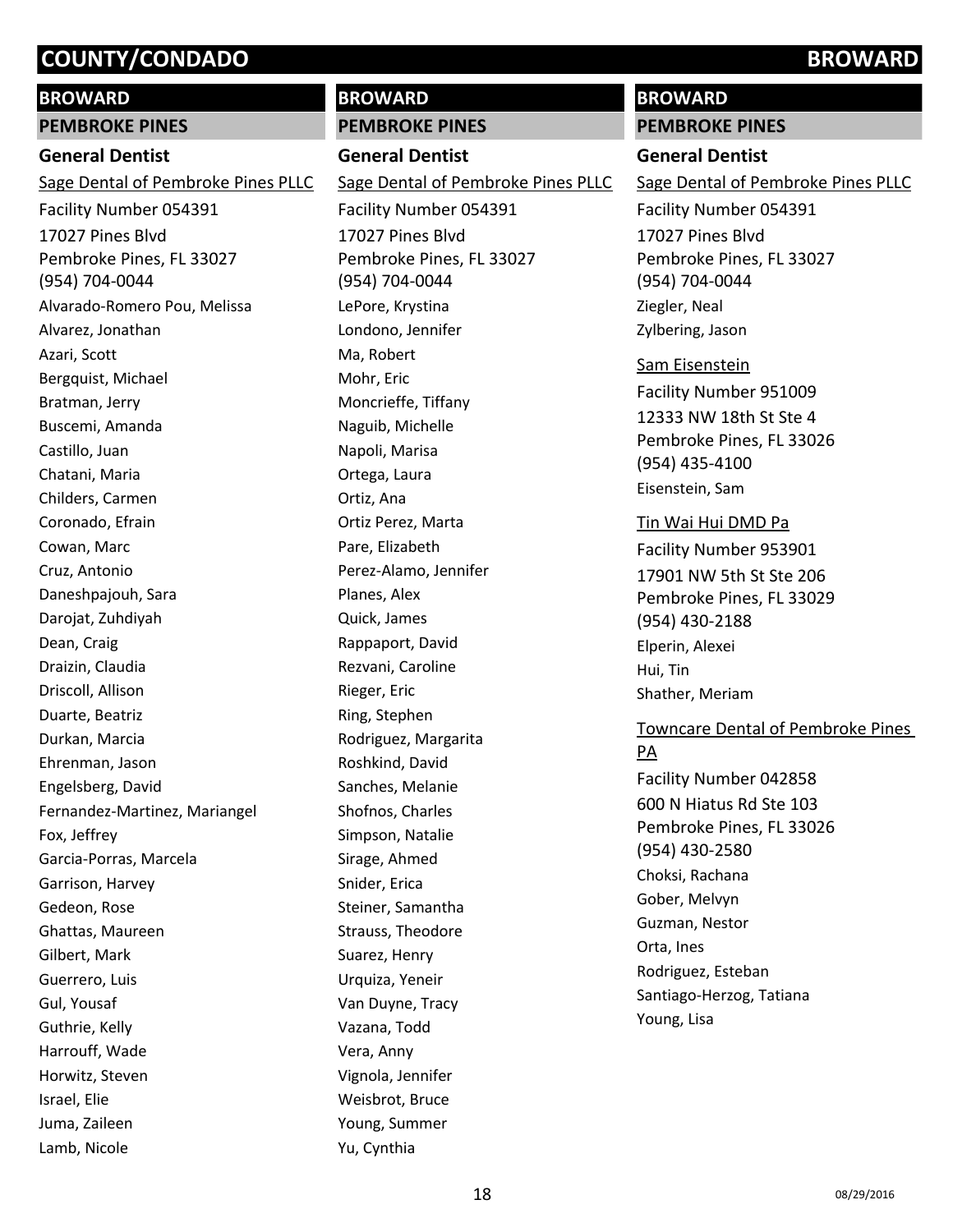# **BROWARD**

# **PEMBROKE PINES**

# **General Dentist**

1724 N University Dr Pembroke Pines, FL 33024 (954) 432-8000 Value Dental Centers PA Facility Number 029971 Aron, Robert

# **BROWARD**

# **PLANTATION**

**Pediatric Dentist** 8000 W Broward Blvd Ste 1123 Plantation, FL 33388 (954) 476-0802 Broward Mall Dental Pa Facility Number 036932 Bond, Melanie Bradley, Alijah DIAZ, JANY Fornos, Jorge Fraga, Daynet Gonzalez, Kelly Gonzalez, Yanela Gorfien, Joseph Green, George Guilarte, Rhona Guthrie, Kelly Hayate, Jessica Kalai, Ronen Kiani, Kamran Kopynets, Viktor Krasnov, Rostislav Kunstmann, Vivian Lago-Sanchez, Idelbis Licina, Zeljka Manzur, Kasim Mutawalli, Khalid Nelson, John Ospina, Carolina Pinto, Yenile Quevedo, Fernando Quevedo, Rachel Ribot, Aliana Saltz, Jamie Sutnick, Steven Uzunova-Dimova, Kalina Valdman, Vadim Weisser, Ettie Zand, Maximus

# **BROWARD**

# **PLANTATION**

# **Pediatric Dentist**

300 NW 70th Ave Ste 108 Plantation, FL 33317 (954) 792-4100 Dr Marcel Baghdadi Gegati Facility Number 044996 Bagdadi Gegati, Marcel

## Dr Smile PA

7420 NW 5th St #101 Plantation, FL 33317 (954) 791-0330 Facility Number 036451 Newman, Marcela Pine, Philip

## Gentle Family Dentistry

10167 W Sunrise Blvd Ste 101 Plantation, FL 33322 (954) 424-4600 Facility Number 877201 Gilson, Steven

#### Jacaranda Dental

600 S Pine Island Rd Ste 201 Plantation, FL 33324 (954) 577-3223 Facility Number 033180 Berger, Richard Blardonis, Armando

150 N University Dr Ste 100 Plantation, FL 33324 (954) 473-4455 Jack Saban DDS Pa Facility Number 872101 Saban, Jack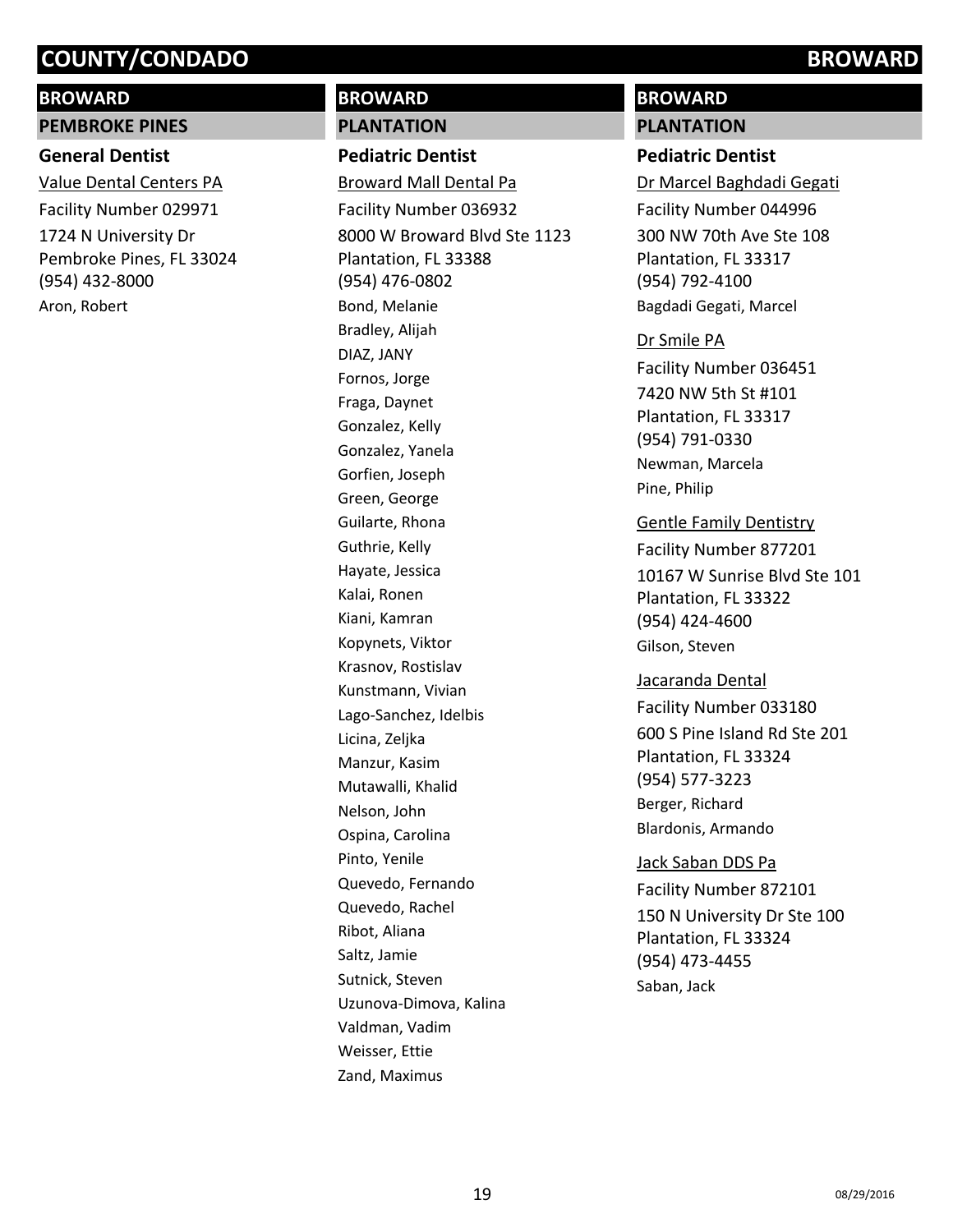# **BROWARD**

# **PLANTATION**

# **Pediatric Dentist**

6905 W Broward Blvd Ste 101 Plantation, FL 33317 (954) 641-0414 James Kerns DMD Pllc Facility Number 037966 Boutsikos, Maria Kerns Jr, James

# L G James DMD Pa

4101 S Hospital Dr Ste 4 Plantation, FL 33317 (954) 791-6700 Facility Number 964901 James, Larry

# Michael J Friend DMD Pa

8962 Cleary Blvd Plantation, FL 33324 (954) 915-8080 Facility Number 028204 Friend, Michael

# Ongley Jacaranda Square Dentistry

1945 N Pine Island Rd Plantation, FL 33322 (954) 473-9161 Facility Number 014775 Ongley, Bettie

# Plantation Dental Arts Assoc Pa

300 NW 70th Ave Ste 104 Plantation, FL 33317 (954) 327-8075 Facility Number 034946 Duarte, Fabiola

# Plantation Dental Services Inc

7115 W Broward Blvd Plantation, FL 33317 (954) 474-8849 Facility Number 012638 Akerman, Carolina Munoz, Zulima

# **BROWARD**

# **PLANTATION**

# **Pediatric Dentist**

314 S University Dr Plantation, FL 33324 (954) 474-8475 Plantation Dental Services, Inc Facility Number 910101 Gallo, Donald Mahal, Narinderjit Rodriguez, Esteban Suarez, Elisa

# **BROWARD**

# **PLANTATION**

# **Pediatric Dentist**

8440 W Broward Blvd Plantation, FL 33324 (954) 472-8707 Sage Dental Of Plantation PA Facility Number 054413 Alvarado-Romero Pou, Melissa Alvarez, Jonathan Azari, Scott Bergquist, Michael Bockian, Joshua Bratman, Jerry Buscemi, Amanda Castillo, Juan Chatani, Maria Childers, Carmen Coronado, Efrain Cowan, Marc Cruz, Antonio Daneshpajouh, Sara Darojat, Zuhdiyah Dean, Craig Draizin, Claudia Driscoll, Allison Duarte, Beatriz Durkan, Marcia Ehrenman, Jason Engelsberg, David Fernandez-Martinez, Mariangel Fox, Jeffrey Garcia-Porras, Marcela Garrison, Harvey Gedeon, Rose Ghattas, Maureen Gilbert, Mark Guerrero, Luis Gul, Yousaf Guthrie, Kelly Harrouff, Wade Horwitz, Steven Israel, Elie Juma, Zaileen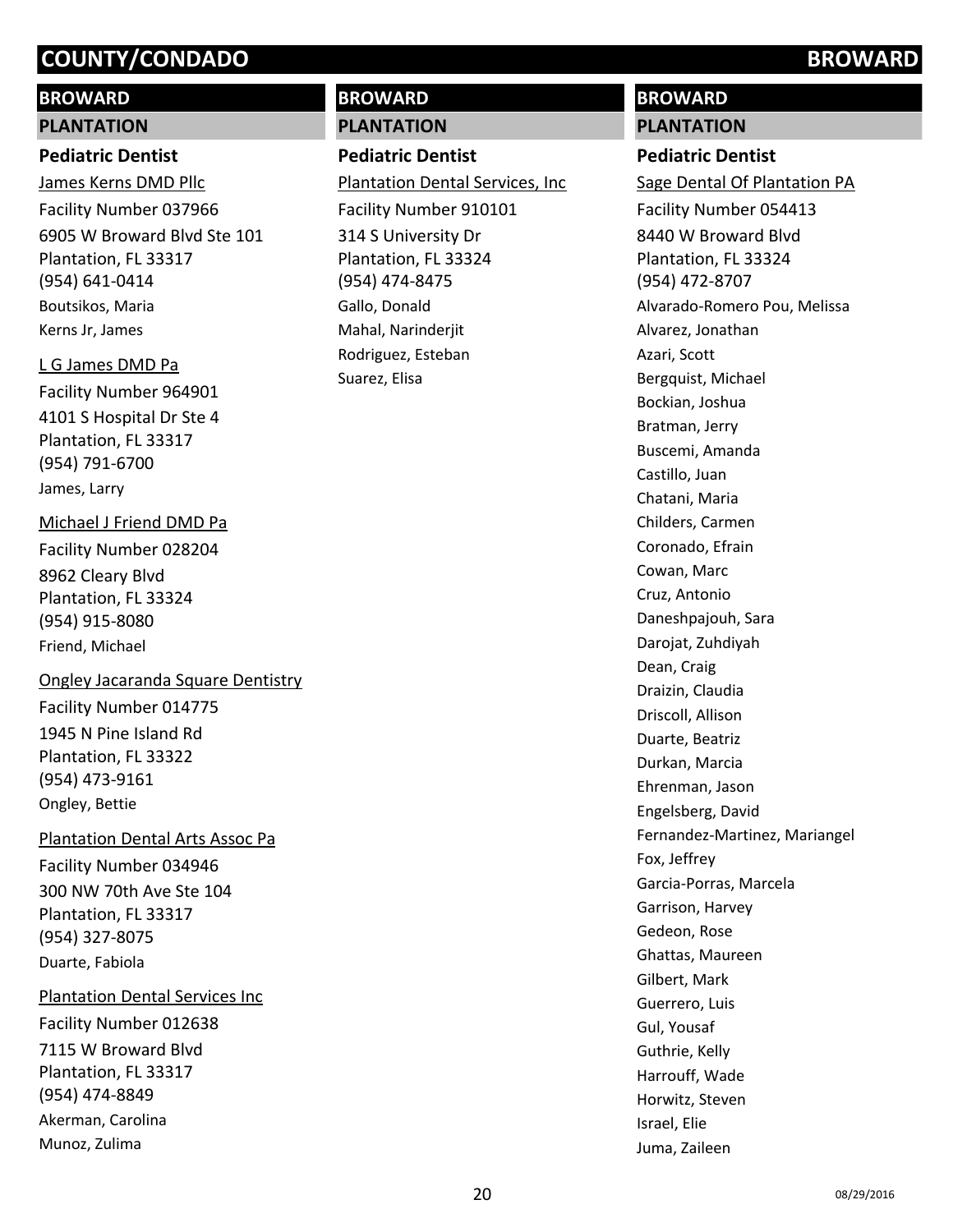# **BROWARD**

#### **PLANTATION**

## **Pediatric Dentist**

8440 W Broward Blvd Plantation, FL 33324 (954) 472-8707 Sage Dental Of Plantation PA Facility Number 054413 Lamb, Nicole LePore, Krystina Londono, Jennifer Ma, Robert Mohr, Eric Moncrieffe, Tiffany Naguib, Michelle Napoli, Marisa Ortiz, Ana Ortiz Perez, Marta Pare, Elizabeth Perez-Alamo, Jennifer Planes, Alex Quick, James Rappaport, David Rezvani, Caroline Rieger, Eric Ring, Stephen Rodriguez, Margarita Roshkind, David Sanches, Melanie Shofnos, Charles Simpson, Natalie Sirage, Ahmed Snider, Erica Steiner, Samantha Strauss, Theodore Suarez, Henry Urquiza, Yeneir Van Duyne, Tracy Vazana, Todd Vera, Anny Vignola, Jennifer Young, Summer Yu, Cynthia Ziegler, Neal

# **BROWARD**

## **PLANTATION**

# **Pediatric Dentist**

8440 W Broward Blvd Plantation, FL 33324 (954) 472-8707 Sage Dental Of Plantation PA Facility Number 054413 Zylbering, Jason

#### The Dental Place Inc

6738 W Sunrise Blvd Ste 105 Plantation, FL 33313 (954) 792-1857 Facility Number 050876 Robinson, Sharon

#### Uttma S Dham DMD PA

180 SW 84th Ave Ste D Plantation, FL 33324 (954) 476-4535 Facility Number 032332 Dham, Uttma

#### **POMPANO BEACH**

**General Dentist** 2801 N University Dr Ste 202 Pompano Beach, FL 33065 (954) 227-8133 Academia Dental of Coral Springs PA Facility Number 043372 Taskonak, Burak

2747 E Atlantic Blvd Pompano Beach, FL 33062 (954) 781-4670 Cyrus R Pettis DMD Facility Number 056231 Kim, Hyuna

# **BROWARD**

**POMPANO BEACH**

# **General Dentist**

1650 N Federal Hwy Pompano Beach, FL 33062 (954) 782-8620 Dental Team Of Pompano Facility Number 029456 Ameer-Marx, Lisa

#### Philip A Pine DDS Pa

1600 E Atlantic Blvd Pompano Beach, FL 33060 (954) 782-1992 Facility Number 940901 Behar, Mark Pine, Philip

#### Pompano Beach Dental

2000 N Federal Hwy Ste 202 Pompano Beach, FL 33062 (954) 782-6800 Facility Number 055902 Moncrieffe, Tiffany

#### Pristine Dental Care Inc

831 W Sample Rd Pompano Beach, FL 33064 (954) 943-6644 Facility Number 052496 Benjamin, Reenu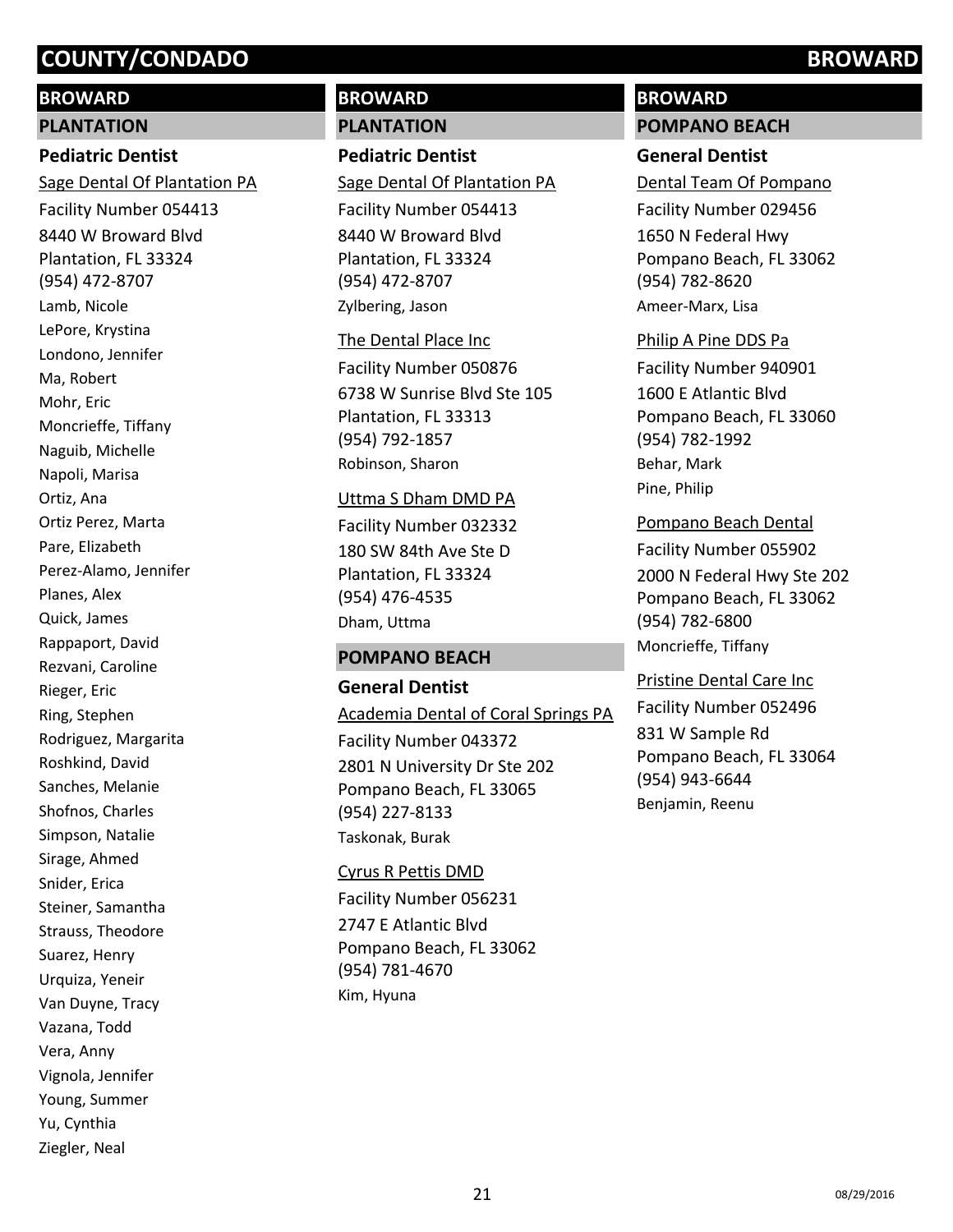# **BROWARD**

#### **POMPANO BEACH**

### **General Dentist**

1650 N Federal Hwy #105 Pompano Beach, FL 33062 (954) 946-4867 Sage Dental of Pompano Beach PA Facility Number 034929 Alvarado-Romero Pou, Melissa Alvarez, Jonathan Ayesh, Karima Azar, Francisco Azari, Scott Barba, Erica Bergquist, Michael Bratman, Jerry Buscemi, Amanda Castillo, Juan Chatani, Maria Cherkinsky, Jordan Childers, Carmen Cline, Jack Coronado, Efrain Cruz, Antonio Daneshpajouh, Sara Darojat, Zuhdiyah De Oliveira, Gisele Dean, Craig Driscoll, Allison Duarte, Beatriz Durkan, Marcia Elefant, Jacob Fernandez-Martinez, Mariangel Fox, Jeffrey Garcia-Porras, Marcela Garrison, Harvey Gedeon, Rose Ghattas, Maureen Gilbert, Mark Goldberg, Howard Gross, Allan Guerrero, Luis Gul, Yousaf Guthrie, Kelly

# **BROWARD**

# **POMPANO BEACH**

**General Dentist** 1650 N Federal Hwy #105 Pompano Beach, FL 33062 (954) 946-4867 Sage Dental of Pompano Beach PA Facility Number 034929 Hamed, Shirin Hoffman, Bruce Horwitz, Steven Israel, Elie Juma, Zaileen Lamb, Nicole Leminh, Chau Londono, Jennifer Ma, Robert Mauskar, Sagar Mohr, Eric Moncrieffe, Tiffany Naguib, Michelle Napoli, Marisa Ortiz, Ana Ortiz Perez, Marta Pare, Elizabeth Patel, Rita Perez-Alamo, Jennifer Perkins, Lindsay Planes, Alex Quick, James Rappaccioli, Coty Rappaport, David Rezvani, Caroline Rieger, Eric Ring, Stephen Rodriguez, Margarita Rodriguez, Ramon Roshkind, David Salazar, Cecilia Sanches, Melanie Schot, Raquel Silberstein, Peter Simpson, Natalie Sirage, Ahmed

# **BROWARD**

**POMPANO BEACH**

## **General Dentist**

1650 N Federal Hwy #105 Pompano Beach, FL 33062 (954) 946-4867 Sage Dental of Pompano Beach PA Facility Number 034929 Steiner, Samantha Strauss, Theodore Suarez, Henry Teran, Libia Urquiza, Yeneir Van Duyne, Tracy Vazana, Todd Vera, Anny Viener, Alfred Vignola, Jennifer Villicana, Isabel Weisbrot, Bruce Wooldridge, Maria Young, Summer Yu, Cynthia Ziegler, Neal Zylbering, Jason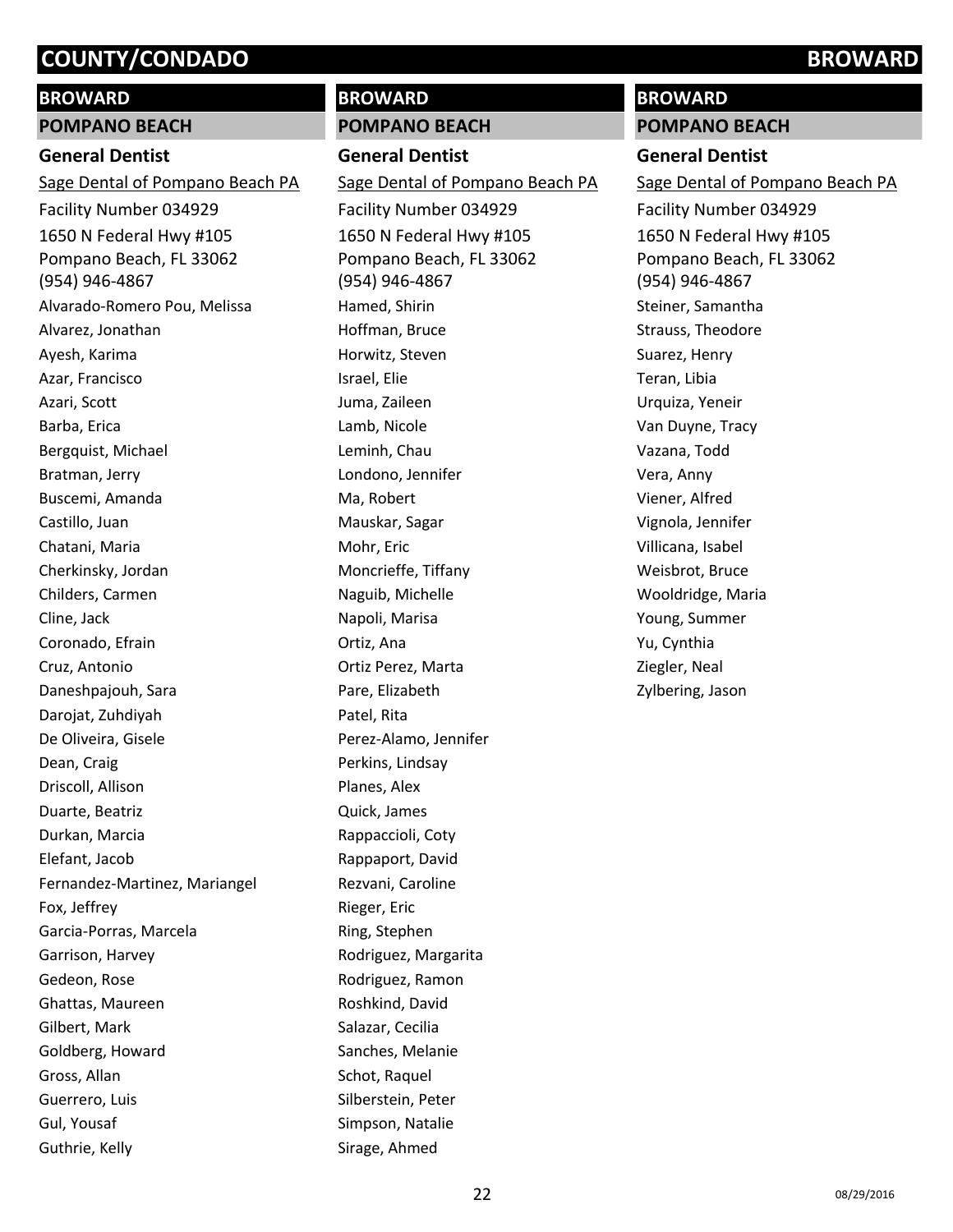### **BROWARD**

#### **POMPANO BEACH**

## **General Dentist**

7110 Southgate Blvd Pompano Beach, FL 33068 (954) 724-8949 TLC Dental North Lauderdale LLC Facility Number 032418 Coutras, Elevteria Cunha, Renata Elkind, Jaime Ferguson, Caitlin Gartner, Judith Guthrie, Kelly Haratz, Zina Helfant, Jared Irving, Bizu Jacobsohn, Henry Lamb, Nicole Lewis McKenzie, Andrea Lopez, Arnaldo Mandel, Jonathan Mingel, Marc Muckey, Steve Polhamus-Lopez, Melisa Rios Ku Hop, Milagritos Sorroza, Jennifer Talchik Jr, Paul Taveras, Myriam Vilk-Shapiro, Dora

#### **SUNRISE**

## **General Dentist**

6260 W Oakland Park Blvd Sunrise, FL 33313 (954) 742-7995 Broward Family Dental Care Facility Number 026205 Fadavi, Sayed

# **BROWARD**

### **SUNRISE**

# **General Dentist**

7800 W Oakland Park Blvd Ste 114F Sunrise, FL 33351 (954) 741-5006 Eric Mehler DDS Pa Facility Number 047980 Mehler, Eric

#### Gentle Dentistry Of Tamarac

10151 W Commercial Blvd Sunrise, FL 33351 (954) 720-0701 Facility Number 029007 Hilali, Manal Massri, Abir

#### HOWARD FINNK DDS PA

10071 Sunset Strip Sunrise, FL 33322 (954) 742-4600 Facility Number 032389 Boillot, Kathy Fien, Matthew Finnk, Howard Gilson, Seth

## Randall T Califf

12578 W Sunrise Blvd Sunrise, FL 33323 (954) 851-9829 Facility Number 921601 Vinuela, Larry

## Sawgrass Dental Center

12651 W Sunrise Blvd Ste 200 Sunrise, FL 33323 (954) 846-7000 Facility Number 014584 Wohlstein, Diana

# **BROWARD**

**SUNRISE**

## **General Dentist**

13713 W Sunrise Blvd #205 Sunrise, FL 33323 (954) 251-4849 Sawgrass Gentle Dentistry PA Facility Number 046746 Rappaccioli, Coty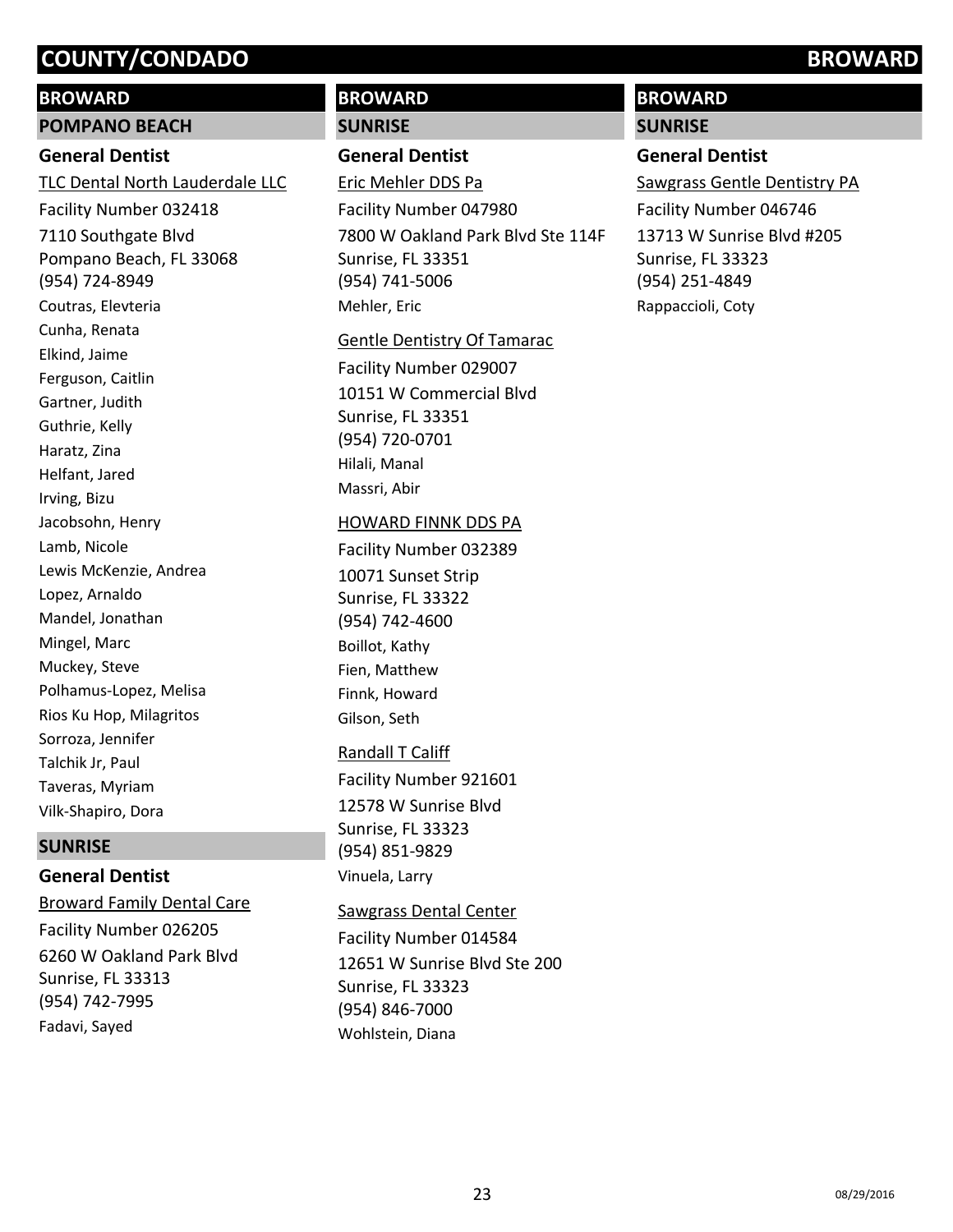# **BROWARD**

#### **SUNRISE**

#### **General Dentist**

12801 W Sunrise Blvd #F222 Sunrise, FL 33323 (954) 846-7171 Sawgrass Mills Mall Dental Facility Number 036933 Bond, Melanie Bradley, Alijah Di Re, Anthony DIAZ, JANY Durve, Aparna Fornos, Jorge Fraga, Daynet Goldstein, Alexander Gonzalez, Kelly Gonzalez, Yanela Gorfien, Joseph Green, George Guilarte, Rhona Guthrie, Kelly Jenkins, Shelane Kalai, Ronen Kiani, Kamran Kopynets, Viktor Krasnov, Rostislav Kunstmann, Vivian Lago-Sanchez, Idelbis Licina, Zeljka Mutawalli, Khalid Nelson, John Ospina, Carolina Pinto, Yenile Quevedo, Fernando Quevedo, Rachel Ribot, Aliana Sutnick, Steven Uzunova-Dimova, Kalina Valdman, Vadim Weisser, Ettie Zand, Maximus

# **BROWARD SUNRISE**

# **General Dentist**

10127 W Oakland Park Blvd Sunrise, FL 33351 (954) 741-7100 Welleby Family Dental Facility Number 034702 Difilippo, Steven Juma, Zaileen Sevel, Dennis

#### West Sunrise Dentistry

9310 W Commercial Blvd Sunrise, FL 33351 (954) 648-2414 Facility Number 056213 Ferro, Claudia Gombar, Anna Gonzalez, Monica Pham, Minh

1350 SW 160th Ave Sunrise, FL 33326 (954) 385-9240 Weston Family Dental Center Inc Facility Number 031848 Difilippo, Steven Sevel, Dennis

# **TAMARAC**

**General Dentist** 7030 NW 57th St Tamarac, FL 33319 (954) 722-1082 G & G Dental Associates Pa Facility Number 838401 Arenas, Jorge Gober, Melvyn Rezaie, Azadeh

# **BROWARD**

**TAMARAC**

# **General Dentist**

6209 W Commercial Blvd Ste 6 Tamarac, FL 33319 (954) 726-3200 Harvey Moskowitz DMD PA Facility Number 034860 Moskowitz, Harvey

#### Metric Dental

4267 W Commercial Blvd Tamarac, FL 33319 (954) 677-3202 Facility Number 053789 Rameau, Rejane Siddiqui, Rasheed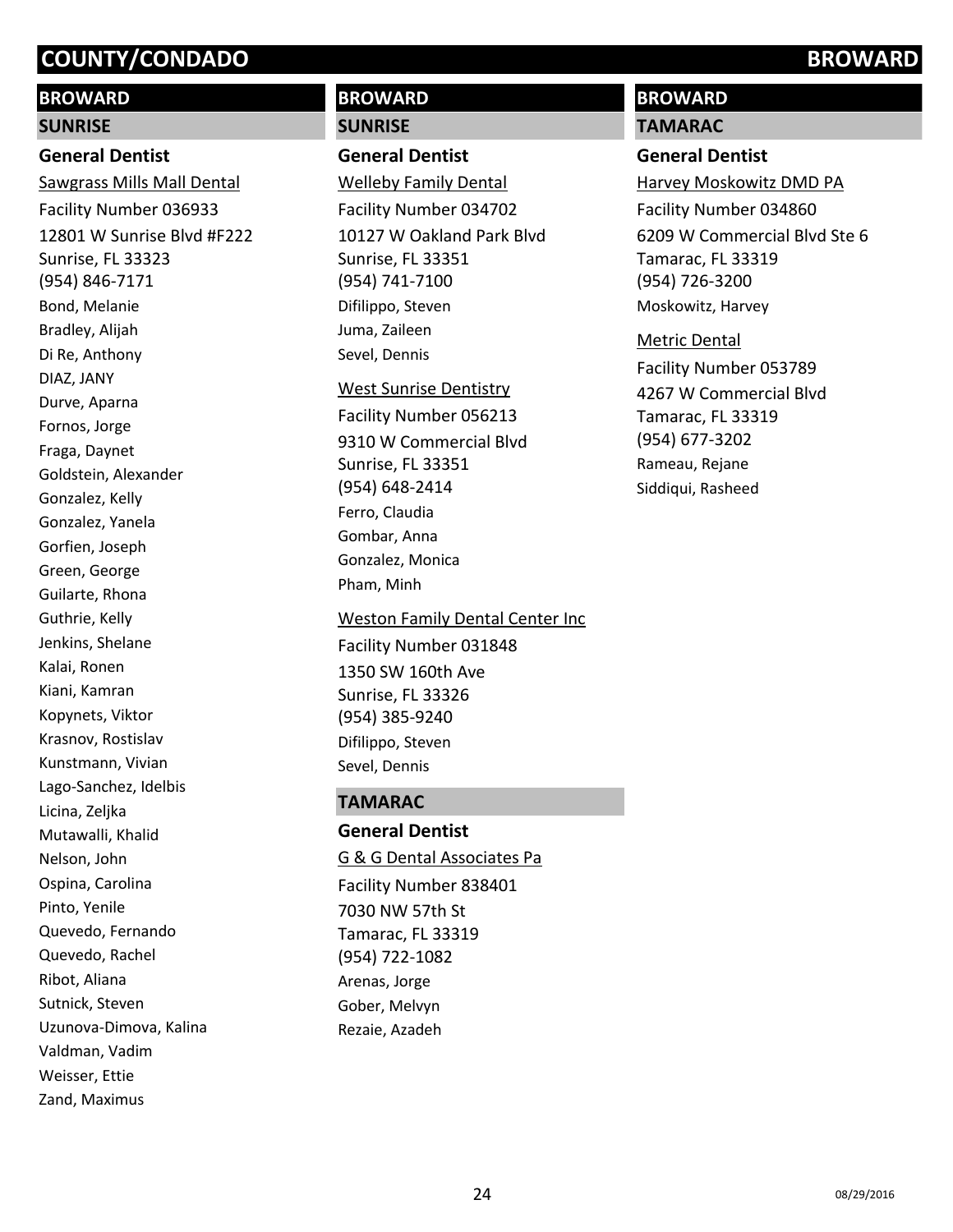# **BROWARD**

#### **TAMARAC**

## **General Dentist**

5779 N University Dr Tamarac, FL 33321 (954) 580-4848 Sage Dental of Tamarac PLLC Facility Number 055729 Alvarado-Romero Pou, Melissa Alvarez, Jonathan Azari, Scott Bergquist, Michael Bockian, Joshua Bratman, Jerry Buscemi, Amanda Castillo, Juan Chatani, Maria Childers, Carmen Contestable, Clement Coronado, Efrain Cowan, Marc Cruz, Antonio Daneshpajouh, Sara Darojat, Zuhdiyah Dean, Craig Draizin, Claudia Driscoll, Allison Duarte, Beatriz Durkan, Marcia Engelsberg, David Fernandez-Martinez, Mariangel Fox, Jeffrey Garcia-Porras, Marcela Garrison, Harvey Ghattas, Maureen Gilbert, Mark Guerrero, Luis Gul, Yousaf Guthrie, Kelly Harrouff, Wade Israel, Elie Juma, Zaileen Lamb, Nicole Londono, Jennifer

# **BROWARD TAMARAC**

# **General Dentist**

5779 N University Dr Tamarac, FL 33321 (954) 580-4848 Sage Dental of Tamarac PLLC Facility Number 055729 Ma, Robert Mohr, Eric Moncrieffe, Tiffany Naguib, Michelle Ortega, Laura Ortiz, Ana Ortiz Perez, Marta Pare, Elizabeth Perez-Alamo, Jennifer Planes, Alex Quick, James Rappaport, David Rezvani, Caroline Rieger, Eric Ring, Stephen Roshkind, David Sanches, Melanie Shofnos, Charles Simpson, Natalie Sirage, Ahmed Snider, Erica Sollee, Arthur Steiner, Samantha Strauss, Theodore Urquiza, Yeneir Van Duyne, Tracy Vazana, Todd Vignola, Jennifer Weinstock, Rebeca-Ann Young, Summer Yu, Cynthia Ziegler, Neal Zylbering, Jason

# **BROWARD**

#### **TAMARAC**

### **General Dentist**

7351 W Oakland Park Blvd #102 Tamarac, FL 33319 (954) 742-5055 Tamarac Family Dental Center LLC Facility Number 039554 Gordon, St Christopher Sevel, Dennis

#### Thaker & Shroff DDS Pa

5473 N State Road 7 Tamarac, FL 33319 (954) 486-7025 Facility Number 920001 Thaker, Durgeshkumar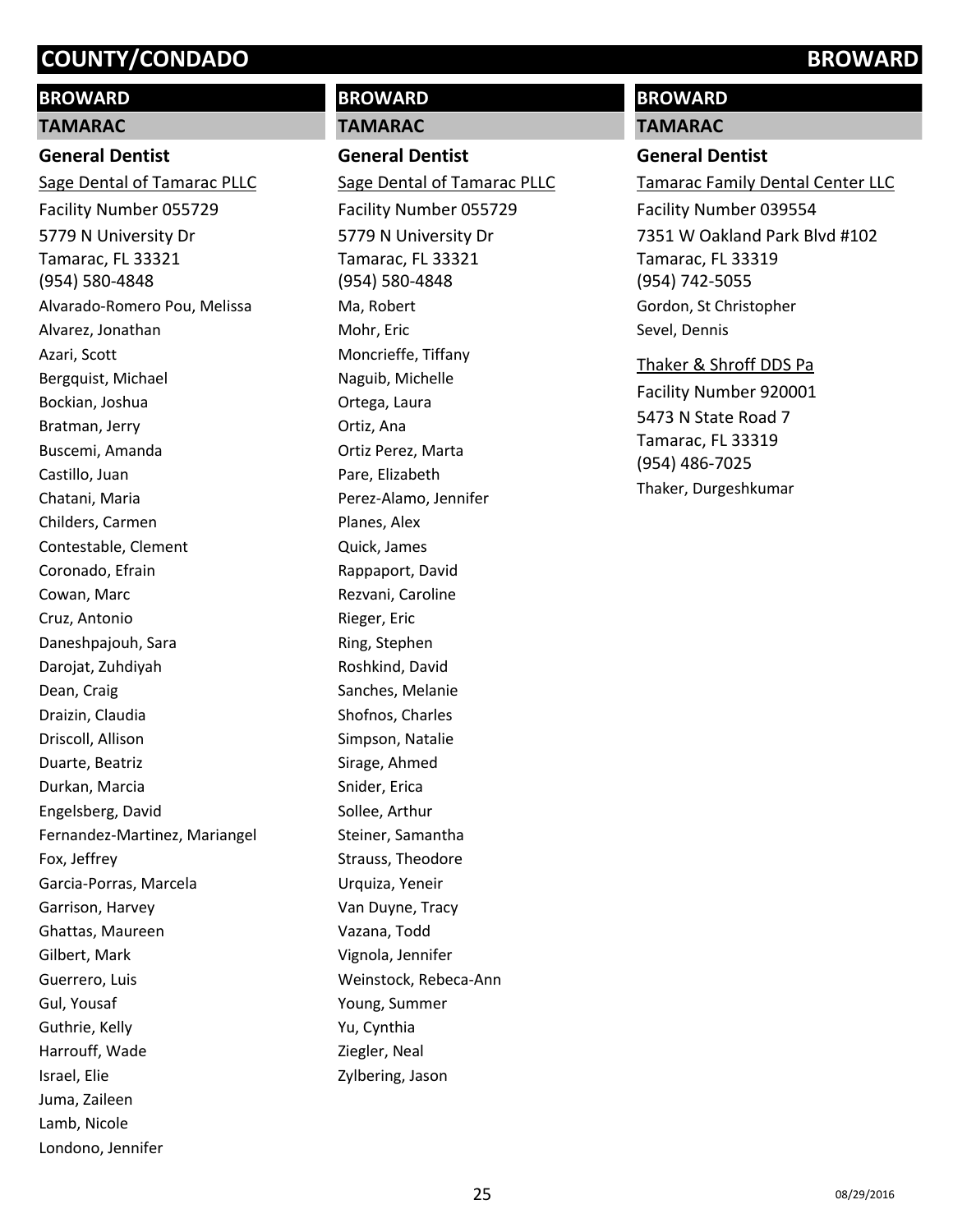# **BROWARD**

# **TAMARAC**

# **General Dentist**

6702 N University Dr Tamarac, FL 33321 (954) 722-7711 TLC Dental Tamarac PLC Facility Number 045331 Coutras, Elevteria Cunha, Renata De Leon, Ennio Elkind, Jaime Ferguson, Caitlin Gartner, Judith Guthrie, Kelly Haratz, Zina Helfant, Jared Irving, Bizu Jacobsohn, Henry Lamb, Nicole Lewis McKenzie, Andrea Lopez, Arnaldo Mandel, Jonathan Mingel, Marc Muckey, Steve Polhamus-Lopez, Melisa Rios Ku Hop, Milagritos Sorroza, Jennifer Talchik Jr, Paul Taveras, Myriam Vilk-Shapiro, Dora

#### True Original Smiles Inc

5863 N University Dr Tamarac, FL 33321 (954) 720-2444 Facility Number 054291 Alston, Khadine

# **BROWARD WESTON**

**General Dentist** 4537 Weston Rd Weston, FL 33331 (951) 679-8664 Dental Health Group Facility Number 018771 Brody, Robert Correa, Anelys De La Rua, Lissette Garces, Carolina Guerra, Daniel Hoffman, Tara Hogan, Helena Torres, Diana

2721 Executive Park Dr Weston, FL 33331 (954) 385-5855 Dental Partners Of Weston Facility Number 039966 Bretos, Alexander

#### Sage Dental of Weston PLLC

2366 Weston Rd Weston, FL 33326 (954) 358-2822 Facility Number 056401 Buscemi, Amanda Chatani, Maria Cruz, Antonio Gedeon, Rose Iturralde, Ignacio Ortiz Perez, Marta Ziegler, Neal

#### Samira Alempour DMD PA

2863 Executive Park Dr Ste 101 Weston, FL 33331 (954) 217-1121 Facility Number 048866 Alempour, Samira

# **COUNTY/CONDADO BROWARD - MIAMI-DADE**

# **BROWARD**

# **WESTON**

# **General Dentist**

2751 Executive Park Dr Ste 204 Weston, FL 33331 (954) 217-0288 Weston Dental Associates Facility Number 935601 Blardonis, Armando

# **MIAMI-DADE**

# **AVENTURA**

**General Dentist** 2999 NE 191st St Ste 804 Aventura, FL 33180 (305) 466-1804 Dental Options Pa Facility Number 031831 Cruz-Elizundia, Delia Del Castillo, Raymond Gordon, Alexandra Hernandez Acosta, Cristina Kusnick, Steven Martinez, Ernesto Papir, Jessica Rojas, Sandra Rothstein, Eric Szpoganicz, Tadeu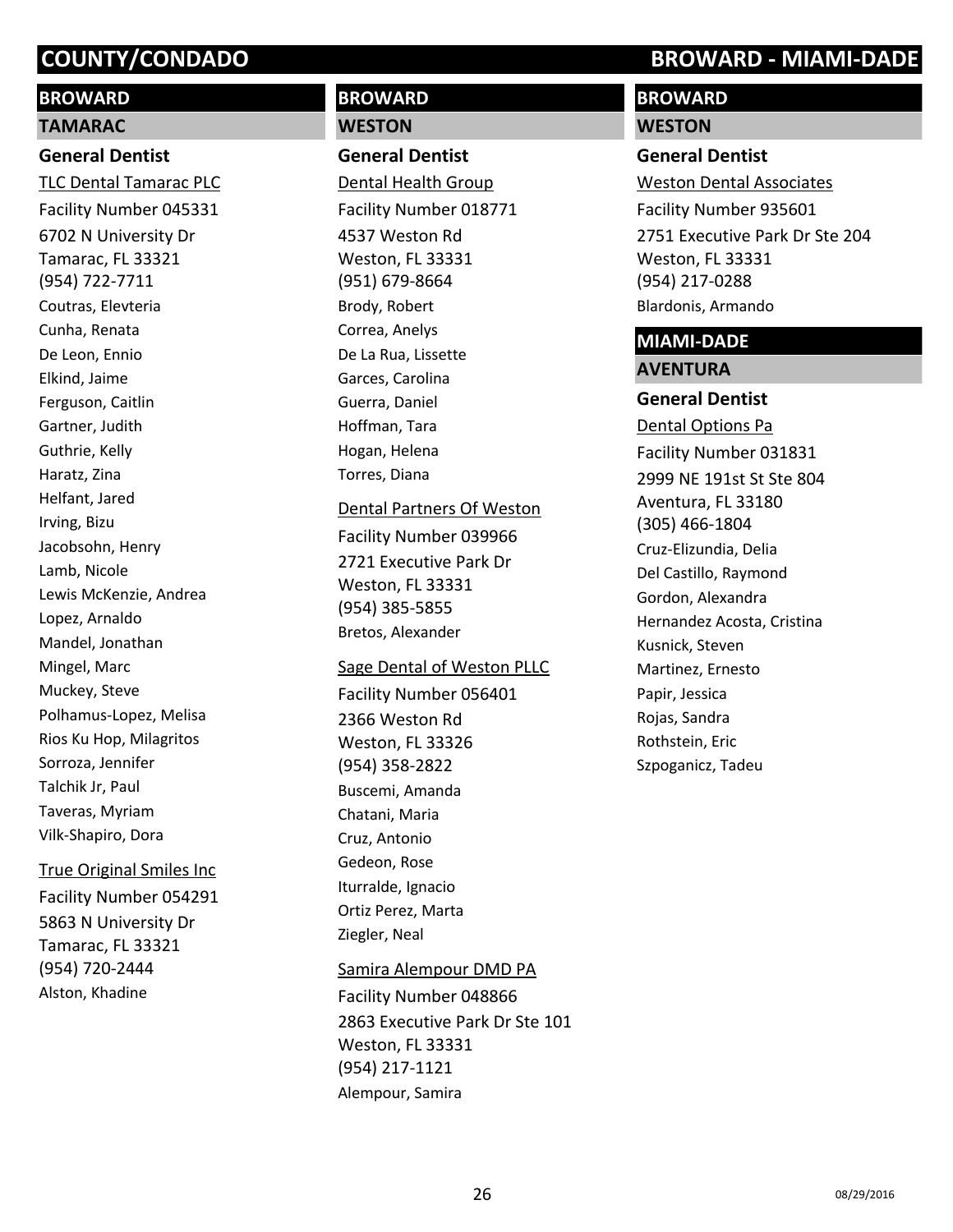# **MIAMI-DADE**

**AVENTURA**

# **General Dentist**

19913 Biscayne Blvd Aventura, FL 33180 (305) 935-1400 DENTALAND AVENTURA LLC Facility Number 813101 Cohen, Michael Dagan, Shachar Fishner, Neil Fotek, Ilona Friedman, Hyman Hogan, Helena Landa, Rene Lisi, Richard Mccown, Michael Morales, Ronald Munoz, Numa Rodriguez, Dario San Jorge, Alejandro Schwartz, Edward Smith, Christina Taha, Ahmed

#### Diana Wohlstein DMD Pllc

2925 Aventure Blvd #203 Aventura, FL 33180 (305) 931-5626 Facility Number 049570 Wohlstein, Diana

#### Main Street Childrens Dentistry

19084 NE 29th Ave Aventura, FL 33180 (305) 682-1554 Facility Number 012719 Akerman, Carolina Levin, Shelly Pellerano, Paola

# **MIAMI-DADE AVENTURA**

### **General Dentist**

19086 NE 29th Ave Aventura, FL 33180 (305) 682-1554 Main Street Childrens Dentistry Facility Number 005915 Godoy, Yami Guzman, Nestor Llapur, Carlos

# 2630 NE 203rd St Ste 101 Aventura, FL 33180 (305) 931-1888 Shalom Amselem DDS Pa Facility Number 923901 Amselem, Shalom

#### **CORAL GABLES**

**General Dentist** 151 Giralda Ave Coral Gables, FL 33134 (786) 452-1748 Dental Cosmetic Spa Facility Number 054759 Alvarez, Elibeth

## Dental Group Of South Florida In

747 Ponce De Leon Blvd #401 Coral Gables, FL 33134 (305) 444-8591 Facility Number 029449 Alvarez, Maria

#### Elizabeth De Aguirre DDS Pa

806 Douglas Rd So Tower #150 Coral Gables, FL 33134 (305) 446-2226 Facility Number 011399 De Aguirre, Elizabeth

# **MIAMI-DADE**

**CORAL GABLES**

# **General Dentist**

470 Biltmore Way Ste 200 Coral Gables, FL 33134 (305) 445-5515 Estetica Dental Gables Inc Facility Number 042749 Valdes, Marilyn

#### Gables Smile

3934 SW 8th St Ste 306 Coral Gables, FL 33134 (305) 441-7700 Facility Number 057264 Rodriguez, Guillermo

#### Gema Jerez Corp

401 Coral Way Ste 305 Coral Gables, FL 33134 (786) 360-6812 Facility Number 051735 Hernandez-Jerez, Gema

#### Jubidental Services Corp

299 Alhambra Cir Ste 202 Coral Gables, FL 33134 (305) 444-3074 Facility Number BIDENT Cotelo-Pardo, Yanepsi

#### Karen Martinez DMD, PA

401 Coral Way Ste 410 Coral Gables, FL 33134 (305) 446-5676 Facility Number 053995 Martinez, Karen

## Lemus Dental Group LLC

5171 SW 8th St Coral Gables, FL 33134 (305) 567-0236 Facility Number 056583 Lemus, Isel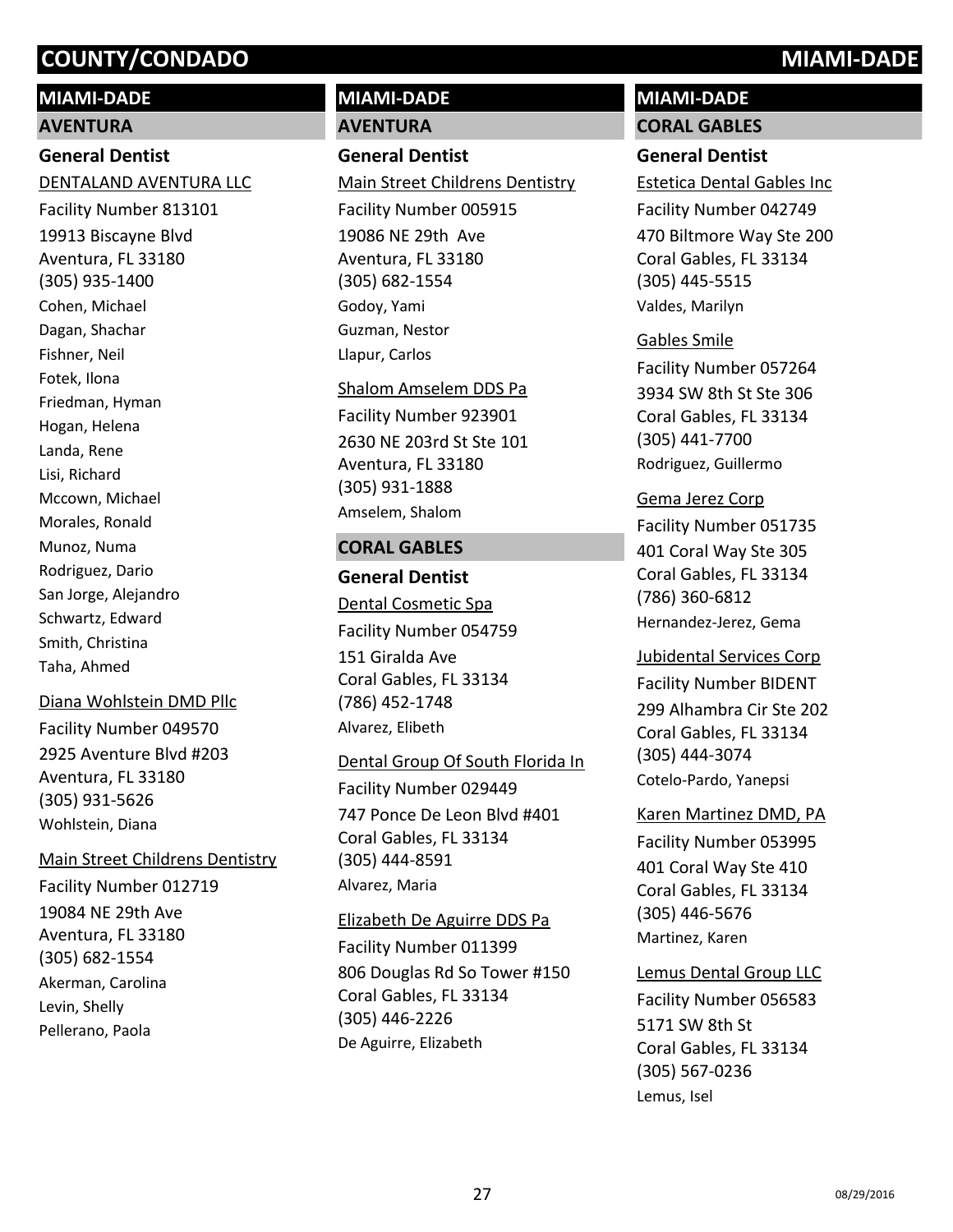# **MIAMI-DADE**

## **CORAL GABLES**

## **General Dentist**

3190 Ponce De Leon Blvd Coral Gables, FL 33134 (305) 774-7273 Manuel G Lopez DDS Pa Facility Number 913801 Lopez, Manuel

#### Maria Cristina Fernandez DDS Pa

4830 SW 8th St Coral Gables, FL 33134 (305) 446-1067 Facility Number 047600 Fernandez, Maria

## Mariamilagros Sarda DDS Pa

299 Alhambra Cir Ste 205 Coral Gables, FL 33134 (305) 443-4841 Facility Number 934201 Sarda, Mariamilagros

## Nicolas Avalos DMD Pa

34 SW 37th Ave Coral Gables, FL 33134 (305) 446-6900 Facility Number 031984 Avalos, Nicholas

# **CUTLER BAY**

# **General Dentist**

18543 S Dixie Hwy Cutler Bay, FL 33157 (305) 259-9130 Alfredo D Corpas DDS Facility Number 904201 Corpas, Alfredo

# **MIAMI-DADE CUTLER BAY**

# **General Dentist**

11000 SW 211th St Cutler Bay, FL 33189 (305) 254-1500 BL Dental Associates LLC Facility Number 047345 Amaya, Andres Blardonis, Armando Lopez, Manuel Rosenberg, Sara

# Fortune Smiles Inc

18543 S Dixie Hwy Cutler Bay, FL 33157 (305) 259-9210 Facility Number 055835 Trujillo, Madelene

# Southland Mall Dental PA

20505 South Dixie Hwy #1683 Cutler Bay, FL 33189 (305) 232-3737 Facility Number 040667 Fornos, Jorge Guilarte, Rhona Jenkins, Shelane Kopynets, Viktor Lago-Sanchez, Idelbis Manzur, Kasim Mutawalli, Khalid Nelson, John Ospina, Carolina Quevedo, Rachel Ribot, Aliana Saldana, Ramon Saltz, Jamie Sirage, Mohamed Sutnick, Steven Valdman, Vadim Vera, Nathalie Weisser, Ettie

# **MIAMI-DADE**

# **DORAL**

# **General Dentist**

10620 NW 19th St Doral, FL 33172 (786) 331-7055 Doral Dental Partners Facility Number 029341 Bretos, Alexander Collazo, Ralph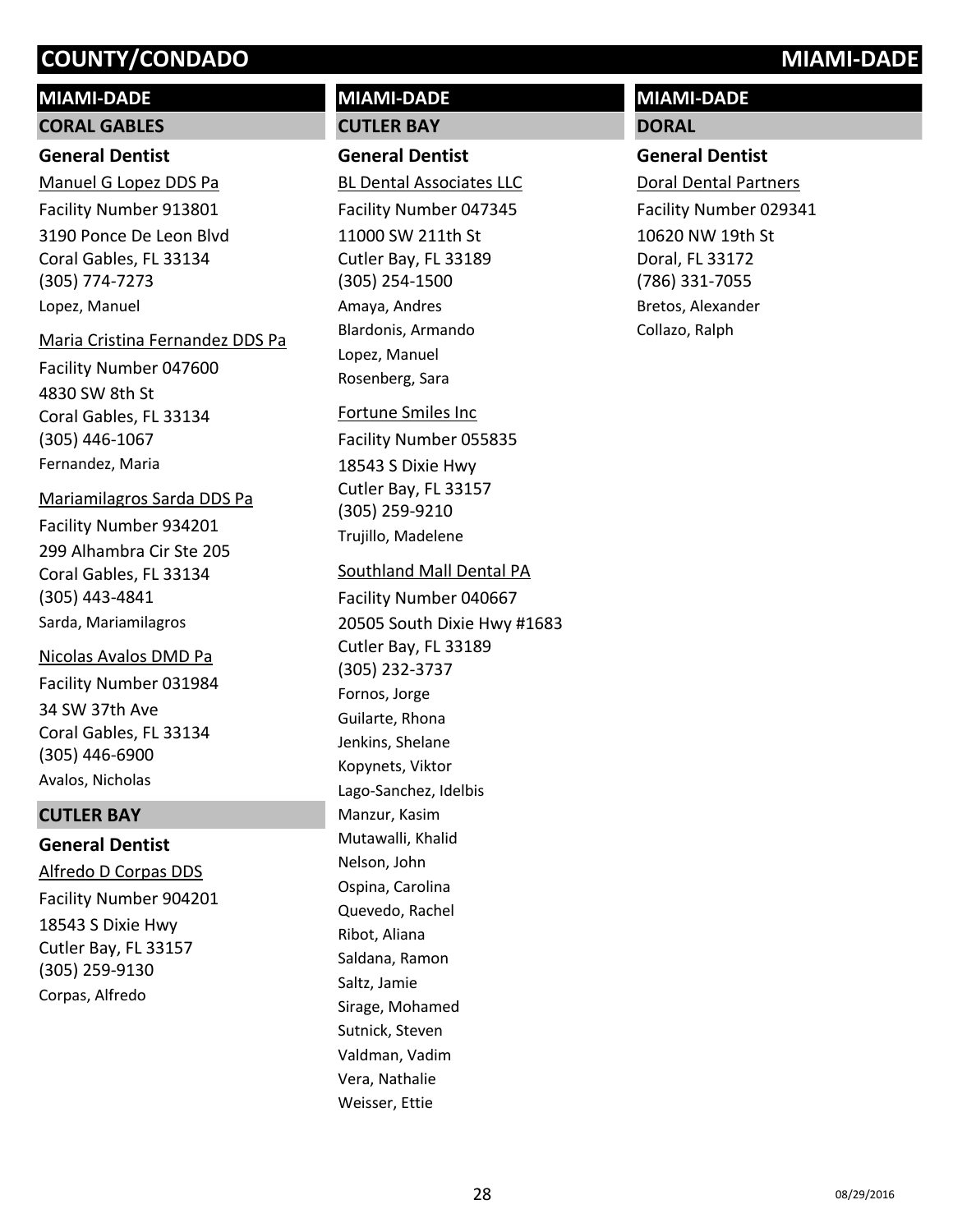# **MIAMI-DADE**

#### **DORAL**

### **General Dentist**

1455 NW 107th Ave Ste 584 Doral, FL 33172 (305) 597-8787 Miami International Mall Dental Facility Number 037075 Bond, Melanie Bradley, Alijah DIAZ, JANY Fornos, Jorge Fraga, Daynet Gonzalez, Kelly Gonzalez, Yanela Gorfien, Joseph Green, George Guilarte, Rhona Guthrie, Kelly Jenkins, Shelane Kalai, Ronen Kiani, Kamran Kopynets, Viktor Krasnov, Rostislav Kunstmann, Vivian Manzur, Kasim Mutawalli, Khalid Nelson, John Ospina, Carolina Quevedo, Fernando Quevedo, Rachel Ribot, Aliana Saltz, Jamie Sutnick, Steven Uzunova-Dimova, Kalina Valdman, Vadim Weisser, Ettie Zand, Maximus

# **MIAMI-DADE DORAL**

# **General Dentist**

3601 NW 107th Ave 3rd Fl Doral, FL 33178 (786) 624-3368 Nicklaus Childrens Hospital Facility Number 041292 Arevalo, Oscar Bob, Christopher Druteinis, Lesbia Freitas, Vanessa Garcia, Amarfis Meincken, Melissa Roldan, Rosie Saverin, Michele Trujillo, Maria Webman, Mark

Sage Dental of Downtown Doral PLLC

5335 NW 87th Ave Ste C103 Doral, FL 33178 (786) 456-1710 Facility Number 057067 Brodsky, Mindy Buscemi, Amanda Chatani, Maria Cruz, Antonio Gilbert, Mark Ortiz Perez, Marta Ziegler, Neal

# **FLORIDA CITY**

**General Dentist** 646 W Palm Dr Ste 200 Florida City, FL 33034 (305) 242-1200 The Family Dental Care Center Facility Number 960001 De La Cruz, Alejandro

# **MIAMI-DADE**

# **HIALEAH**

# **General Dentist**

7415 Miami Lakes Dr Hialeah, FL 33014 (305) 512-0066 Alexandra D Gherbali DDS PA Facility Number 029675 Gherbali, Alexandra Gonzales, Kenia

## Alpha Dental Group Inc

4999 W 8th Ave Ste 1 Hialeah, FL 33012 (786) 238-7406 Facility Number 052231 Bobadilla, Patricia Soler, Rosa

# Amazing Touch Dental Care Corp.

1955 W 68th St Hialeah, FL 33014 (786) 257-1646 Facility Number 056368 Herrera-Casas, Sunilda Soler, Rosa

# BL Dental Associates LLC

3233 Palm Ave Hialeah, FL 33012 (305) 826-0660 Facility Number 047353 Amaya, Andres Blardonis, Armando Rosenberg, Sara

## Blanco Jamis Dental Group

1700 W 68th St Hialeah, FL 33014 (305) 262-4604 Facility Number 057062 Blanco, Farid Blanco, Jorge Blanco, Kemel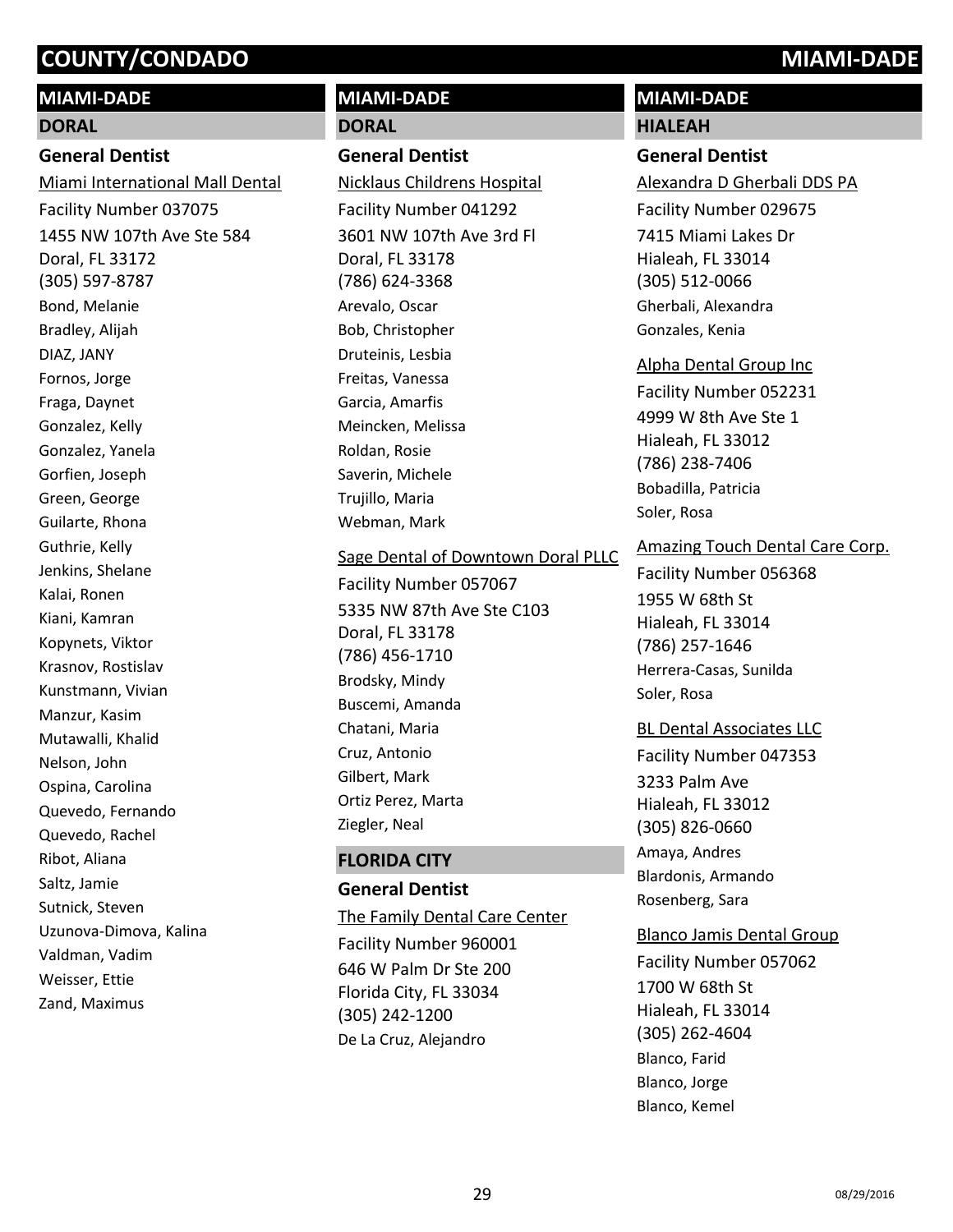# **MIAMI-DADE**

#### **HIALEAH**

## **General Dentist**

258 E 49th St Hialeah, FL 33013 (305) 824-3408 Blanco Jamis Dental Group Pa Facility Number 046873 Blanco, Farid Blanco, Jorge Blanco, Kemel Herrera-Casas, Sunilda Lopez Perez, Victor Molina Ariza, Yudisbel

#### Blanco Jamis Dental Group Pa

4765 W 8th Ave Fl 4 Hialeah, FL 33012 (305) 262-4604 Facility Number 046875 Blanco, Farid Blanco, Jorge Blanco, Kemel Herrera-Casas, Sunilda Lopez Perez, Victor Molina Ariza, Yudisbel

## Caplin & Gober DDS Pa

6600 W 12th Ave Hialeah, FL 33012 (305) 821-2611 Facility Number 909701 Caravia, Amanda Orta, Ines Ramirez, Patricia Rios, Libia Romero\_Melis, Mildred

## Carlos Quilichini DDS

15436 NW 77th Ct Hialeah, FL 33016 (305) 557-5775 Facility Number 036471 Quilichini, Carlos

# **MIAMI-DADE**

# **HIALEAH**

# **General Dentist**

11300 NW 87th Ct Ste 141 Hialeah, FL 33018 (305) 364-8600 Century Medical Group Crop Facility Number 035723 Caravia, Amanda Carbot, Mario Farrokhi, Ali Hernandez-Jerez, Gema Zawadzky, Javier

# Children and Families Dental Center Facility Number 056272

400 W 65th St Hialeah, FL 33012 (305) 827-0434 Lea Plaza, Rodolfo

#### Daniel A Dorrego DDS

1075 E 4th Ave Hialeah, FL 33010 (305) 558-3811 Facility Number 918501 Benabe, Vanessa Dorrego, Daniel

## David Drobes DMD Pa

5190 NW 167th St Ste 216 Hialeah, FL 33014 (305) 624-4114 Facility Number 014682 Drobes, David Hernandez-Jerez, Gema Perez-Diaz, Agueda Rivera, Ricardo Nicolas

# **MIAMI-DADE**

# **HIALEAH**

# **General Dentist**

1573 W 49th St Hialeah, FL 33012 (305) 556-6100 Dental American Group Corp Facility Number 047586 Agudelo, Monica Blanco, Maria Escobar, Carlos Fundora, Yolaivys Gonzalez, Lilian Irizarry, Maria Molina, Gustavo Murillo, Herbert Quesada, Pedro Segrera, Maria

## Dental Center of Florida

3750 W 16th Ave Ste 236U Hialeah, FL 33012 (305) 231-0545 Facility Number 037058 Abrahams, Howard Hernandez-Jerez, Gema

# Dental Dreams Llc

5632 NW 167th St Hialeah, FL 33014 (305) 625-9777 Facility Number 047936 Carpio, Jesus

## Enrique Morales DDS Pa

3009 E 4th Ave Hialeah, FL 33013 (305) 691-1616 Facility Number 914501 Morales, Enrique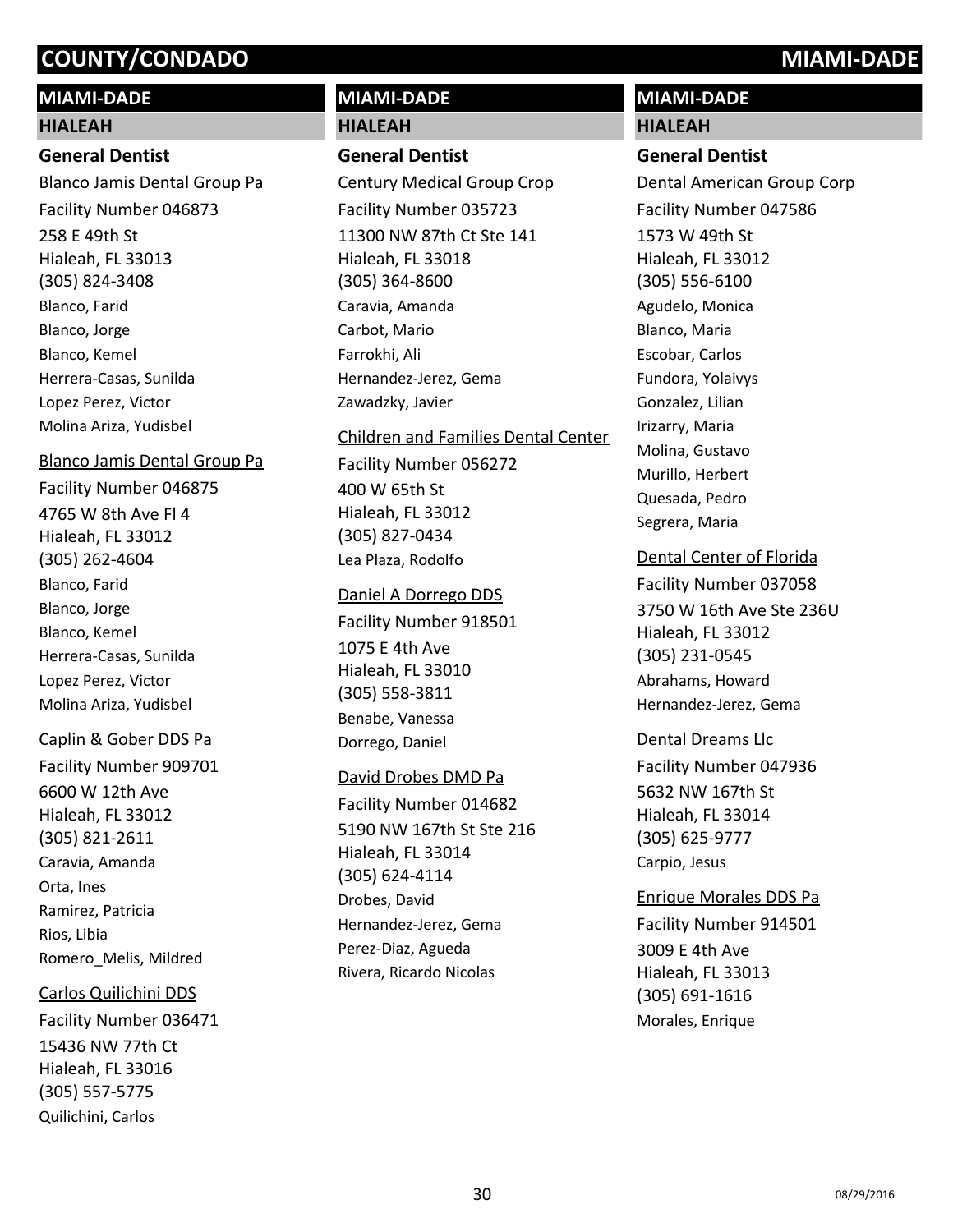# **MIAMI-DADE**

#### **HIALEAH**

#### **General Dentist**

18482 NW 67th Ave Hialeah, FL 33015 (305) 822-9696 Eugene Kravitz DDS Facility Number 857601 Kravitz, Eugene Kravitz, Lauren

#### Excellence In Dental Care

3762 W 12th Ave Hialeah, FL 33012 (305) 557-6661 Facility Number 053859 Alvarez, Rosa

#### Expert Smiles Center

2750 W 68th St Ste 108 Hialeah, FL 33016 (305) 826-3255 Facility Number 011402 De Aguirre, Elizabeth

#### Felicita Igleseias

4890 W 3rd Ave Hialeah, FL 33012 (305) 826-0906 Facility Number 054819 Iglesias, Felicita

## Gilsa Henderson

4963 W 6th Ave Hialeah, FL 33012 (305) 558-1171 Facility Number 044181 Henderson, Gilsa

# **MIAMI-DADE**

**HIALEAH**

## **General Dentist**

2900 W 12th Ave Ste 27 Hialeah, FL 33012 (305) 460-7060 Gomara DMD & Salcines DMD Pa Facility Number 047042 Cruz, Karen De Vera, Vanessa Delgado, Ligming Iglesias, Felicita Maniglia, Marielba Morgado, Aracelio Saldarriaga, Lisa

# Haileah Dental Center PA

Facility Number 040209

1518 W 49th St Hialeah, FL 33012 (305) 823-2661 Calderon, Erik Kusnier, Elaine

## Happy Smiles Dental Care

922 E 25th St Hialeah, FL 33013 (786) 542-9700 Facility Number 055060 Montenegro, Mauricio

#### **Healthy Smile Dental Care LLC**

3412 W 84th St Ste 110 Hialeah, FL 33018 (786) 345-2040 Facility Number 056867 Ramirez, Judex

## Hialeah Dental Associates

2106 W 68th St Hialeah, FL 33016 (305) 827-6661 Facility Number 911901 Mendez, Antonio Ruiz, Milton

# **MIAMI-DADE HIALEAH**

# **General Dentist**

4240 W 16th Ave Hialeah, FL 33012 (305) 823-1882 Hialeah Dental Care Inc Facility Number 048494 Rodriguez, Roxana Soler, Rosa

# Hialeah Dental Office Of Dr Lest

1770 W 68th St Hialeah, FL 33014 (305) 821-7008 Facility Number 047543 Lester, Manuel

## Hialeah Square Dental Assoc Pa

4186 W 12th Ave Hialeah, FL 33012 (305) 556-6291 Facility Number 910001 Aguilar, Lina Caravia, Amanda Kusnier, Elaine Mahal, Narinderjit Martin, Felipe Martinez, Tamara Maya, Alvardo Orta, Ines Rios, Libia Romero\_Melis, Mildred

#### Jose Calvo

266 E 49th St Hialeah, FL 33013 (305) 823-9982 Facility Number 053979 Calvo Jr, Jose Zamora, Lyan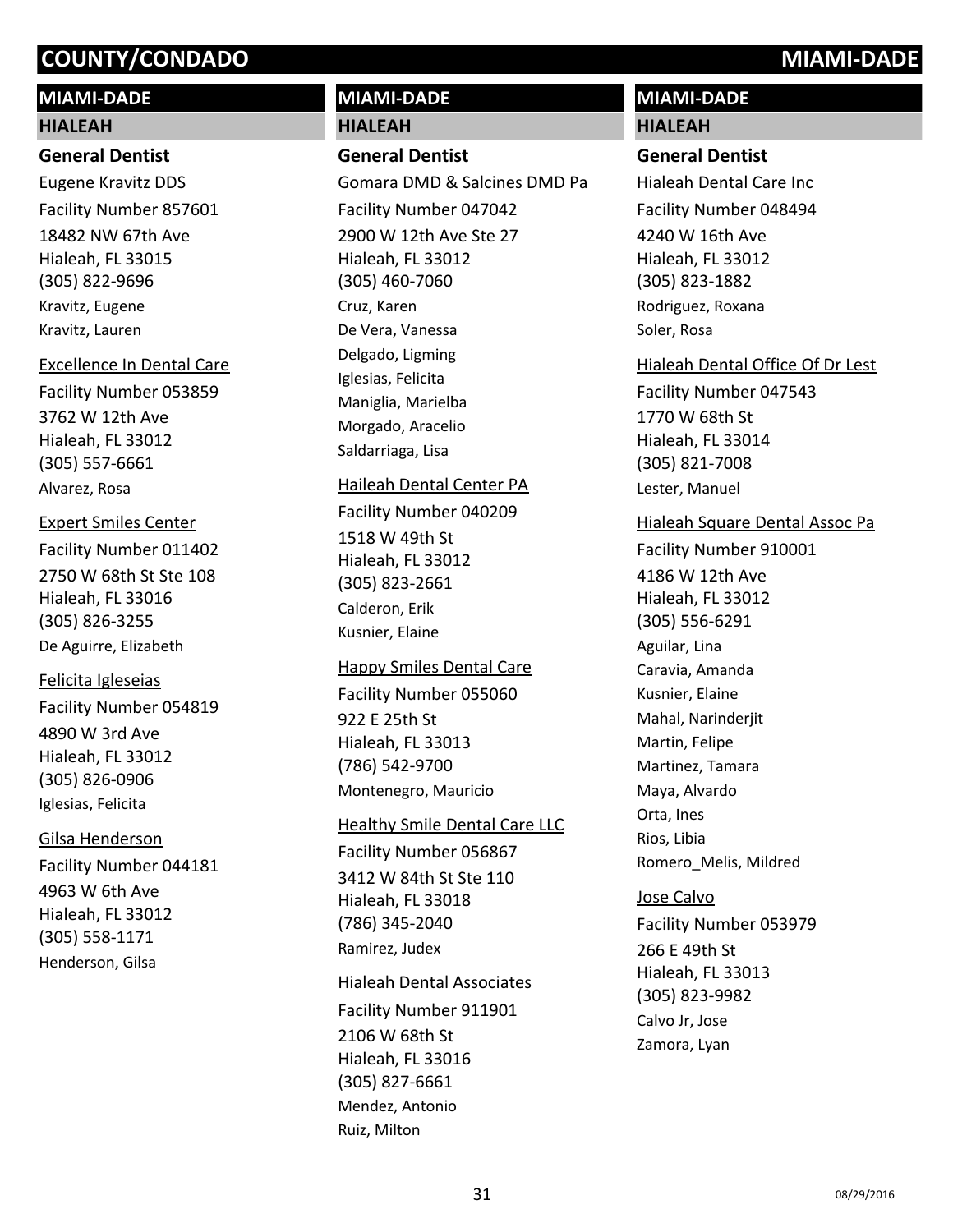# **MIAMI-DADE**

#### **HIALEAH**

### **General Dentist**

3918 W 12th Ave Hialeah, FL 33012 (305) 556-1770 Jose M Del Valle DDS Pa Facility Number 036066 Del Valle, Jose

# Juan M Garcia

6450 W 21st Ct Ste 300 Hialeah, FL 33016 (305) 821-2261 Facility Number 825801 Garcia, Juan

# Julio Prieto DDS Pa

1570 W 43rd Pl Ste 38 Hialeah, FL 33012 (305) 823-5375 Facility Number 054268 Prieto, Julio

# L Felipe Felipe DDS Pa

3333 W 4th Ave Hialeah, FL 33012 (305) 556-3512 Facility Number 047135 Felipe, Luis

614 E 49th St Hialeah, FL 33013 (305) 846-9126 Liliana M Angulo Dental Family Practice PA Facility Number 024120 Angulo, Liliana

## Lizaso & Lizaso DDS Pa

4999 W 8th Ave Ste 28 Hialeah, FL 33012 (305) 556-6055 Facility Number 053677 Lizaso-Rodriguez, Susan

# **MIAMI-DADE HIALEAH**

# **General Dentist**

5924 W 16th Ave Hialeah, FL 33012 (305) 558-2133 M H Figueredo DMD Pa Facility Number 024228 Figueredo, Maria

#### Madeleine Castellanos Gonzalez D

2140 W 68th St Ste 202 Hialeah, FL 33016 (305) 820-4080 Facility Number 962201 Gonzalez, Madeleine

# Main Street Childrens Dentistry

7150 W 20th Ave Ste 103 Hialeah, FL 33016 (305) 556-9020 Facility Number 911609 Chen, Timothy Litman, Teddi Martinez, Aicmee Munoz, Zulima Rolland-Asensi, Gabriela

# Manuel Costa

791 E 48th St Hialeah, FL 33013 (305) 769-0252 Facility Number 901401 Costa, Manuel

#### Mayra G Betancourt DDS Inc

17701 NW 78th Ave Hialeah, FL 33015 (305) 826-2758 Facility Number 056839 Betancourt, Mayra

# **MIAMI-DADE HIALEAH**

# **General Dentist**

2360 W 68th St Ste 124 Hialeah, FL 33016 (305) 825-7447 MJ Dental Office Facility Number 055103 Fernandez-Dominguez, Giselle Gil Araujo, Eduardo

#### Montero Dental Center Inc

568 Hialeah Dr Hialeah, FL 33010 (305) 863-8995 Facility Number 036937 Montero, Alexander

# New Era Dental PA

2011 W 62nd St Hialeah, FL 33016 (786) 558-8637 Facility Number 037098 Santos, Nataly

# 6710 Main St Ste 131 Hialeah, FL 33014 (305) 646-1630 Nury Rodriquez DDS PA Facility Number 039522 Rodriguez, Nury

# 7150 W 20th Ave Ste 102 Hialeah, FL 33016 (305) 556-3313 Palm Dental Center Pa Facility Number 925801 Diaz, Vivian Martinez, Tamara Sosa-Abella, Nancy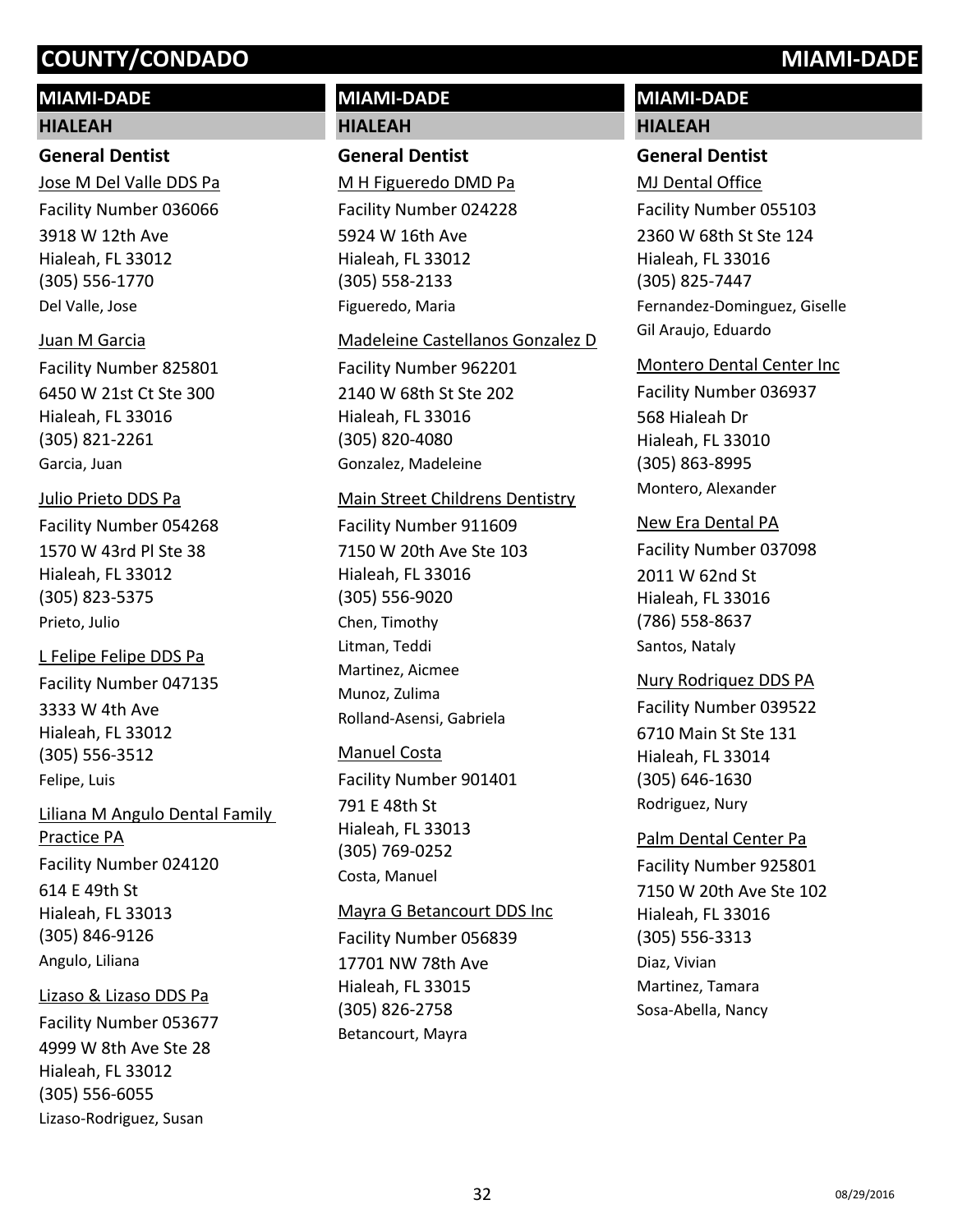# **MIAMI-DADE**

#### **HIALEAH**

### **General Dentist**

8302 NW 103rd St Ste 206 Hialeah, FL 33016 (305) 556-9364 Pedro M Sanchez DDS Pa Facility Number 056356 Sanchez, Pedro

#### Professional Dental Services Pa

1231 W 44th Pl Hialeah, FL 33012 (305) 556-9919 Facility Number 053674 Arriola, Antonio

# Razar Dental Group 2 Inc

5864 NW 183rd St Hialeah, FL 33015 (305) 827-1700 Facility Number 914101 Zardon, Ramon

## Royal Oaks Dental

15502 NW 77th Ct Hialeah, FL 33016 (305) 822-7332 Facility Number 029338 Bretos, Alexander Collazo, Ralph

## Santos Dental PA

18652 NW 67th Ave Hialeah, FL 33015 (305) 474-0400 Facility Number 054146 Santos, Nataly

## Smile Perfect Dental

580 E 49th St Hialeah, FL 33013 (305) 557-6711 Facility Number 031602 Cardenas, Elio

# **MIAMI-DADE HIALEAH**

# **General Dentist**

148 Hialeah Dr Hialeah, FL 33010 (786) 360-6262 Superior Dental Team Facility Number 042353 Friedman, Rene Lleo, Pedro

#### Sylvia Santana PA

11300 NW 87th Ct Ste 166 Hialeah, FL 33018 (305) 364-9322 Facility Number 056721 Berry, Wayne Menendez, Nancy Mentrasti, Sylvia Perez, Idalmes

## Universal Dental Group

1935 W 60th St Hialeah, FL 33012 (305) 821-3344 Facility Number 042800 Friedman, Rene

## Vanessa M Benabe DMD Pa

1075 E 4th Ave Hialeah, FL 33010 (305) 558-3811 Facility Number NESSA Benabe, Vanessa

# **MIAMI-DADE HIALEAH**

## **General Dentist**

1665 W 49th St Ste 1484 Hialeah, FL 33012 (305) 828-7779 Westland Mall Dental Facility Number 036979 Bond, Melanie Bradley, Alijah DIAZ, JANY Durve, Aparna Fraga, Daynet Gonzalez, Kelly Gonzalez, Yanela Gorfien, Joseph Green, George Guilarte, Rhona Guthrie, Kelly Jenkins, Shelane Kalai, Ronen Kiani, Kamran Kopynets, Viktor Krasnov, Rostislav Kunstmann, Vivian Lago-Sanchez, Idelbis Licina, Zeljka Manzur, Kasim Mutawalli, Khalid Nelson, John Ospina, Carolina Pinto, Yenile Quevedo, Fernando Quevedo, Rachel Ribot, Aliana Saldana, Ramon Saltz, Jamie Sutnick, Steven Valdman, Vadim Wahba, Dalia Weisser, Ettie Zand, Maximus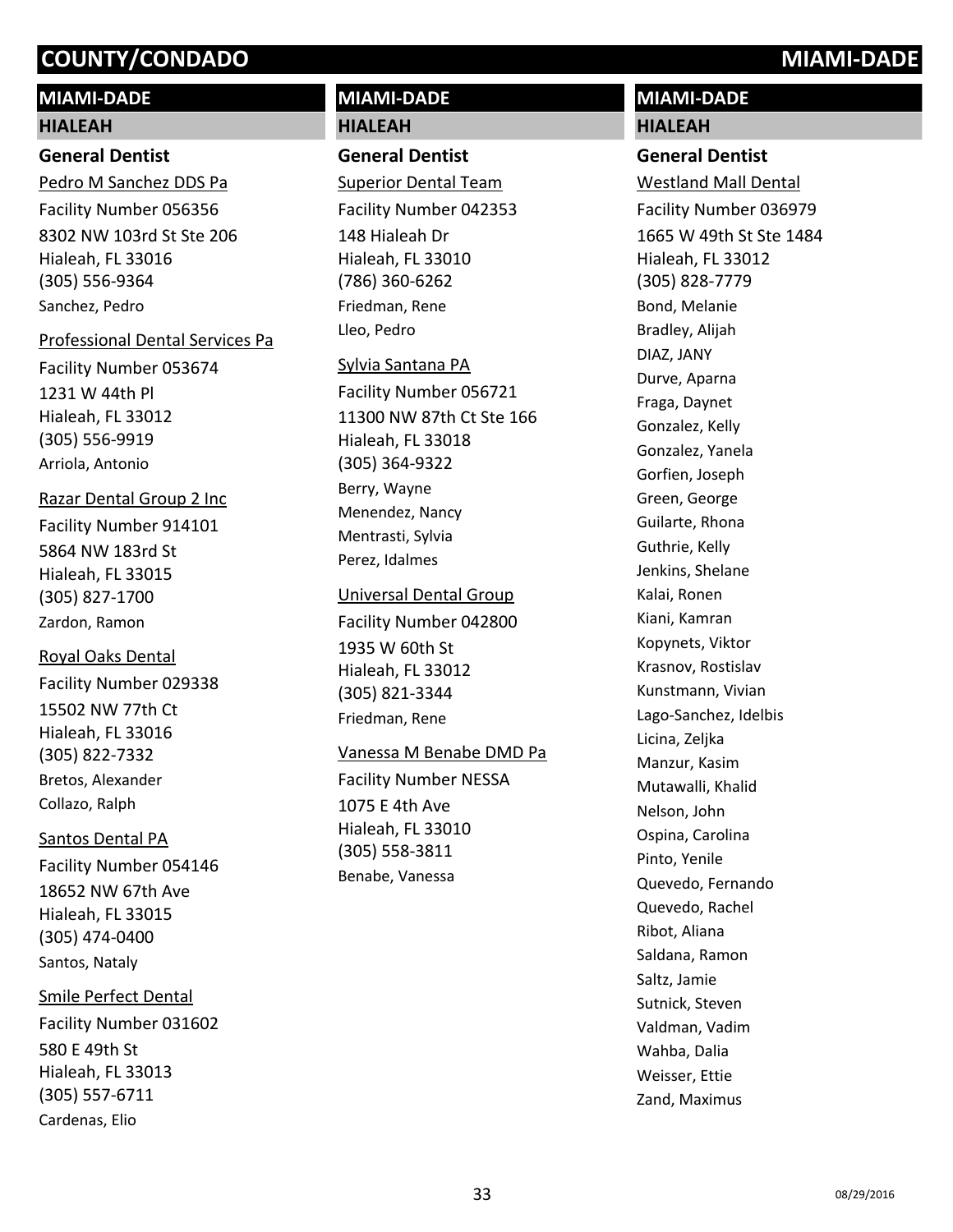# **MIAMI-DADE**

# **HIALEAH**

# **General Dentist**

1370 E 4th Ave Hialeah, FL 33010 (305) 888-1458 World Dental Care Corp Facility Number 043491 Hernandez, Idalia Soler, Rosa

# **HOMESTEAD**

**General Dentist** 925 NE 30th Ter Ste 118 Homestead, FL 33033 (305) 247-0099 Dental Associates Of Homestead Facility Number 889701 Caravia, Amanda Felipe, Veronica Rodriguez, Esteban Ruiz, Eliseo Ruiz, Saili Silvestry, Elvin

# Dental Services Of Homestead

25001 SW 127th Ave Ste 208 Homestead, FL 33032 (305) 258-9838 Facility Number 051733 Marty, Rolando

# **MIAMI-DADE HOMESTEAD**

# **General Dentist**

125 NE 8th St Ste 1 Homestead, FL 33030 (786) 243-2438 Gomara DMD & Salcines DMD Pa Facility Number 047038 Cruz, Karen De Vera, Vanessa Delgado, Ligming Fraga, Daynet Gomara, Luis Iglesias, Felicita Maniglia, Marielba Martinez, Milton Morejon, Hector Morgado, Aracelio Salcines, Damaris Saldarriaga, Lisa Valdes, Martha

# 809 NE 4th Ave Homestead, FL 33030 Homestead Family Dental Inc. Facility Number 055921

(305) 248-3961 Hernandez, Daynet

# Leal Medical Center LLC

1690 NE 8th St Homestead, FL 33033 (305) 246-1265 Facility Number 050285 Alvarez, Niurka Gonzalez, Ana

# Nimia R Alvarez DDS

127 NE 8th St Homestead, FL 33030 (305) 245-0304 Facility Number 052629 Alvarez, Nimia Barrera, Martha San Juan, Carlos

# **MIAMI-DADE HOMESTEAD**

# **General Dentist**

45 NW 8th St Homestead, FL 33030 (305) 242-5223 Rolando Molina DDS Pa Facility Number 033148 Molina, Rolando

# Yoan E Lobaina DMD

30 NW 15th St Homestead, FL 33030 (305) 245-9691 Facility Number 038295 Lobaina, Yoan Morejon, Hector Perez, Eunice

# Zoraida T Sanchez DDS Pa

1619 NE 8th St Homestead, FL 33033 (305) 247-9292 Facility Number 033764 Sanchez, Zoraida

# **MIAMI**

# **General Dentist**

636 NW 183rd St Miami, FL 33169 (305) 652-8338 183Rd Dental Group Pa Facility Number 054284 Smith, Todd

Gordon, St Christopher

Sevel, Dennis

# 19517 NW 57th Ave Miami, FL 33055 (305) 621-3111 Acadia Family Dental Ortho and Implant Ctr LLC Facility Number 036759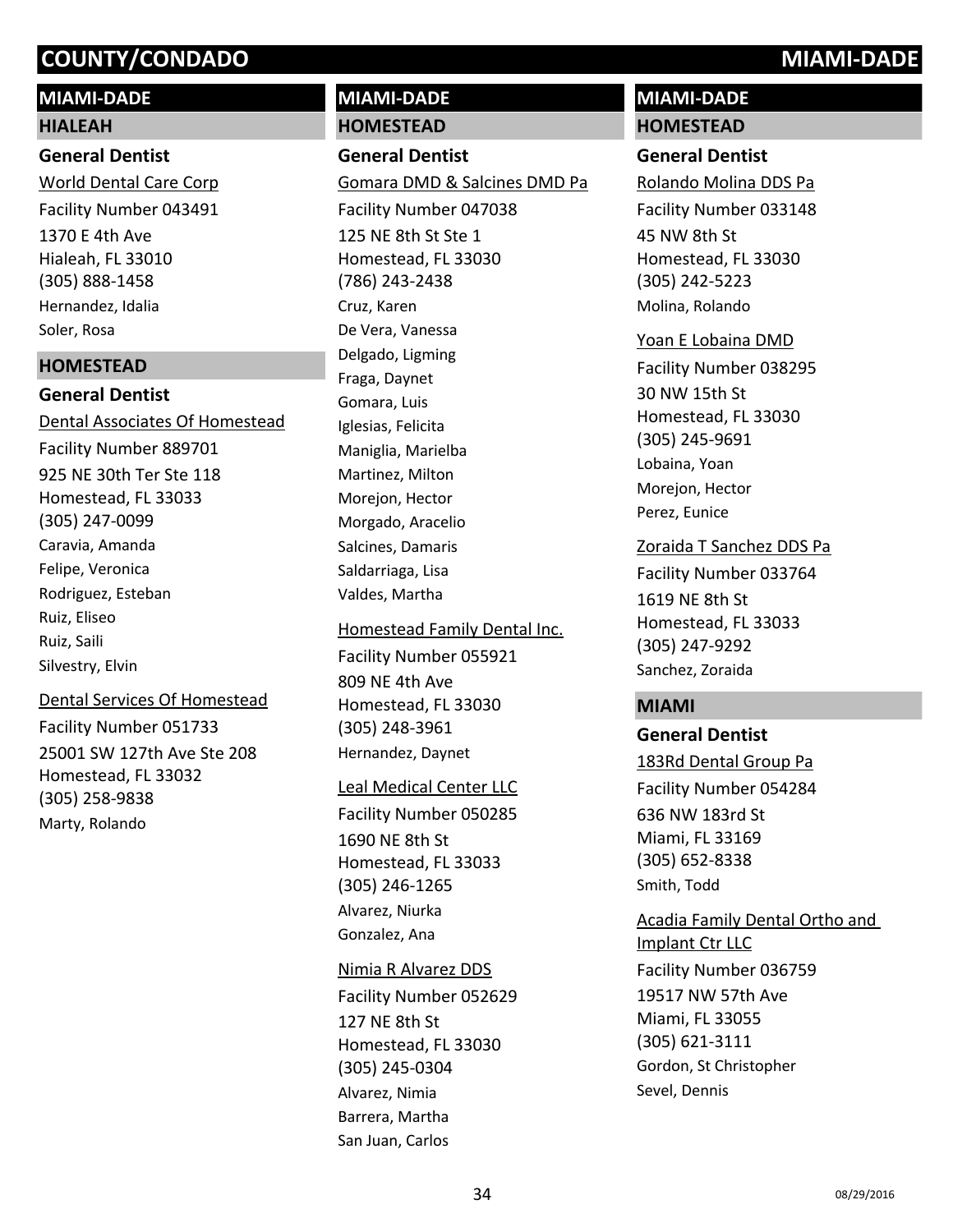# **MIAMI-DADE**

#### **MIAMI**

# **General Dentist**

14609 SW 104th St Miami, FL 33186 (305) 388-3725 Ada L Penate DDS Pa Facility Number A L PE Penate, Ada

#### Amaury Rodriguez DDS

3944 W Flagler St Miami, FL 33134 (305) 445-1405 Facility Number 043854 Rodriguez, Amaury

# American Dental Center

1505 NW 167th St Ste 100 Miami, FL 33169 (305) 625-5400 Facility Number 056357 Abdelmonem, Rafah Berry, Wayne Rossen, Peter

# Anabella Lopez PA

8501 SW 124th Ave Ste 106 Miami, FL 33183 (305) 603-8086 Facility Number 039974 Lopez, Anabelle

# Angel Agreda DDS PA

2611 SW 147th Ave Miami, FL 33185 (305) 554-8224 Facility Number 026616 Agreda, Angel

# Balmir Thevenin & Associates

10621 N Kendall Dr Ste 102 Miami, FL 33176 (305) 271-0510 Facility Number 883401 Balmir-Thevenin, Joelle

# **MIAMI-DADE MIAMI**

# **General Dentist**

1449 W Flagler St Miami, FL 33135 (305) 649-3500 Baro Family Dental Group Pa Facility Number 007021 Baro, Rosemarie

## Beautiful Smiles Palmetto Bay PA

15801 S Dixie Hwy #B Miami, FL 33157 (305) 255-4140 Facility Number 048134 Baker, Amira

## Becerras Family Dentistry Inc

936 SW 82nd Ave Miami, FL 33144 (305) 269-1440 Facility Number 028571 Becerra, Maria

## Bella Smile Dentistry, LLC

2720 SW 97th Ave Apt 101 Miami, FL 33165 (786) 534-6917 Facility Number 056484 Ramos Mendoza, Jorge

# Best Dental Creations

8740 N Kendall Dr #220 Miami, FL 33176 (305) 270-8029 Facility Number 042876 Ayala, Rita Herdocia, Filiberto

# Best Smile Dental Care

8000 Biscayne Blvd Miami, FL 33138 (786) 517-6127 Facility Number 050935 Vidal, Maria

# **MIAMI-DADE MIAMI**

# **General Dentist**

2600 W Flagler St Miami, FL 33135 (305) 631-0660 BL Dental Associates LLC Facility Number 047349 Amaya, Andres Blardonis, Armando Lopez, Manuel Rosenberg, Sara

# BL Dental Associates LLC

8608 Bird Rd Miami, FL 33155 (305) 551-3200 Facility Number 047351 Blardonis, Armando Lopez, Manuel Rosenberg, Sara

# Blanco Jamis Dental Group

14788 SW 56th St Miami, FL 33185 (786) 272-9170 Facility Number 055925 Blanco, Farid Blanco, Jorge Blanco, Kemel Herrera-Casas, Sunilda Lopez Perez, Victor

# 199 SW 12th Ave Ste 56 Miami, FL 33130 (786) 401-6024 Blanco Jamis Dental Group Facility Number 046868 Blanco, Farid Blanco, Jorge Blanco, Kemel Herrera-Casas, Sunilda Lopez Perez, Victor Torres, Ana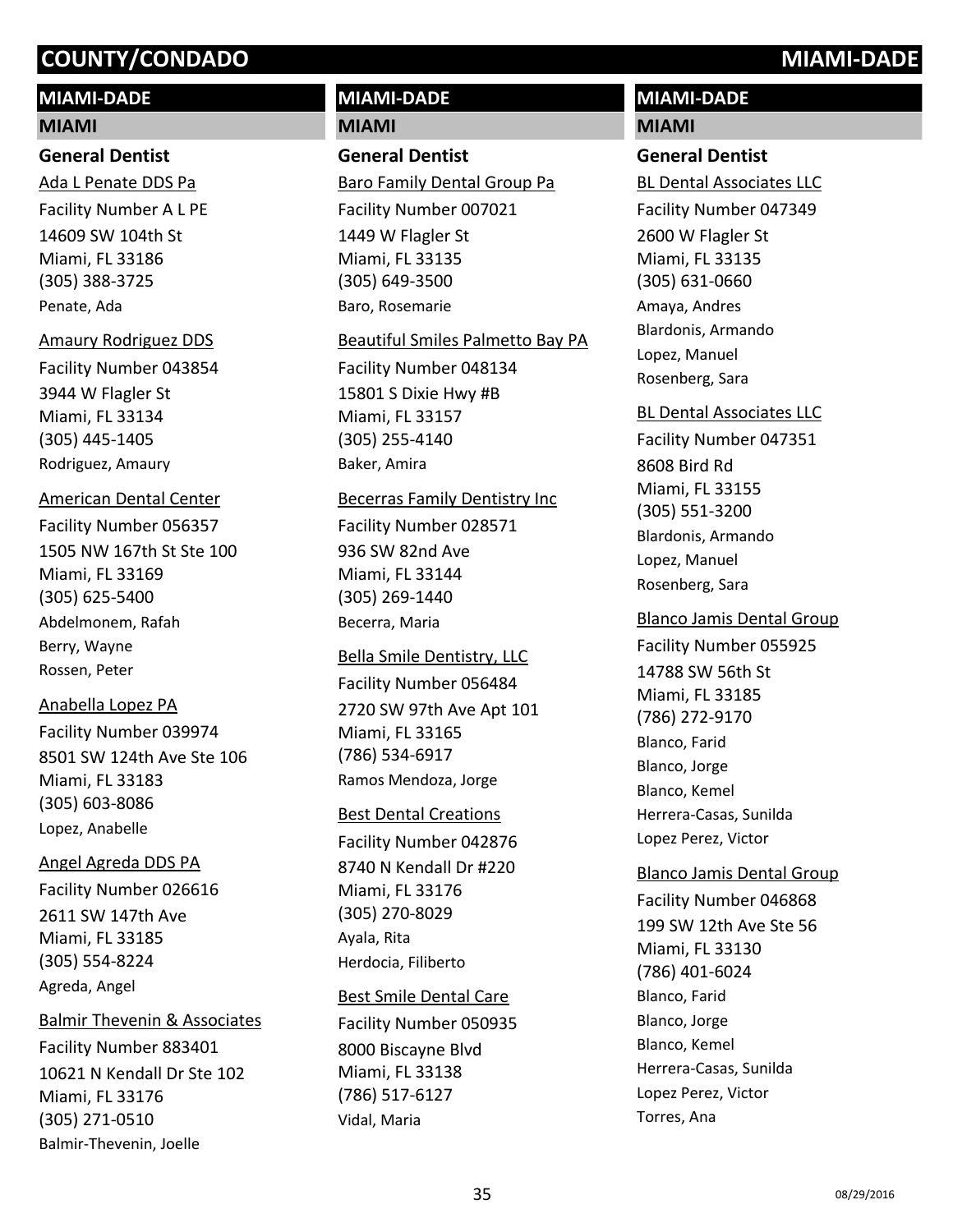# **MIAMI-DADE**

## **MIAMI**

#### **General Dentist**

1695 SW 107th Ave Miami, FL 33165 (305) 262-4604 Blanco Jamis Dental Group Pa Facility Number 057344 Blanco, Farid Blanco, Jorge Blanco, Kemel

#### Blanco Jamis Dental Group Pa

18934 S Dixie Hwy Miami, FL 33157 (786) 581-8896 Facility Number 046883 Blanco, Farid Blanco, Jorge Blanco, Kemel Herrera-Casas, Sunilda Lopez Perez, Victor

## Blanco Jamis Dental Group Pa

4155 SW 130th Ave Ste 104 Miami, FL 33175 (786) 476-0026 Facility Number 046871 Blanco, Farid Blanco, Jorge Blanco, Kemel Herrera-Casas, Sunilda Lopez Perez, Victor

## Blanco Jamis Dental Group Pa

7801 Coral Way Ste 100 Miami, FL 33155 (305) 262-4604 Facility Number 046876 Blanco, Farid Blanco, Jorge Blanco, Kemel Herrera-Casas, Sunilda Lopez Perez, Victor

# **MIAMI-DADE**

#### **MIAMI**

# **General Dentist**

8500 W Flagler St Ste 107A Miami, FL 33144 (305) 262-4604 Blanco Jamis Dental Group Pa Facility Number 046877 Blanco, Farid Blanco, Jorge Blanco, Kemel Delgado, Kirenia Herrera-Casas, Sunilda Lopez Perez, Victor

#### Blanco Jamis Dental Group Pa

9724 SW 40th St Miami, FL 33165 (305) 262-4604 Facility Number 046870 Blanco, Farid Blanco, Jorge Blanco, Kemel Herrera-Casas, Sunilda Lopez Perez, Victor

## Borinquen Health Care Ctr Inc

3601 Federal Hwy # 5 Miami, FL 33137 (305) 576-6611 Facility Number 042949 Adler, Robert Arenal, Franlix Gutierrez, Carlos Soheil, Michell

## Carlos Fernandez DDS Pa

8500 W Flagler St Ste 104 Miami, FL 33144 (305) 226-0803 Facility Number 052935 Fernandez, Carlos

# **MIAMI-DADE**

## **MIAMI**

#### **General Dentist**

1490 NE Miami Gardens Dr Miami, FL 33179 (305) 949-5252 Carmen A Feoli DDS PA Facility Number 037264 Castillo, Sandra Feoli, Carmen

# Champion Dental PA

11440 N Kendall Dr Ste 103 Miami, FL 33176 (786) 803-8073 Facility Number 000738 Champion, Derrick

# Childrens Dental Center at Baptist

8750 SW 144th St Ste 205 Miami, FL 33176 (305) 969-3122 Medical Plaza Facility Number 972009 Litman, Teddi Rolland-Asensi, Gabriela Varon, Dina

## Christopher Bob DMD PA

7711 SW 62nd Ave Ste 101 Miami, FL 33143 (305) 397-8214 Facility Number 056670 Bob, Christopher

#### Ciro A Martin DDS Pa

8463 Bird Rd Miami, FL 33155 (305) 551-6714 Facility Number 885401 Martin, Ciro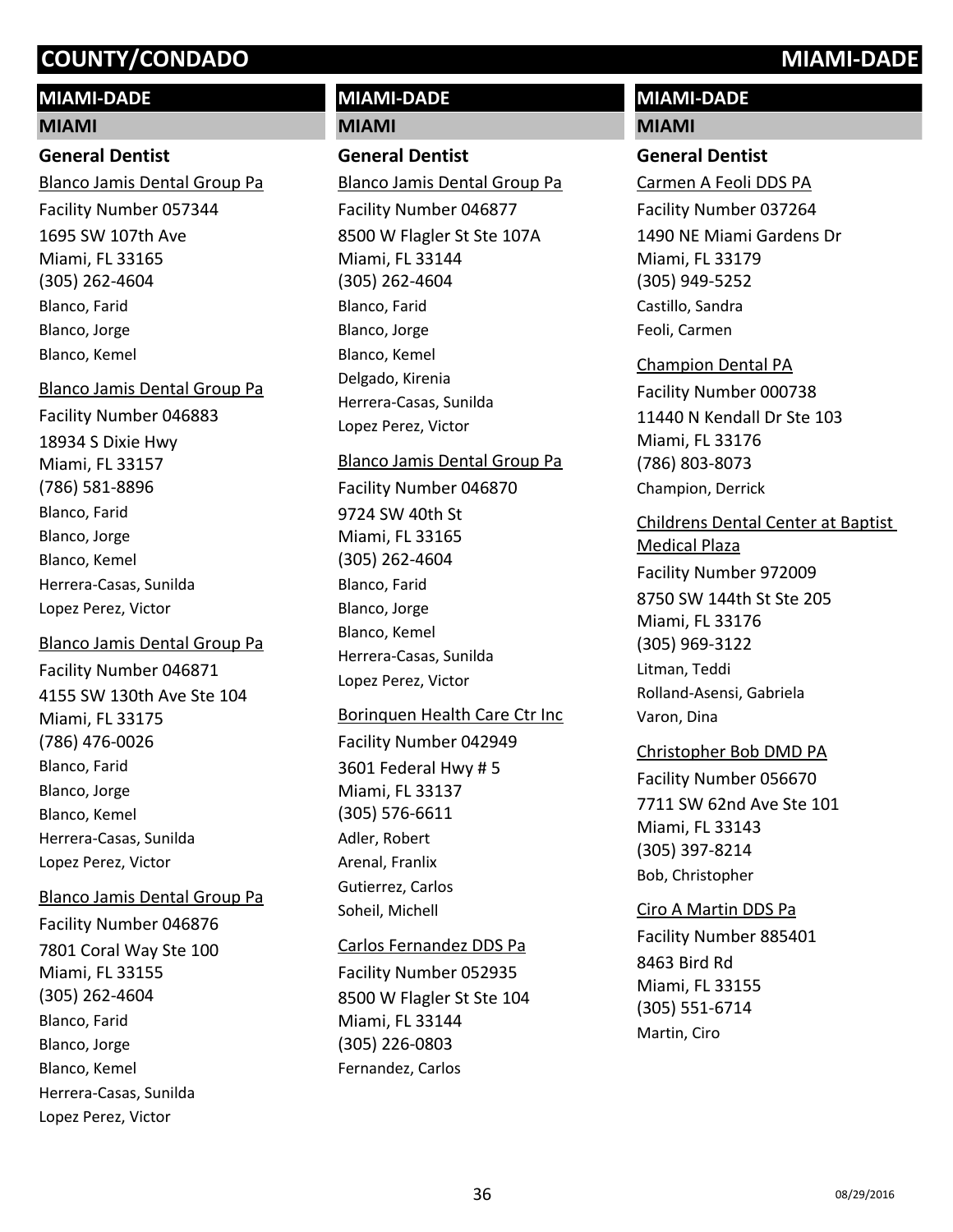# **MIAMI-DADE**

#### **MIAMI**

## **General Dentist**

12550 Biscayne Blvd Ste 307 Miami, FL 33181 (305) 895-2191 Clifford Voltapetti DDS Facility Number 878701 Voltapetti, Clifford

#### Community Aids Resource Inc

3510 Biscayne Blvd Ste 300 Miami, FL 33137 (305) 576-1234 Facility Number 042029 Casas, Maunel

# Complete Family Dental Care

1125 NW 22nd Ave Miami, FL 33125 (305) 649-6112 Facility Number 034454 Lopez, Fermin Puente, Katia

# Countyline Dental Llc

21457 NW 2nd Ave Miami, FL 33169 (305) 654-1234 Facility Number 029705 Aron, Robert

# Deluxe Dental

4005 SW 152nd Ave Unit 2 Miami, FL 33185 (786) 409-5295 Facility Number 056472 Diaz, Farah

# **MIAMI-DADE MIAMI**

# **General Dentist**

10728 SW 72nd St Miami, FL 33173 (305) 596-7155 Dental American Group Corp Facility Number 047589 Duarte, Beatriz Gonzalez, Lilian Menendez Llera, Vivian Murillo, Herbert Ossa Gomez, Paola

#### Dental American Group Corp

13632 N Kendall Dr Miami, FL 33186 (305) 385-1442 Facility Number 047594 Ayala, Rita Fundora, Yolaivys Gonzalez, Lilian Guerra Crespo, Beatriz Hernandez, Christina Trujillo, Madelene

## Dental Associates Of Kendall

11400 N Kendall Dr Ste 207 Miami, FL 33176 (305) 271-2254 Facility Number 973901 Garcia, Cristina Silvestry, Ailyn Silvestry, Elvin Tydir, Michelle

# 1620 NE 163rd St Miami, FL 33162 (305) 956-7900 Dental Associates Of North Miami Beach Facility Number 032426 Corpas, Alfredo

# **MIAMI-DADE**

## **MIAMI**

# **General Dentist**

13400 SW 120 St Ste 310 Miami, FL 33186 (305) 255-9497 Dental Associates of West Kendall Facility Number 033019 Diaz, Vivian Tugendhat, Erika

# Dental Center At Baptist Pa

8940 N Kendall Dr Ste 1001E & 1005e Miami, FL 33176 (305) 271-3001 Facility Number 909901 Aguilar, Lina Caravia, Amanda Delima, Anacaona Friedman, Rene Litman, Teddi Lubin, Victor Manzur, Lamya Sosa-Abella, Nancy

## Dental Group Of Miami Pa

4500 NW 7th St Miami, FL 33126 (305) 443-9206 Facility Number 011569 Calvo Jr, Jose

## Dental Group of South FL II

11336 SW 184th St Eureka Dr Miami, FL 33157 (305) 251-4262 Facility Number 036530 Alvarez, Maria

# Dental Group of South Florida III Inc

101 Westward Dr #A Miami, FL 33166 (305) 885-1357 Facility Number 042387 Alvarez, Maria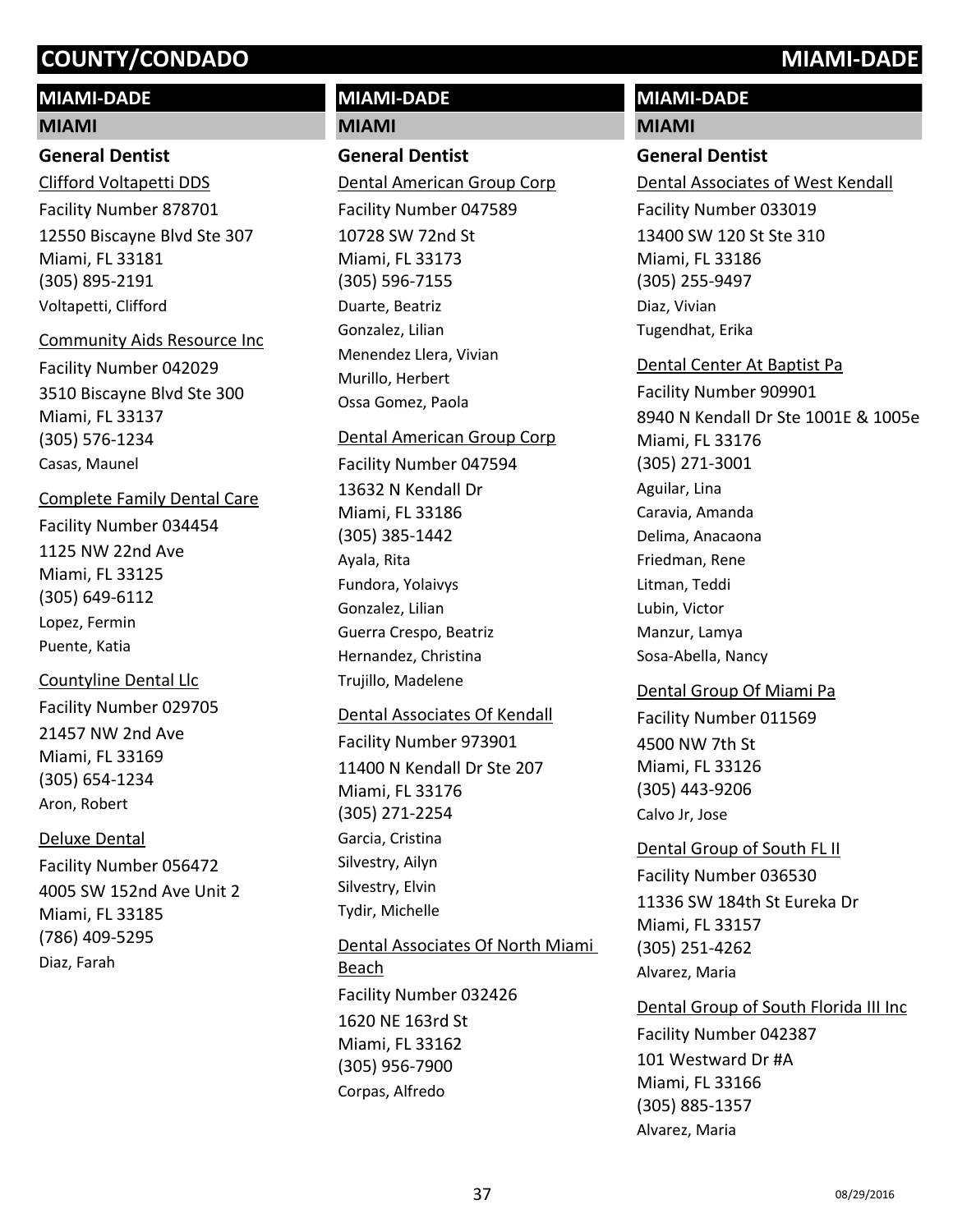# **MIAMI-DADE**

#### **MIAMI**

#### **General Dentist**

11865 SW 26th St Ste C39 Miami, FL 33175 (305) 227-0600 Dental Health Group Facility Number 012412 Aguilar, Liza Brody, Robert D'Alessandria, Nestor De La Rua, Lissette Le Bona, Daisy Ortega, Fabiola Patel, Rita Pellerano, Paola Rolland-Asensi, Gabriela Suta, Adi

#### Dental Health Group

13876 SW 88th St Miami, FL 33186 (305) 385-4215 Facility Number 935509 Aguilar, Liza Brody, Robert De La Rua, Lissette Garcia, Ricardo Le Bona, Daisy Ortega, Fabiola Patel, Rita Suta, Adi

# **MIAMI-DADE MIAMI**

**General Dentist** 17301 NW 27th Ave Miami, FL 33056 (305) 624-1371 Dental Health Group Facility Number 882109 Aguilar, Liza Baitner, Jessica Brody, Robert Cardenas Sarracino, Astrid Dagan, Shachar D'Alessandria, Nestor Garcia, Ricardo Hoffman, Tara Murphy, Candace Ojeda Jr, Juan Patel, Rita Rolland-Asensi, Gabriela Scott, Tessa Shraiteh, Jenan Suta, Adi Yanes, Marnie Yap Starkman, Sharlene

#### Dental Health Group

20335 Old Cutler Rd Ste 200 Miami, FL 33189 (305) 238-6777 Facility Number 042805 Barber, Janetxia Brody, Robert D'Alessandria, Nestor Ferrer Torres, Dario Gonzalez, Monica Luis, Michelle Manzur, Lamya Pellerano, Paola Suta, Adi Torres, Diana Viego, Rebecca

# **MIAMI-DADE MIAMI**

### **General Dentist**

2501 SW 22nd Street Miami, FL 33145 (305) 858-2545 Dental Health Group Facility Number 936001 Boss, Stephen Brody, Robert Correa, Anelys Cortes, Gonzalo D'Alessandria, Nestor DiPastina, Angela Garces, Carolina Guerra, Daniel Le Bona, Daisy Marrero, Jaydee Patel, Rita Rolland-Asensi, Gabriela Sirage, Mohamed Suta, Adi Yap Starkman, Sharlene

## Dental Health Group

7300 N Kendall Dr Ste 110 Miami, FL 33156 (305) 670-4476 Facility Number 021345 Aguilar, Liza Brody, Robert Carrillo, Catalina Cortes, Gonzalo De La Rua, Lissette Garces, Carolina Le Bona, Daisy Suta, Adi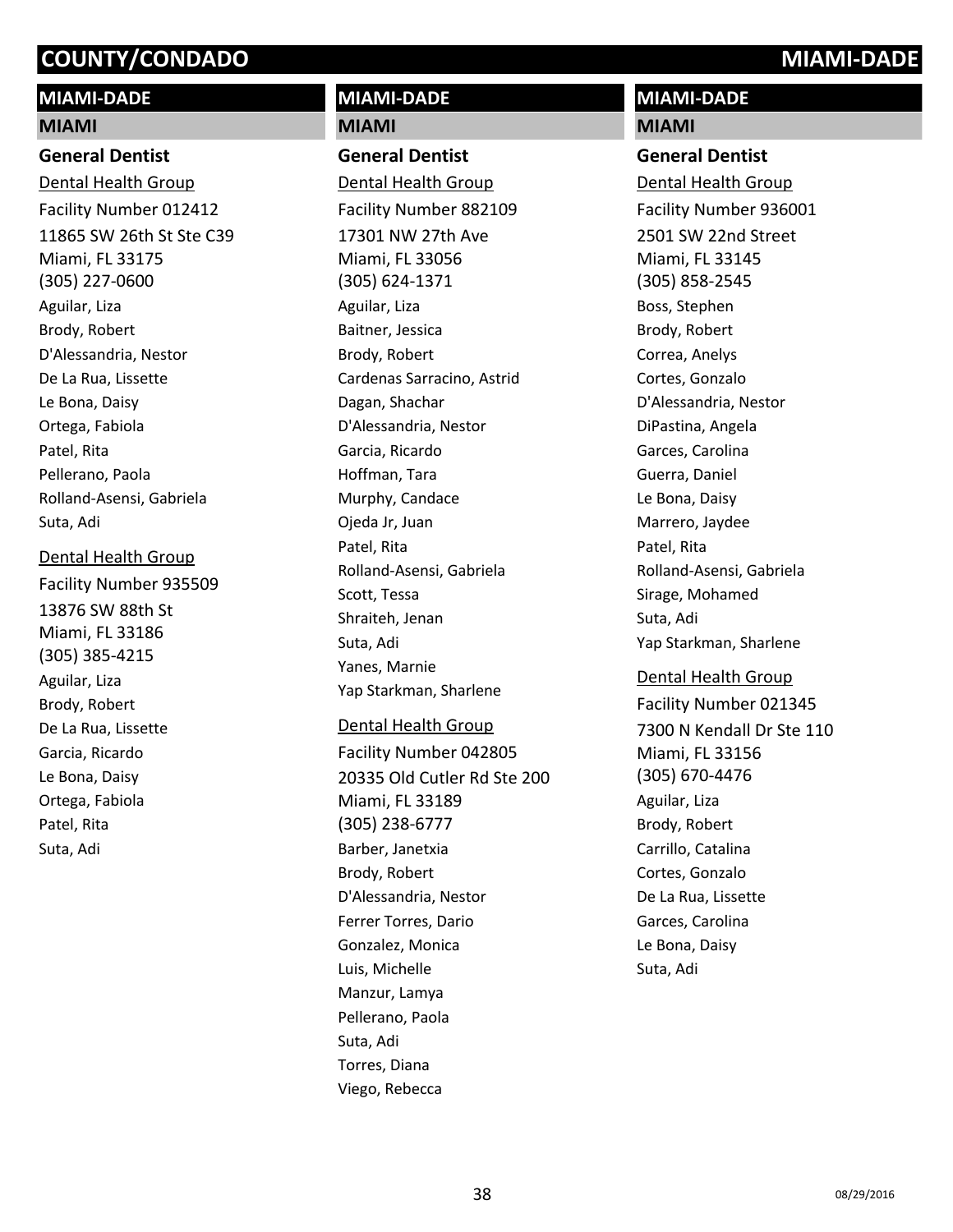# **MIAMI-DADE**

#### **MIAMI**

#### **General Dentist**

9595 N Kendall Dr Ste 201 Miami, FL 33176 (305) 595-6411 Dental Health Group Facility Number 042806 Brody, Robert Garces, Carolina Goral, Robert

## Dental Partners Of The Gables

5511 SW 8th St Miami, FL 33134 (305) 264-1200 Facility Number 029278 Coulter, Mark

## Dental Plus Inc

11352 Quail Roost Dr Miami, FL 33157 (305) 969-2651 Facility Number 954301 Gonzalez, Carlos Morales, Ronald

## Dentist at Market Square

11770 SW 104th St Miami, FL 33186 (786) 476-3586 Facility Number 055986 Sanchez, Reinaldo

## Design A Smile

6437 Bird Rd Miami, FL 33155 (305) 667-8887 Facility Number 055801 Romay, Ricardo

# **MIAMI-DADE MIAMI**

# **General Dentist**

4301 NW 7th Ave Miami, FL 33127 (305) 757-0541 Dwight E Wilson Facility Number 875901 Wilson, Dwight

#### East Coast Family Dental PA

6741 SW 24 Street Ste 14 Miami, FL 33153 (305) 264-0747 Facility Number 043496 Calvo Jr, Jose Caravia, Amanda

## Eddy A Mora DDS Pa

7171 Coral Way Ste 217 Miami, FL 33155 (305) 267-1620 Facility Number 044050 Mora, Eugenio Mora, Yosjany

#### Edith Fernandez DMD PA

8560 SW 8th St Miami, FL 33144 (305) 262-0509 Facility Number 011553 Fernandez, Edith

## Egil Dental Corp

9950 SW 107 Ave #201 Miami, FL 33176 (305) 595-4397 Facility Number 048672 Gil Araujo, Eduardo

## Eugenio A Mora DMD

7171 Coral Way Ste 217 Miami, FL 33155 (305) 267-1620 Facility Number 044049 Mora, Eugenio

# **MIAMI-DADE**

## **MIAMI**

## **General Dentist**

1125 NW 22nd Ave Miami, FL 33125 (305) 649-6112 Fermin R Lopez DDS PA Corp Facility Number 034454 Lopez, Fermin

## Flagler Dental Care LLC

1199 W Flagler St Ste 7 Miami, FL 33130 (305) 324-5072 Facility Number 034490 Eng, Martha Hernandez, Daynet Lopez, Fermin Puente, Katia

# Flores Dental Group PA

11890 SW 8th St Ste 300 Miami, FL 33184 (305) 485-0072 Facility Number 050577 Flores, Joan

## Fontainebleau Dentistry

9971 W Flagler St Ste 220 Miami, FL 33174 (786) 418-3074 Facility Number 056431 Ferro, Claudia Gombar, Anna Gonzalez, Monica McCann, Katie Pham, Minh

## Franklin Casthely DDS

160 NE 82nd St Miami, FL 33138 (305) 756-7602 Facility Number 822701 Casthely, Franklin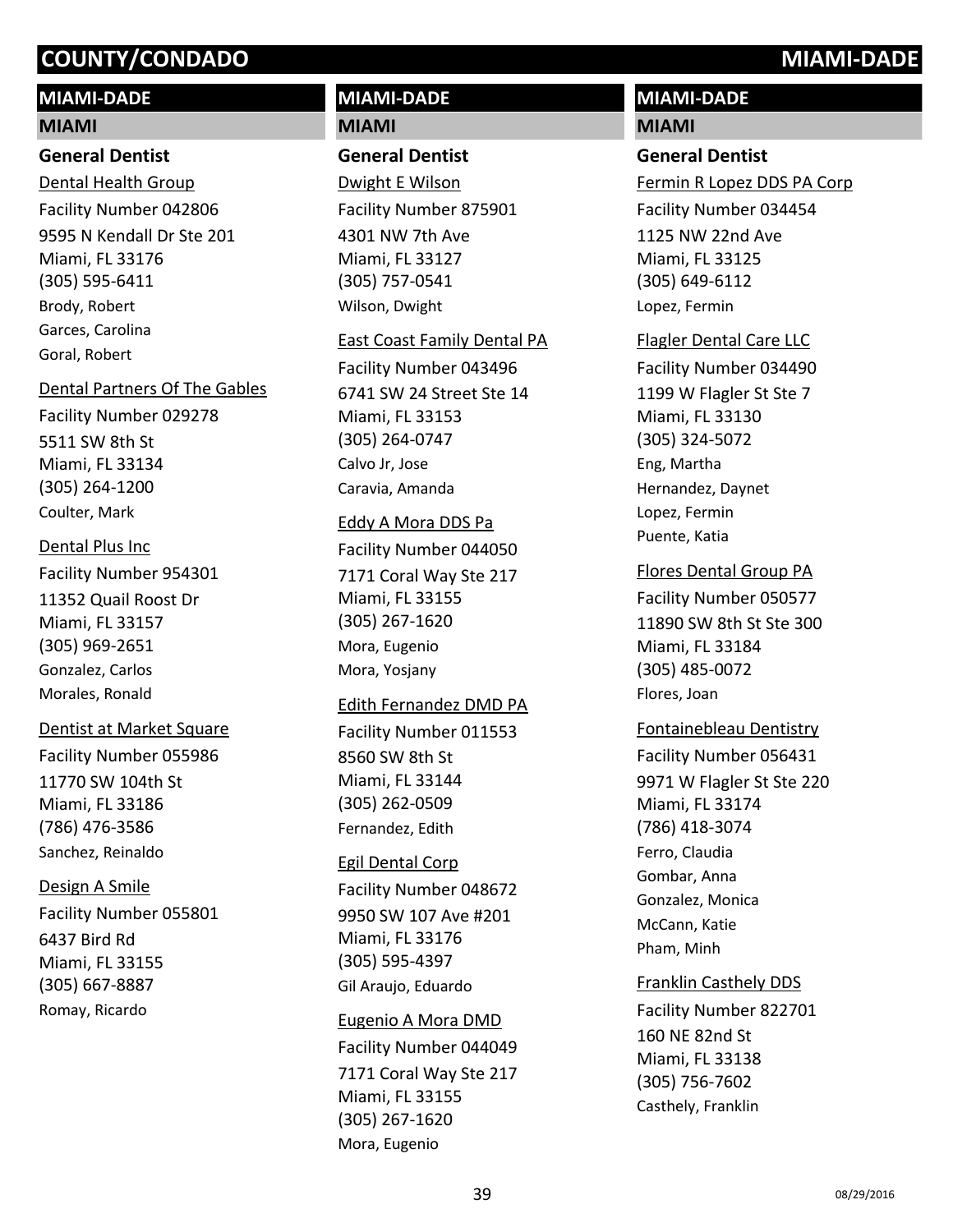# **MIAMI-DADE**

#### **MIAMI**

#### **General Dentist**

9425 NE 6th Ave Miami, FL 33138 (305) 758-8755 Frederick J Nin DDS Pa Facility Number 052283 Nin, Frederick

11880 SW 40th St Ste 215 Miami, FL 33175 (305) 552-1553 Gateway Dental Inc Facility Number 056376 Carballo, Rodolfo Garcia-Fernandez, Aliuska Herrera, Victoria Londono, Laura Miranda, Pablo Perrotti, Steven Pita, Reynaldo Zamora, Lyan

#### Gateway Dental Inc

1399 NW 17th Ave #301 Miami, FL 33125 (305) 325-0050 Facility Number 044104 Carballo, Rodolfo Garcia-Fernandez, Aliuska Herrera, Victoria Miranda, Pablo Perrotti, Steven Pita, Reynaldo Rojas, Raiko Zamora, Lyan

# **MIAMI-DADE MIAMI**

# **General Dentist**

2375 SW 27th Ave Miami, FL 33145 (305) 856-2300 Gateway Dental Inc Facility Number 016492 Carballo, Rodolfo Garcia-Fernandez, Aliuska Herrera, Victoria Miranda, Pablo Perrotti, Steven Pita, Reynaldo Rojas, Raiko Zamora, Lyan

#### Gentle Teeth of Kendall

6670 SW 117th Ave Miami, FL 33183 (305) 595-3400 Facility Number 052710 Siddiqui, Rasheed

## Glicksman Mars & Grand Dental

2797 NE 207th St Ste 100 Miami, FL 33180 (305) 935-2797 Facility Number 044862 Glicksman, Joel Mars, Rick

## Gomara DMD & Salcines DMD Pa

3811 SW 107th Ave Miami, FL 33165 (305) 387-4954 Facility Number 047036 Cruz, Karen De Vera, Vanessa Delgado, Ligming Gomara, Luis Iglesias, Felicita Maniglia, Marielba Morgado, Aracelio Saldarriaga, Lisa

# **MIAMI-DADE**

#### **MIAMI**

### **General Dentist**

4300 W Flagler St Ste 201 Miami, FL 33134 (305) 387-4954 Gomara DMD & Salcines DMD Pa Facility Number 047043 Cruz, Karen De Vera, Vanessa Delgado, Ligming Gomara, Luis Iglesias, Felicita Maniglia, Marielba Morgado, Aracelio Saldarriaga, Lisa

# Gomara DMD & Salcines DMD Pa

4750 NW 7th St Ste 1 Miami, FL 33126 (305) 460-7060 Facility Number 047044 Delgado, Ligming Gomara, Luis Iglesias, Felicita Maniglia, Marielba Morgado, Aracelio Saldarriaga, Lisa

## Hammocks Dental Group PA

9280 Hammocks Blvd Ste 102 Miami, FL 33196 (305) 387-5700 Facility Number 038133 Agrawal, Ankur Ayala, Rita Calderon, Erik

# Happy Teeth Dental LLC

7976 SW 8th St Miami, FL 33144 (305) 266-4544 Facility Number 041591 Rodriguez, Alejandro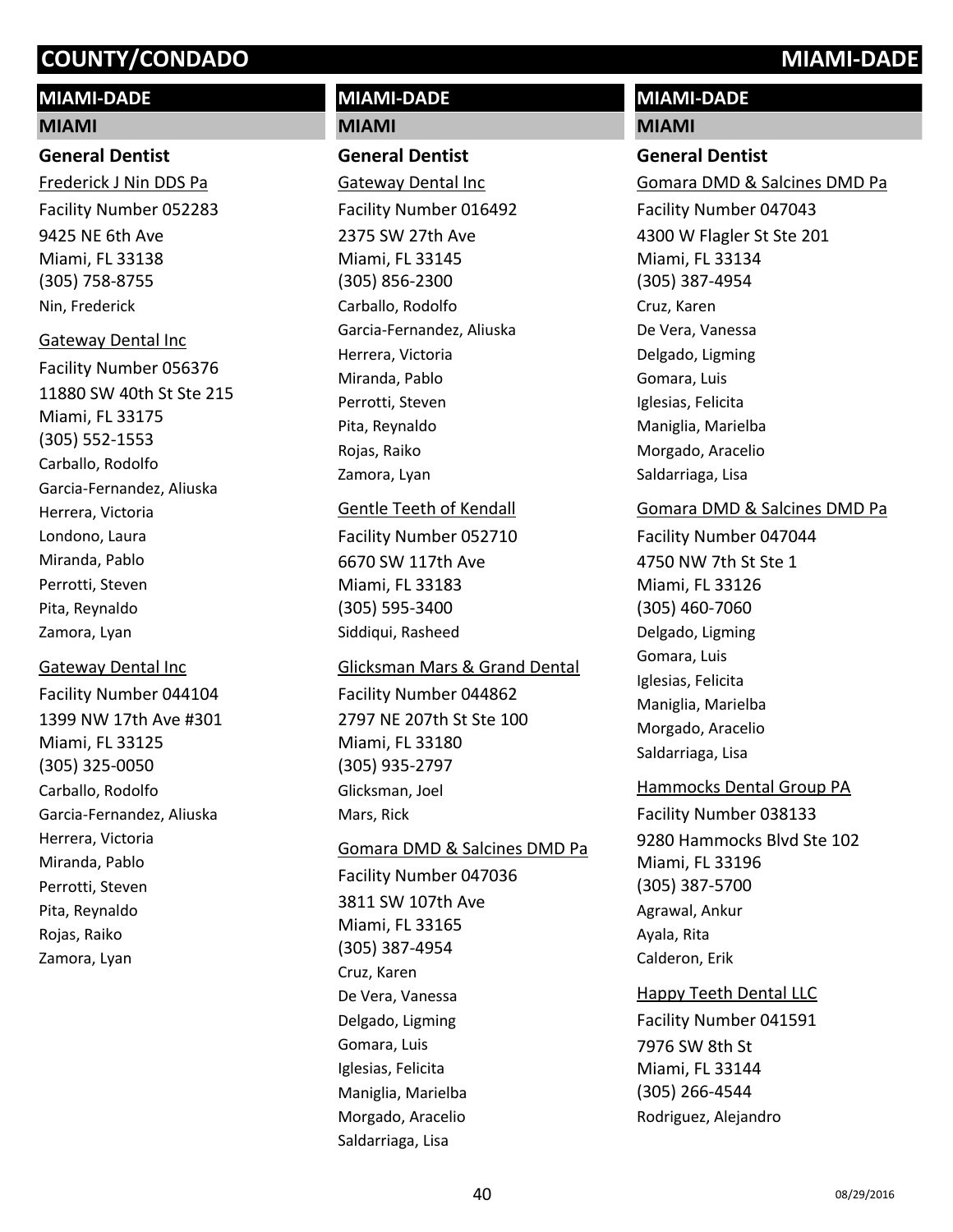# **MIAMI-DADE**

#### **MIAMI**

### **General Dentist**

477 NW 27th Ave Miami, FL 33125 (305) 541-8884 Holistic Dental Corporation Facility Number 033232 Mierisch, Otto Montero, Alexander

#### Howard Levine DDS Pa

127 NW 12th Ave Miami, FL 33128 (305) 325-1771 Facility Number 968001 Levine, Howard

#### Ivette Guillermo DMD Pa

10768 SW 24th St Miami, FL 33165 (305) 220-3777 Facility Number 004151 Guillermo, Ivette

## Jadent Inc

3945 SW 92nd Ave Miami, FL 33165 (305) 220-0066 Facility Number 054764 Arocha, Josefina Diaz, Yanet

## Javier A Andrade DDS

1525 SW 87th Ave Miami, FL 33174 (305) 220-1866 Facility Number 037824 Andrade, Javier

## JCF DENTAL SERVICES PA

7171 Coral Way #401 Miami, FL 33155 (305) 264-9191 Facility Number 035886 Flores, Juan

# **MIAMI-DADE MIAMI**

**General Dentist** 1378 Coral Way Ste 500 Miami, FL 33145 (305) 856-1178 Jessica Eagan DDS Facility Number 042819 Eagan, Jessica

18360 NW 7th Ave Miami, FL 33169 (305) 694-6270 Jessie Trice Community Health Center Inc Facility Number 054862 Bridge, Donna George, Deborah Perdigon-Cangahuala, Nitza

# 5361 NW 22nd Ave Miami, FL 33142 (305) 637-6400 Jessie Trice Community Health Center Inc Facility Number 054859 Bridge, Donna George, Deborah Perdigon-Cangahuala, Nitza

5607 NW 27th Ave # 2 Miami, FL 33142 (305) 636-3336 Jessie Trice Community Health Center Inc Facility Number 054858 Bridge, Donna George, Deborah Perdigon-Cangahuala, Nitza

# **MIAMI-DADE**

# **MIAMI**

# **General Dentist**

1470 NW 107th Ave Ste G Miami, FL 33172 (305) 594-8666 Jm Dental Group Inc Facility Number 920601 Hernandez, Norberto

## Jorge Luis Dominguez DDS

13155 SW 42nd St Ste 101 Miami, FL 33175 (305) 222-8999 Facility Number 003915 Dominguez, Jorge

## Jose E Ribas DDS Pa

730 NW 40th Ave Miami, FL 33126 (305) 541-7626 Facility Number 925401 Ribas, Jose

## Juan C Gonzalez DMD

5711 SW 137th Ave Miami, FL 33183 (305) 387-3232 Facility Number 056676 Gonzalez, Juan

## Juan F Quintero DMD Pa

17996 SW 97th Ave Miami, FL 33157 (305) 235-5954 Facility Number 002462 Quintero, Juan

# Juan R Riso DDS Pa

9580 Bird Rd Miami, FL 33165 (305) 223-0949 Facility Number 912301 Rios, Juan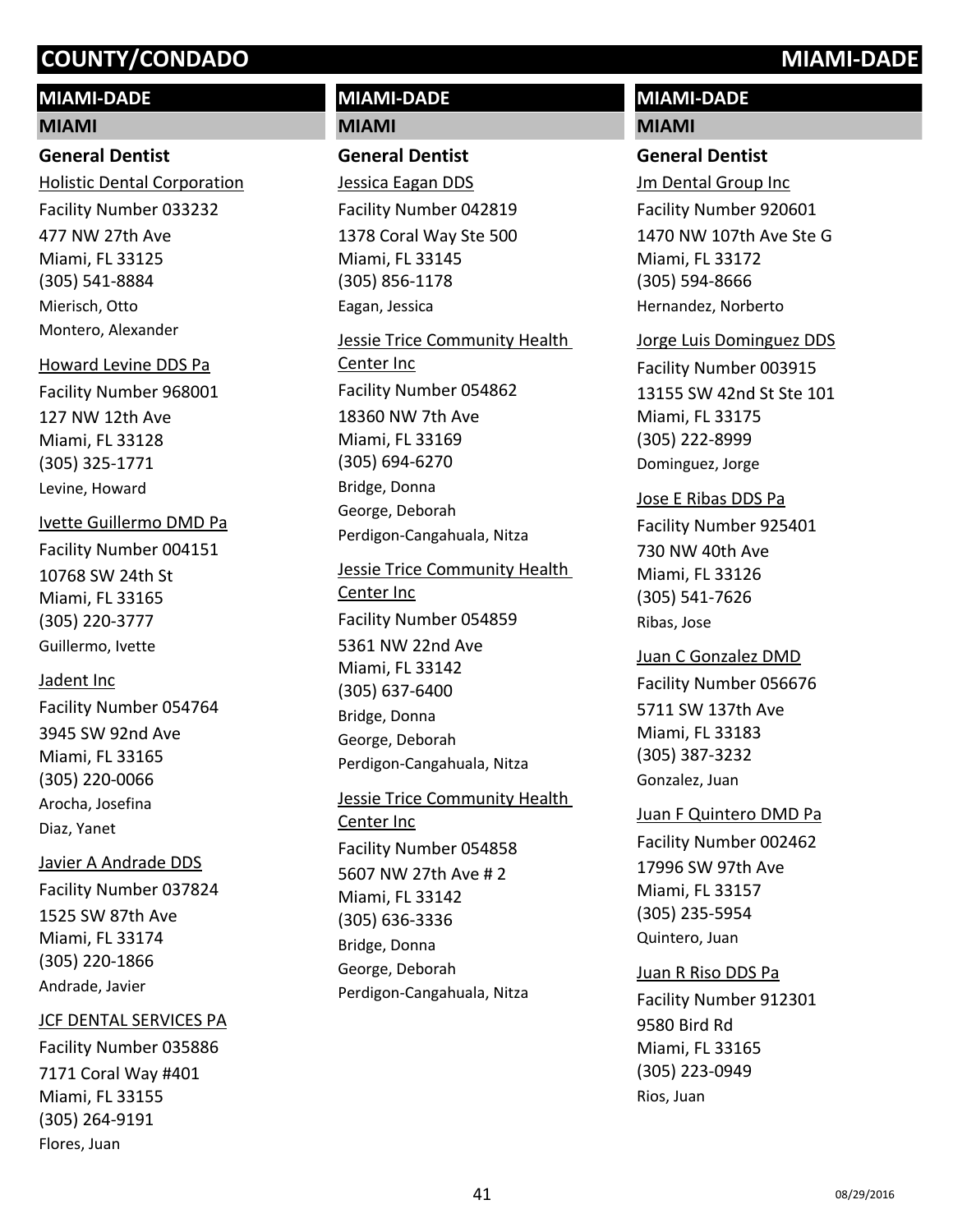# **MIAMI-DADE**

#### **MIAMI**

### **General Dentist**

1450 W Flagler St Miami, FL 33135 (305) 649-7800 Kleber A Loor DDS Pa Facility Number 040962 Loor, Kleber

#### Laguna Dental Corp

10721 W Flagler St Miami, FL 33174 (305) 225-3452 Facility Number 047591 Diaz, Farah Duarte, Beatriz Eduardo, Jose Gonzalez, Lilian Guerra Crespo, Beatriz Segrera, Maria Trujillo, Madelene

# 11254 SW 137th Ave Landent DMD PA Facility Number 042981

Miami, FL 33186 (305) 386-7337 Lantigua, Carlos

# Lanster Dental Assoc

7399 Coral Way Miami, FL 33155 (305) 261-7661 Facility Number 846301 Lanster, Robert Lanster, Steven

# Liana Puig DDS Pa

5870 SW 8th St Ste 5 Miami, FL 33144 (305) 266-0011 Facility Number 039549 Puig, Liana

# **MIAMI-DADE MIAMI**

# **General Dentist**

330 SW 27th Ave Ste 602 Miami, FL 33135 (305) 644-3464 Luis M Santamarina DMD Facility Number 850301 Santamarina, Luis

#### Main Street Childens Dentistry A

8805 SW 144th St Miami, FL 33176 (305) 253-6944 Facility Number 905709 Chatani, Maria Chen, Timothy Landa, Jorge Munoz, Zulima Ortega, Fabiola Rolland-Asensi, Gabriela Rosenbaum, Ashley Smitley, Michelle Tugendhat, Erika Varon, Dina

## Main Street Childrens Dentistry

7887 N Kendall Dr Ste 200 Miami, FL 33156 (305) 275-6224 Facility Number 972109 Correa, Paola Litman, Teddi Menendez, Elena

# 3934 SW 8th St Ste 205 Miami, FL 33134 (305) 444-1842 Maria A Rodriguez Facility Number 918401 Rodriguez, Maria

# **MIAMI-DADE**

# **MIAMI**

## **General Dentist**

5845 W Flagler St Miami, FL 33144 (305) 261-8025 Mayra Sanchez DDS Pa Facility Number 912401 Sanchez, Mayra

#### MED DENTAL ASSOCIATES INC

7200 NW 7th St Ste 333 Miami, FL 33126 (305) 823-1882 Facility Number 000725 Balboa, Rafael Rodriguez, Roxana

## Merritt D Halem DDS Pa

1031 Ives Dairy Rd Miami, FL 33179 (305) 652-7702 Facility Number 955501 Halem, Merritt

# Miami Beach Dental Center Facility Number 036809

975 Arthur Godfrey Rd Miami, FL 33140 (305) 532-1728 Delima, Anacaona

# Miami Childrens Smiles Pa

3850 Bird Rd Ste 301 Miami, FL 33146 (305) 445-9244 Facility Number 030266 Rolland-Asensi, Gabriela

# Moises Cabrera DDS Pa

14609 SW 104th St Miami, FL 33186 (305) 388-3725 Facility Number 053790 Cabrera, Moises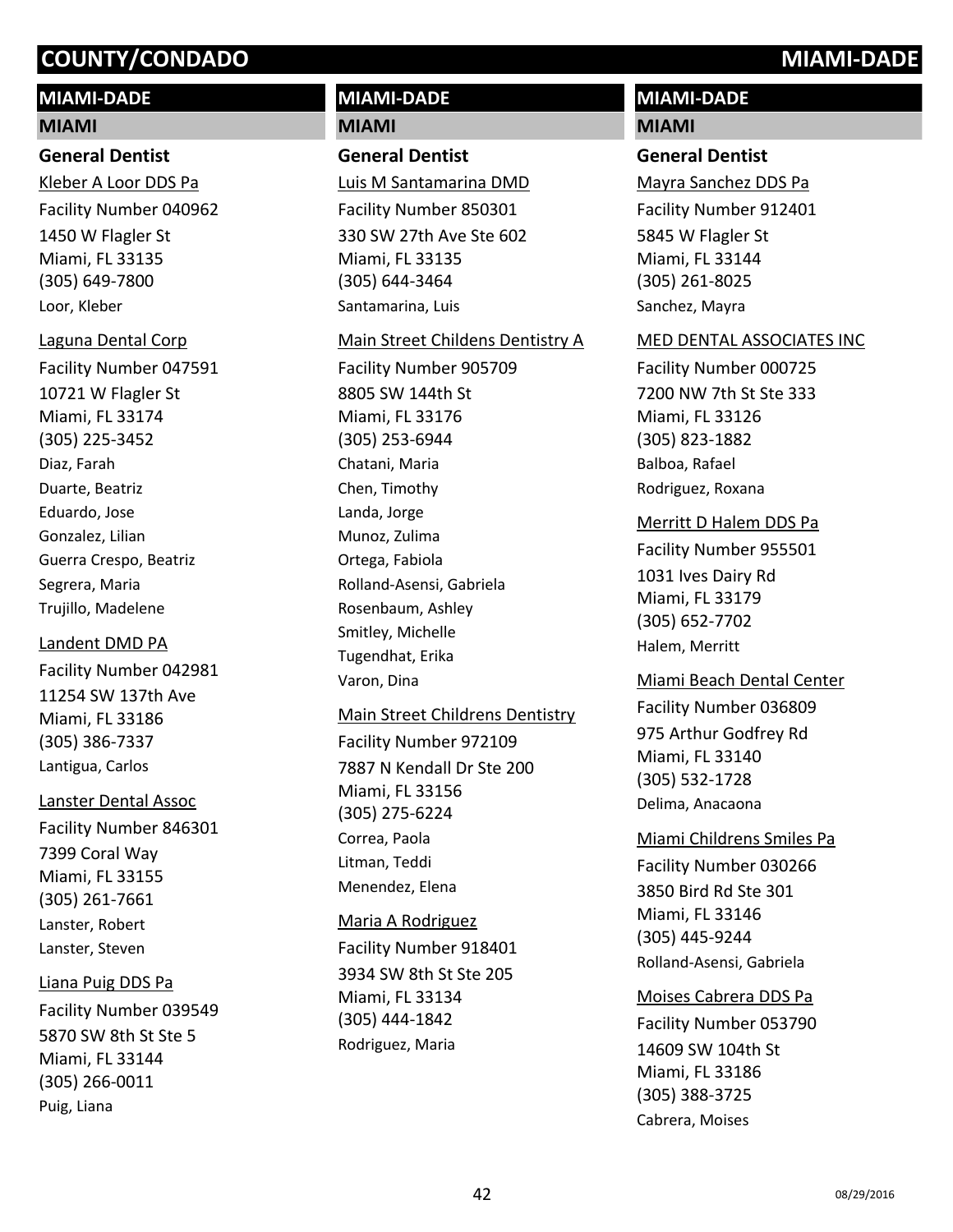# **MIAMI-DADE**

#### **MIAMI**

## **General Dentist**

9299 SW 152nd St Ste 204 Miami, FL 33157 (305) 235-8912 Namoff & Fernandez Dental Office Facility Number 011571 Fernandez, Aurelio

#### Namoff DDS & Fernandez DMD

8500 W Flagler St Ste 101 Miami, FL 33144 (305) 552-5511 Facility Number 011672 Fernandez, Aurelio

#### Nayade Morell Dental Office

916 SW 67th Ave Miami, FL 33144 (305) 265-5811 Facility Number 047584 Morell, Nayade

#### New Dental Care Corp

285 NW 27th Ave #21 Miami, FL 33125 (305) 649-9443 Facility Number 048873 Soler, Rosa

#### New Life Dental

8400 SW 8th St Miami, FL 33144 (305) 740-1496 Facility Number 056764 Vasallo, Francisco

#### New Smiles Dental Associates

14138 SW 8th St Ste 1 Miami, FL 33184 (786) 717-7779 Facility Number 055283 Mendoza, Irenia Vital, Danae

# **MIAMI-DADE MIAMI**

# **General Dentist**

16125 NE 18th Ave Miami, FL 33162 (305) 949-2766 Next Dental Inc Facility Number 054733 Figueredo, Joel Haratz, Zina Panchal, Darshan Smith, Edwin

#### Norberto J Hernandez DDS Pa

1235 SW 27th Ave Miami, FL 33135 (305) 642-7796 Facility Number 946201 Hernandez, Norberto

#### Norman I Abolsky DDS Pa

12534 N Kendall Dr Miami, FL 33186 (305) 595-2335 Facility Number 918901 Abolsky, Norman

## Oscar G Cascante

8501 SW 124th Ave Miami, FL 33183 (305) 279-9005 Facility Number 849001 Cascante, Oscar

16830 SW 88th St Miami, FL 33196 (305) 388-4886 Paradise Lakes Family Dentist Inc Facility Number 056359 Corpas, Alfredo

# **MIAMI-DADE**

# **MIAMI**

#### **General Dentist**

8100 SW 81st Dr Ste 180 Miami, FL 33143 (305) 274-3730 Paul E Plasky DDS Pa Facility Number 005163 Plasky, Paul

#### Picasso Dental

9572 SW 137th Ave Miami, FL 33186 (305) 388-9229 Facility Number 057279 Rojas, Raiko

### Prayers DDS

400 SW 27th Ave Miami, FL 33135 (305) 456-8046 Facility Number 031264 Cabrera Roca, Hector

#### Professional Dental Group Llc

10122 W Flagler St Miami, FL 33174 (305) 226-3386 Facility Number 010064 Baro, Rosemarie

#### Professional Dental Solutions In

7900 NW 27th Ave # 275 Miami, FL 33147 (305) 693-7988 Facility Number 050576 Diaz, Gertrudis Ramos, Luis

18600 NW 87th Ave Ste 125 Miami, FL 33018 (305) 829-0100 Progressive Dental Office Corp Facility Number 034233 Montero, Alexander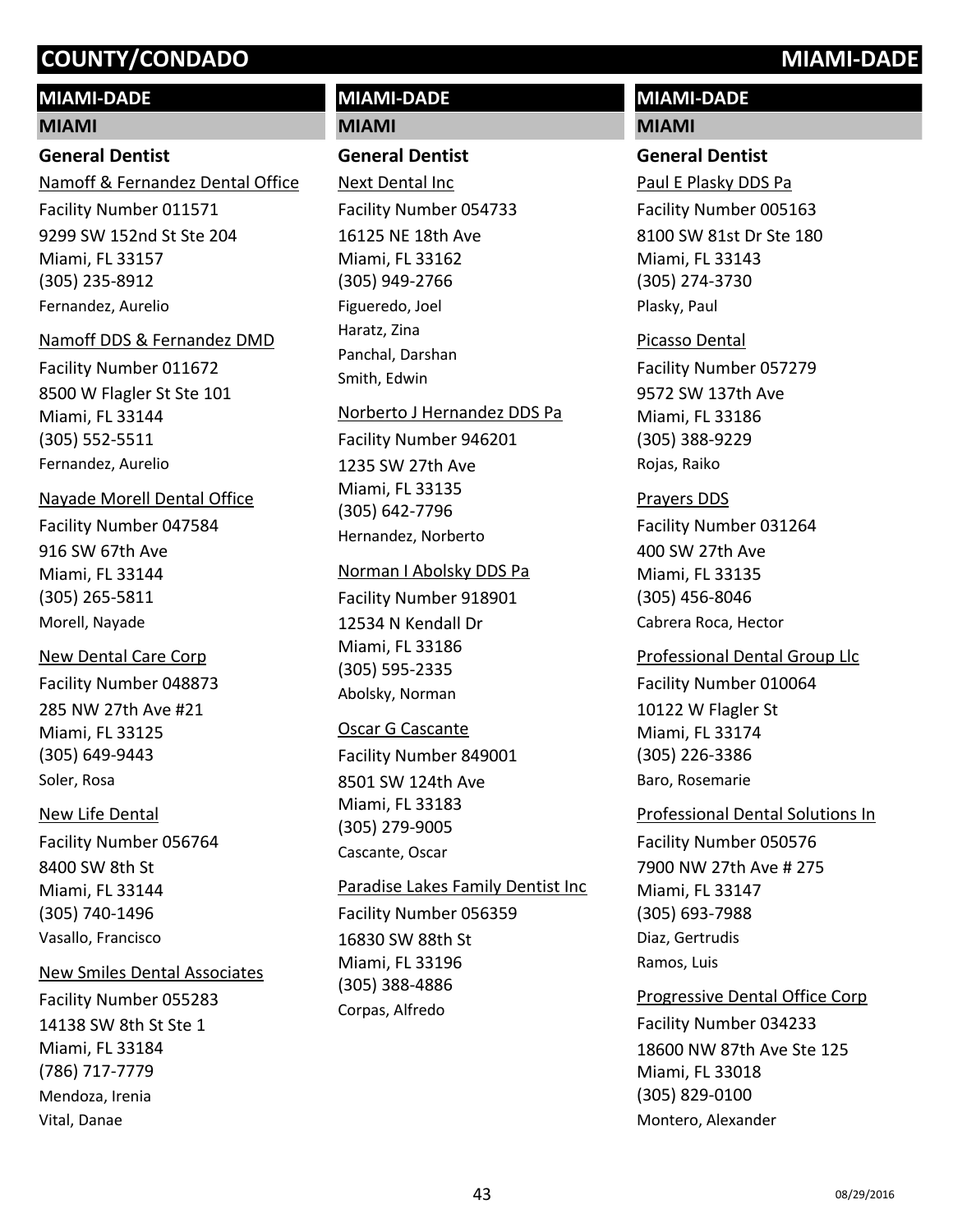# **MIAMI-DADE**

#### **MIAMI**

### **General Dentist**

15940 SW 137th Ave Miami, FL 33177 (305) 259-0080 Razar Dental Group Inc Facility Number 947901 Zardon, Ramon

Rene E Rodriguez DMD

11760 SW 40 Street #317 Miami, FL 33175 (305) 552-0521 Facility Number 052773 Rodriguez, Rene

## Ricardo Castaneda DMD

8200 SW 117th Ave Ste 106 Miami, FL 33183 (305) 598-6665 Facility Number 045101 Castaneda, Richardo

#### Richard Coba DMD PA

9541 SW 72nd St Miami, FL 33173 (305) 595-1239 Facility Number 055125 Coba, Richard

## Roberto Sosa DDS Pa

815 NW 57th Ave Ste 301 Miami, FL 33126 (305) 448-8118 Facility Number 033152 Sosa, Roberto

#### Rolando Molina DDS Pa

5991 SW 8th St Miami, FL 33144 (305) 262-0505 Facility Number 033149 Molina, Rolando

# **MIAMI-DADE**

#### **MIAMI**

# **General Dentist**

6820 Bird Rd Miami, FL 33155 (786) 476-8711 Sage Dental of West Miami PLLC Facility Number 055730 Alvarado-Romero Pou, Melissa Alvarez, Jonathan Azari, Scott Bergquist, Michael Bockian, Joshua Bratman, Jerry Buscemi, Amanda Castellanos, Maritza Castillo, Juan Childers, Carmen Contestable, Clement Coronado, Efrain Cowan, Marc Cruz, Antonio Daneshpajouh, Sara Darojat, Zuhdiyah Dean, Craig Draizin, Claudia Driscoll, Allison Duarte, Beatriz Durkan, Marcia Engelsberg, David Fernandez-Martinez, Mariangel Fox, Jeffrey Garcia-Porras, Marcela Garrison, Harvey Ghattas, Maureen Gilbert, Mark Guerrero, Luis Gul, Yousaf Guthrie, Kelly Harrouff, Wade Israel, Elie Juma, Zaileen Lamb, Nicole Londono, Jennifer

# **MIAMI-DADE**

#### **MIAMI**

#### **General Dentist**

6820 Bird Rd Miami, FL 33155 (786) 476-8711 Sage Dental of West Miami PLLC Facility Number 055730 Ma, Robert Mohr, Eric Moncrieffe, Tiffany Naguib, Michelle Ortega, Laura Ortiz, Ana Ortiz Perez, Marta Pare, Elizabeth Perez-Alamo, Jennifer Planes, Alex Quick, James Rappaport, David Rezvani, Caroline Rieger, Eric Ring, Stephen Roshkind, David Sanches, Melanie Shofnos, Charles Simpson, Natalie Sirage, Ahmed Snider, Erica Sollee, Arthur Steiner, Samantha Strauss, Theodore Urquiza, Yeneir Van Duyne, Tracy Vazana, Todd Vignola, Jennifer Weinstock, Rebeca-Ann Young, Summer Yu, Cynthia Ziegler, Neal Zylbering, Jason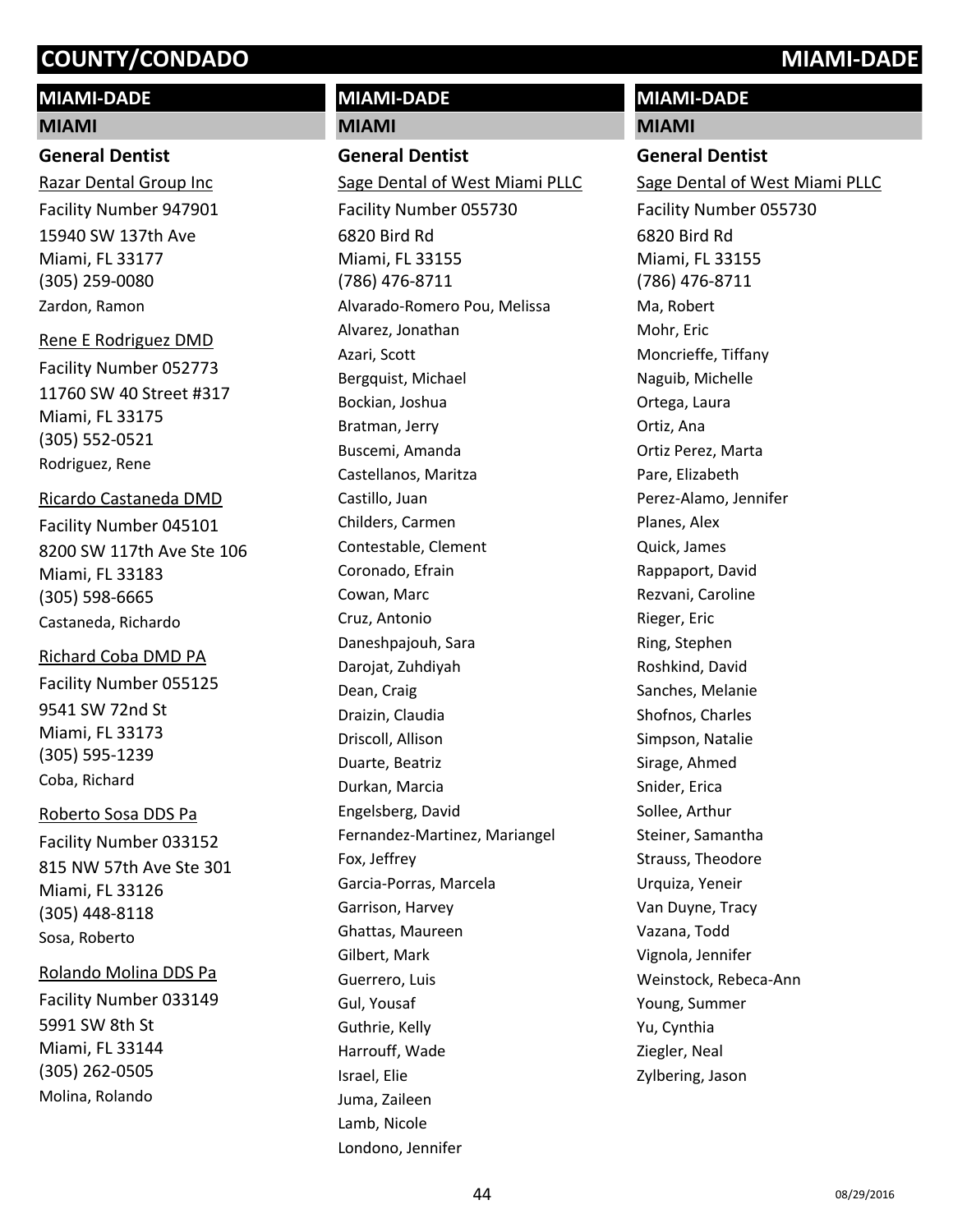# **MIAMI-DADE**

#### **MIAMI**

## **General Dentist**

8150 SW 8th St Ste 206 Miami, FL 33144 (305) 261-5556 Salvador Rosales DDS Pa Facility Number 044052 Rosales, Salvador

#### Sandra C Silva DMD Pa

10661 N Kendall Drive Ste 105 Miami, FL 33176 (305) 670-0197 Facility Number 052304 Silva, Sandra

# Sandy Dental Inc

8000 W Flagler St Ste 204 Miami, FL 33144 (305) 266-5222 Facility Number 930401 Borges, Jorge

# Senior Dental LLC

351 NW 42nd Ave Ste 504 Miami, FL 33126 (305) 642-3552 Facility Number 048650 Arguelles, Lourdes Lage, Richard

## Sergio D Jacinto DDS & Santiago

330 SW 27th Ave Ste 704 Miami, FL 33135 (305) 643-4770 Facility Number 011572 Jacinto, Santiago

# Shirley F Simmonds

9000 SW 152nd St Miami, FL 33157 (305) 253-7670 Facility Number 024880 Simmonds, Shirley

# **MIAMI-DADE MIAMI**

# **General Dentist**

8441 SW 132nd St Miami, FL 33156 (305) 235-9321 Simply Smiles Miami Facility Number 041815 Miro, Kiara Rios Ku Hop, Milagritos Trujillo, Alexander

#### Smile Dentistry Associates LLC

9055 SW 87th Ave #303 Miami, FL 33176 (305) 270-5505 Facility Number 040231 Alvarez, Pablo

## Smile Design

2915 NW 7th St Miami, FL 33125 (305) 846-9082 Facility Number 056470 Perez, Diley

# Sol Dental PA

14750 SW 26th St #210 Miami, FL 33185 (305) 400-8060 Facility Number 055253 Rodriguez, Ramon

## South Miami Dental Associates

7311 SW 62nd Ave Ste 203 Miami, FL 33143 (305) 667-2633 Facility Number 845401 Beddall, Harold Cutino, Juan Gutierrez, Victor Navarro, Jessica Vinuela, Kari

# **MIAMI-DADE MIAMI**

# **General Dentist**

657 South Dr Ste 301 Miami, FL 33166 (305) 885-9721 Springs Dental Facility Number 052708 Lewkowicz, Ester

# Sunset Family & Cosmetic Dentistry

9777 SW 72nd St Miami, FL 33173 (305) 596-2815 Facility Number 053273 Ubieta-Arbesu, Eduardo

# Sunset Smiles Dental Office

8585 Sunset Dr Ste 101 Miami, FL 33143 (305) 270-0171 Facility Number 026576 Hidalgo Gonzalez, Allison

## Taidy Costoya DMD PLLC

11507 S Dixie Hwy Miami, FL 33156 (305) 235-0020 Facility Number 043493 Costoya, Taidy

## Tatiana Suarez

1900 N Bayshore Dr Ste 207 Miami, FL 33132 (786) 623-3277 Facility Number 048652 Suarez, Tatiana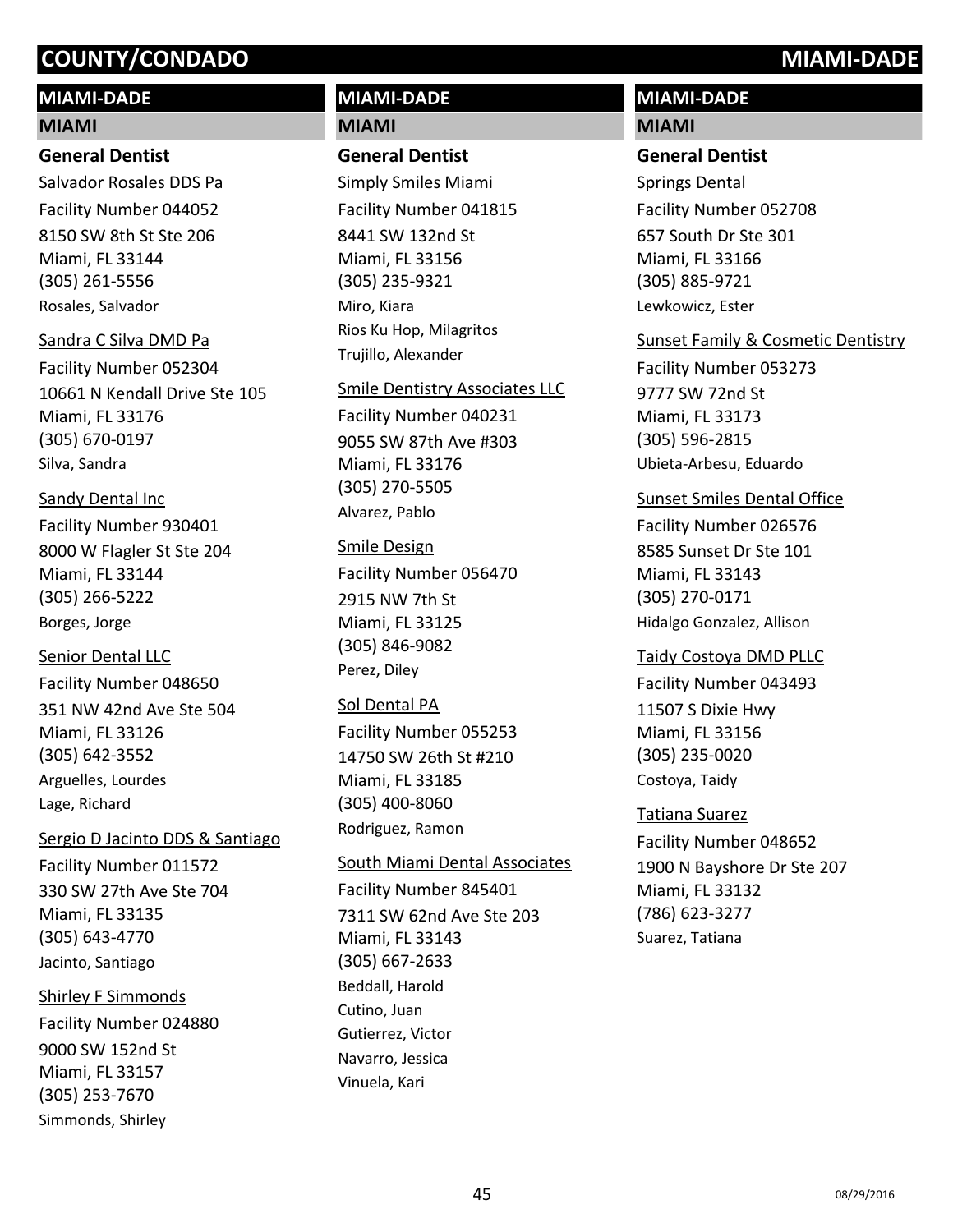# **MIAMI-DADE**

#### **MIAMI**

### **General Dentist**

8353 SW 124th St Ste 202 Miami, FL 33156 (305) 253-7227 TD Group LLC Facility Number 009593 Caravia, Amanda Felipe, Veronica Mahal, Narinderjit Maya, Alvardo Pandey, Anita

# 9230 SW 40th St Miami, FL 33165 Thomas A Zurfluh DMD Pa Facility Number 922401

(305) 221-2334 Chirino, Tracy Zurfluh, Thomas

## Tin Wai Hui DMD Pa

12651 S Dixie Hwy Ste 400 Miami, FL 33156 (305) 595-4548 Facility Number 919901 Cheng, Xiaofang Hui, Tin

## Towncare Dental of Cutler Bay Pa

20533 Old Cutler Rd Miami, FL 33189 (305) 274-2499 Facility Number 031097 Cabanzon, David Caravia, Amanda Maya, Alvardo

# **MIAMI-DADE**

# **MIAMI**

### **General Dentist**

15724 SW 72 Street Miami, FL 33193 (305) 388-7900 Towncare Dental of West Kendall PA Facility Number 042189 Bergquist, Michael Espinosa, Ricardo Felipe, Veronica Manzur, Lamya

## Unique Dental Team

10511 N Kendall Dr Ste C101 Miami, FL 33176 (786) 507-1551 Facility Number 042352 Friedman, Rene

#### Unlimited Dental Care

11498 SW 186th St Miami, FL 33157 (305) 232-4469 Facility Number 025739 Batista, Virginia

# 13419 SW 56th St Miami, FL 33175 Vanessa Arzola DMD, PA & Associates Facility Number 054202

(305) 529-2663 Arzola, Vanessa

## Verrett Holistic Dental LLC

3058 NW 79th St Miami, FL 33147 (305) 696-9999 Facility Number 035936 Hasan-Verrett, Hajar

# **MIAMI-DADE**

#### **MIAMI**

#### **General Dentist**

7190 SW 87th Avenue Ste 206 Miami, FL 33173 (305) 639-8272 Victor Gutierrez DMD PA Facility Number 052377 Gutierrez, Victor

## Vnd Corp

6840 SW 40th St Ste 207A Miami, FL 33155 (305) 669-6111 Facility Number 942601 Valdes, Vivian

#### West Kendall Dental Associates

11880 SW 40th St Ste 302 Miami, FL 33175 (305) 221-0102 Facility Number 032961 Del Castillo, Raymond Garcia- Castellanos, Jacqueline

## Westchester Dental Services Group Inc

7801 Coral Way Ste 122 Miami, FL 33155 (786) 360-3694 Facility Number 052527 Gonzalez, Ana

#### Yaneisy Izquierdo DDS PA

927 SW 122nd Ave Miami, FL 33184 (305) 559-3870 Facility Number 056435 Izquierdo, Yaneisy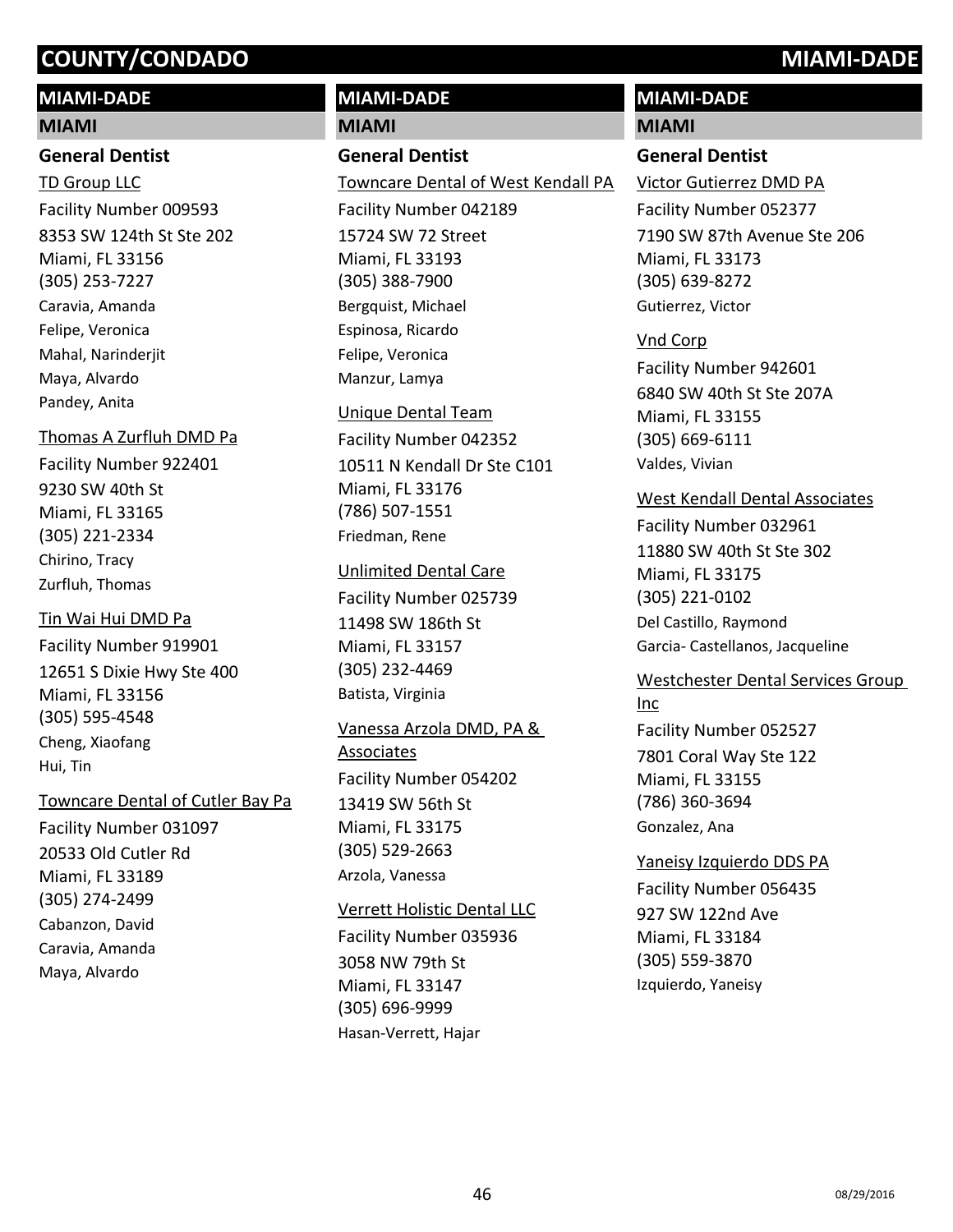# **MIAMI-DADE**

# **MIAMI**

# **General Dentist**

8822 SW 24th St Miami, FL 33165 (305) 480-9838 Yoan E Lobaina DMD Facility Number 037252 Lobaina, Yoan Perez, Eunice

7171 Coral Way Ste 217 Miami, FL 33155 (305) 267-1620 Yosjany Mora Zaccheo Facility Number 044056 Mora, Eugenio Mora, Yosjany

## **MIAMI BEACH**

# **General Dentist**

1370 Washington Ave Ste 201 Miami Beach, FL 33139 (305) 538-7362 Coast Florida Pa Facility Number 042269 Barfield, Gregory

#### Howard Abrahams DMD PA

960 Arthur Godfrey Rd Ste 400 Miami Beach, FL 33140 (305) 532-4419 Facility Number 030723 Abrahams, Howard

4308 Alton Rd Ste 930 Miami Beach, FL 33140 (305) 921-4601 Main Street Children's Dentistry and **Orthodontics** Facility Number 054403

Krajewski, Helena

# **MIAMI-DADE**

**MIAMI BEACH**

# **General Dentist**

333 Arthur Godfrey Rd Ste 818 Miami Beach, FL 33140 (305) 674-0095 Miami Beach Center For Dntl Spec Facility Number 012643 Akerman, Carolina Bautista, Enrico Beydoun, Miriam Eagan, Jessica Exposito, Ariel Gober, Melvyn Krajewski, Helena Mahal, Narinderjit Martinez, Tamara Munoz, Zulima Pena, Maria Rodriguez, Mayra Vinuela, Kari

## Normandy Dental Office

1010 71st St Miami Beach, FL 33141 (305) 868-8500 Facility Number 050925 Quintana, Vilma

#### Sage Dental of Miami Beach at 71st

227 71st St Miami Beach, FL 33141 (305) 866-2933 **Street** Facility Number 055727 Castillo, Juan Cruz, Antonio Ziegler, Neal

# **MIAMI-DADE**

**MIAMI LAKES**

# **General Dentist**

7725 NW 146th St Miami Lakes, FL 33016 (305) 827-9148 Ana Maderal Cozad DDS Facility Number 845601 Maderal Cozad, Ana

#### Deyanira Torres-Ochoa

8034 NW 154th St Miami Lakes, FL 33016 (305) 558-7615 Facility Number 041774 Torres-Ochoa, Diyanira

## Dr Ladys Cabrera Pa

6500 Cow Pen Rd Ste 203 Miami Lakes, FL 33014 (305) 556-7595 Facility Number 047595 Cabrera, Ladys

#### Hialeah-Miami Lakes Dental Healt

15450 New Barn Rd Ste 101 Miami Lakes, FL 33014 (305) 557-7775 Facility Number 872601 Cabrera, Moises Carballo, Rodolfo Castellanos, Alina Erro, Juan Navarro, Jessica Vinuela, Larry

# 15501 NW 67th Ave Ste 201 Miami Lakes, FL 33014 (786) 577-4968 Main Street Children's Dentistry of Miami Lakes Facility Number 054239 Gallo, Donald Haratz, Zina

Krajewski, Helena

47 os/29/2016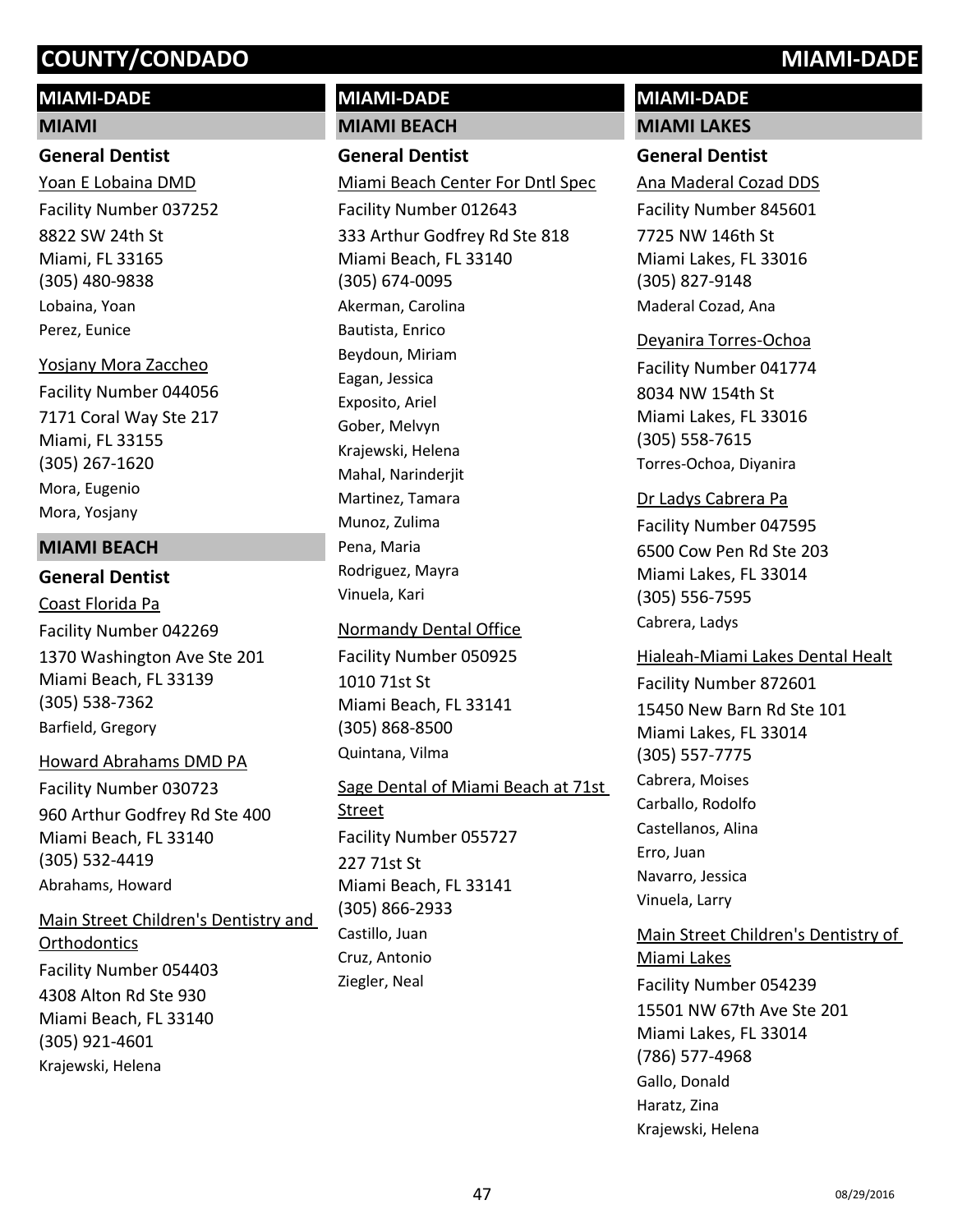# **MIAMI-DADE MIAMI LAKES**

# **General Dentist**

15600 NW 67th Ave Ste 110 Miami Lakes, FL 33014 (305) 823-8831 Main Street Orthodontics Of Miam Facility Number 033022 Krajewski, Helena

#### Palmetto Smile Center

6500 Cow Pen Rd Ste 104 Miami Lakes, FL 33014 (305) 827-3926 Facility Number 033346 Maderal, Martha

## Vegas Dental

15802 NW 57th Ave Miami Lakes, FL 33014 (305) 903-7519 Facility Number 054687 Vega, Sergio

# **NORTH MIAMI**

## **General Dentist**

12404 W Dixie Hwy North Miami, FL 33161 (305) 893-4801 All Smiles General Dentistry Facility Number 056242 Bernkrant, Shanna Mesa Garcia, Miriam Petruk, Mariel

## Borinquen Health Center

708 NE 125th St North Miami, FL 33161 (786) 433-8815 Facility Number 055669 Adler, Robert Arenal, Franlix Henderson, Gilsa Soheil, Michell

# **MIAMI-DADE**

# **NORTH MIAMI**

# **General Dentist**

12955 Biscayne Blvd Ste 210 North Miami, FL 33181 (305) 892-0008 Cosmitic Dentistry Corporation Facility Number 031733 Sinilo-Katz, Elena

#### Dental Options Pa

11645 Biscayne Blvd Ste 204 North Miami, FL 33181 (305) 892-2960 Facility Number 024040 Cruz-Elizundia, Delia Del Castillo, Raymond Gordon, Alexandra Hernandez Acosta, Cristina Kusnick, Steven Papir, Jessica Rojas, Sandra Rothstein, Eric Szpoganicz, Tadeu

# 1313 NE 125th St North Miami, FL 33161 (786) 235-5120 Paula F Hutchinson DDS Facility Number 047958 Hutchinson, Paula

1075 NE 125th St North Miami, FL 33161 (305) 899-7979 Ronia Baker DDS Pa Facility Number 009308 Baker, Ronia

## Sunkidz Pediatric Dentistry

1045 NE 125th St North Miami, FL 33161 (305) 800-5439 Facility Number 055798 Patel, Rita

# **MIAMI-DADE**

#### **NORTH MIAMI BEACH**

## **General Dentist**

1871 NE 163rd St North Miami Beach, FL 33162 (305) 945-7030 AAA Beautiful Smiles LLC Facility Number 048631 Askowitz, Ronald

## All Care Dental

100 Kings Point Dr North Miami Beach, FL 33160 (305) 949-0733 Facility Number 047969 Yeoshoua, Oded

#### Bdc Dental Health

16125 NE 18th Ave North Miami Beach, FL 33162 (305) 949-2766 Facility Number 000500 Smith, Edwin Smith, Pierre

# Bravo Dental Pa

909 N Miami Beach Blvd Ste 501 North Miami Beach, FL 33162 (305) 945-9333 Facility Number 040114 Yanez Bravo, Maria

# C & C Dental Inc

951 NE 167 St #104 North Miami Beach, FL 33162 (305) 493-9371 Facility Number 054331 Casas, Silvia

#### David M Adelman DDS Pa

16680 NE 10th Ave North Miami Beach, FL 33162 (305) 944-6669 Facility Number 845801 Adelman, David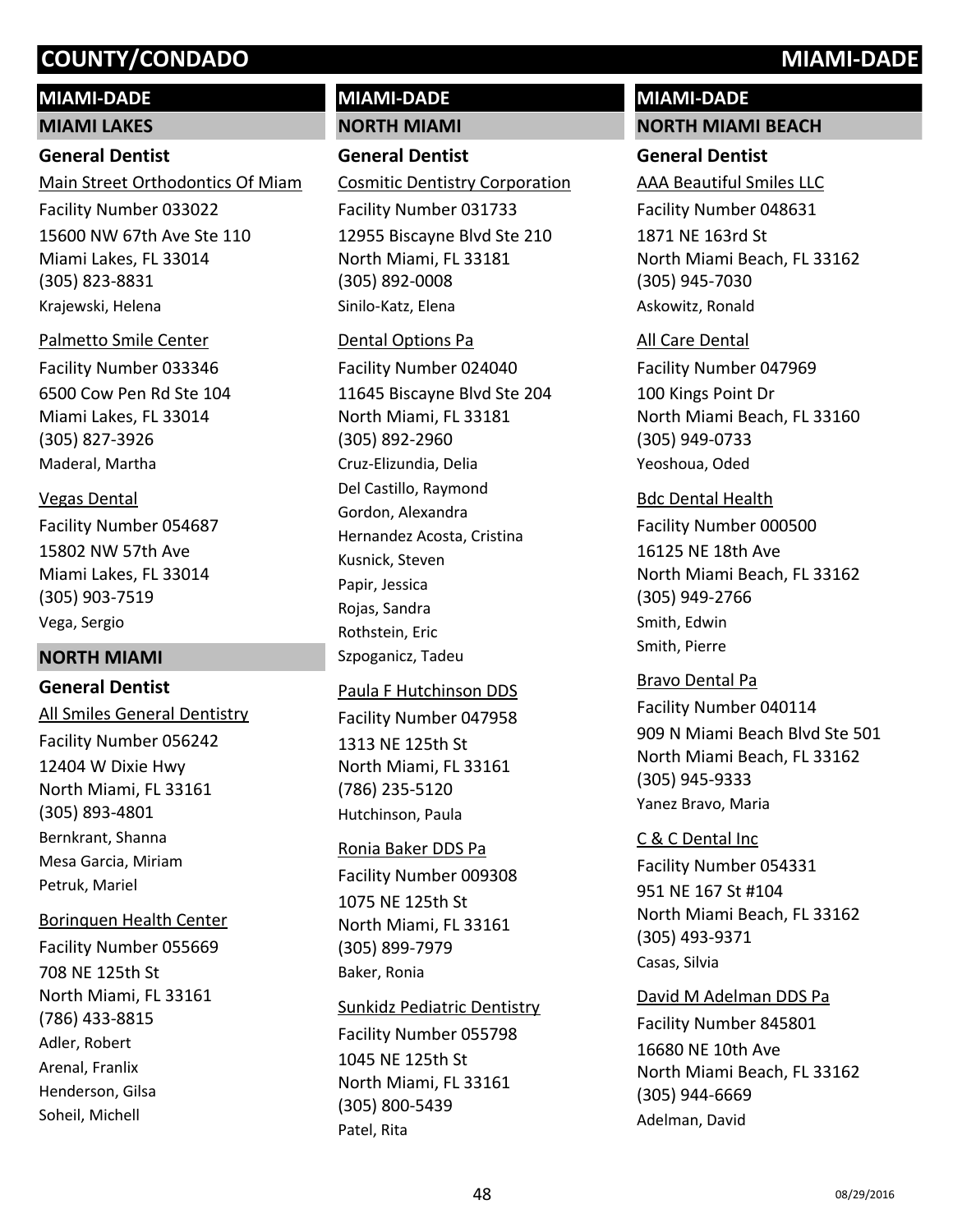#### **MIAMI-DADE**

#### **NORTH MIAMI BEACH**

### **General Dentist**

1001 Ives Dairy Rd Ste 103 North Miami Beach, FL 33179 (305) 652-3412 Dental Health Group Facility Number 925909 Cortes, Gonzalo D'Alessandria, Nestor Hernandez, Shana Le Bona, Daisy Patel, Rita Suta, Adi Yap Starkman, Sharlene

#### Dr Sean Dental

1817 NE 163rd St North Miami Beach, FL 33162 (305) 674-9000 Facility Number 057367 Shkolnik, Sean

## Gateway Dental

1400 NE Miami Gardens Dr Ste 201 North Miami Beach, FL 33179 (305) 856-2300 Facility Number 057318 Carballo, Rodolfo Garcia-Fernandez, Aliuska Herrera, Victoria Miranda, Pablo Perrotti, Steven Pita, Reynaldo Zamora, Lyan

## Leung Dental Care Inc

16200 NE 13th Ave North Miami Beach, FL 33162 (305) 760-2950 Facility Number 041885 Garcia, Elena Lea Plaza, Rodolfo Rindley, Steven Suarez, Alberto

# **MIAMI-DADE NORTH MIAMI BEACH**

# **General Dentist**

68 NE 167th St # B North Miami Beach, FL 33162 (305) 940-9840 Manhattan Dental Inc Facility Number 053762 Narvaez, Antonio

#### North Miami Beach Dental

2040 NE 163rd St Ste 206 North Miami Beach, FL 33162 (305) 760-2740 Facility Number 048865 Jacobs, Michael Pinales Swanson, Wendy

#### Oral Facial Comprehensive Care P

3483 NE 163rd St North Miami Beach, FL 33160 (305) 948-5002 Facility Number 038591 Alvarez, Nolyris

# **MIAMI-DADE**

**NORTH MIAMI BEACH**

# **General Dentist**

850 Ives Dairy Rd Ste T6 North Miami Beach, FL 33179 (305) 654-9399 Sage Dental Of N Miami Beach PA Facility Number 054411 Alvarado-Romero Pou, Melissa Alvarez, Jonathan Azari, Scott Bergquist, Michael Bockian, Joshua Bratman, Jerry Buscemi, Amanda Castillo, Juan Chatani, Maria Childers, Carmen Coronado, Efrain Cowan, Marc Cruz, Antonio Daneshpajouh, Sara Darojat, Zuhdiyah Dean, Craig Draizin, Claudia Driscoll, Allison Duarte, Beatriz Ehrenman, Jason Engelsberg, David Fernandez-Martinez, Mariangel Fox, Jeffrey Garcia-Porras, Marcela Garrison, Harvey Gedeon, Rose Ghattas, Maureen Gilbert, Mark Guerrero, Luis Gul, Yousaf Harrouff, Wade Horwitz, Steven Israel, Elie Jacobs, Michael Juma, Zaileen Kossak, Elizabeth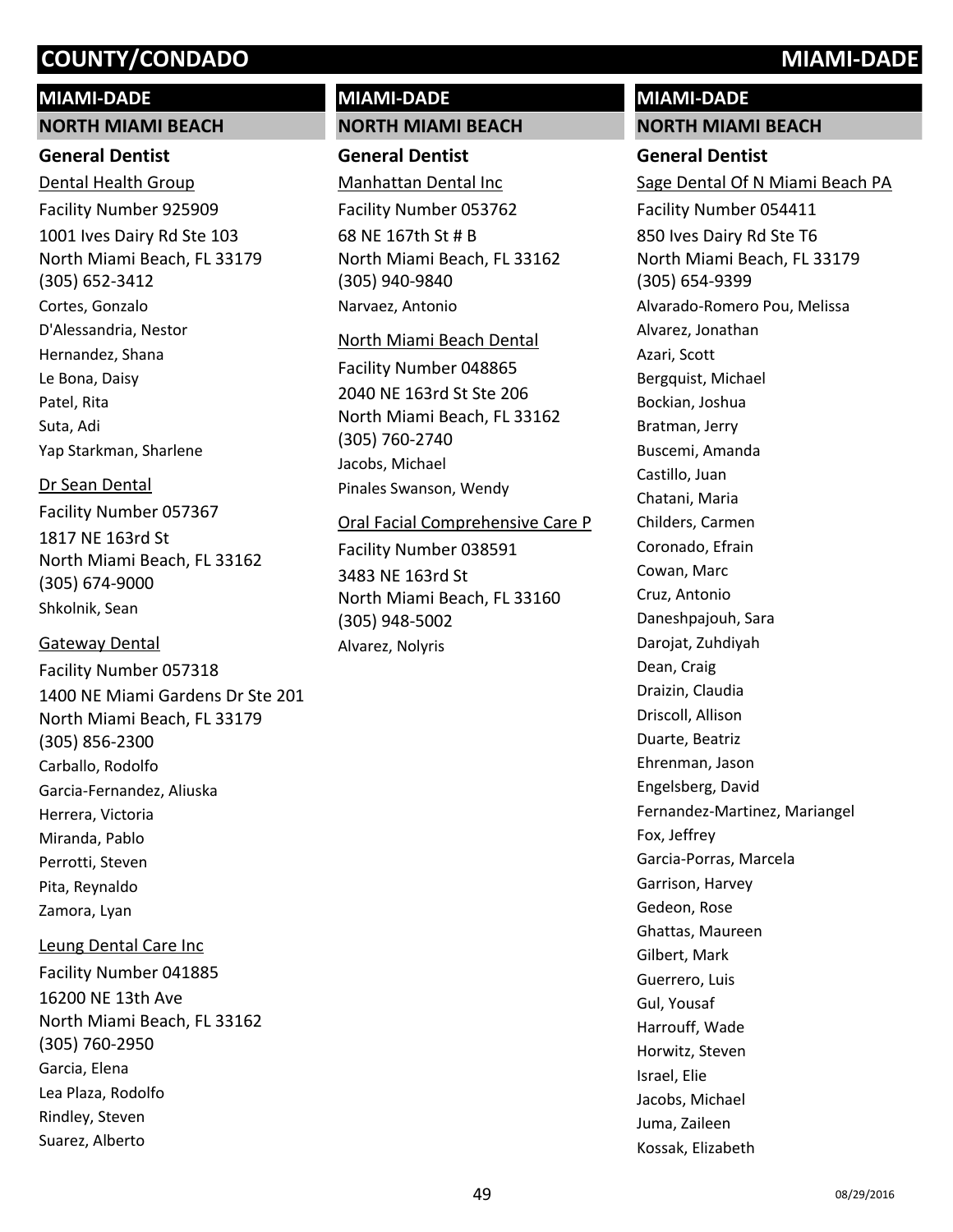#### **MIAMI-DADE**

#### **NORTH MIAMI BEACH**

## **General Dentist**

850 Ives Dairy Rd Ste T6 North Miami Beach, FL 33179 (305) 654-9399 Sage Dental Of N Miami Beach PA Facility Number 054411 Londono, Jennifer Ma, Robert Mohr, Eric Moncrieffe, Tiffany Naguib, Michelle Napoli, Marisa Ortega, Laura Ortiz, Ana Ortiz Perez, Marta Pare, Elizabeth Perez-Alamo, Jennifer Planes, Alex Quick, James Rappaport, David Rezvani, Caroline Rieger, Eric Ring, Stephen Rodriguez, Margarita Roshkind, David Sanches, Melanie Shofnos, Charles Simpson, Natalie Sirage, Ahmed Snider, Erica Steiner, Samantha Strauss, Theodore Suarez, Henry Urquiza, Yeneir Van Duyne, Tracy Vazana, Todd Vera, Anny Vignola, Jennifer Weisbrot, Bruce Young, Summer Yu, Cynthia Ziegler, Neal

# **MIAMI-DADE**

# **NORTH MIAMI BEACH**

# **General Dentist**

850 Ives Dairy Rd Ste T6 North Miami Beach, FL 33179 (305) 654-9399 Sage Dental Of N Miami Beach PA Facility Number 054411 Zylbering, Jason

#### Tin Wai Hui DMD Pa

16209 NE 13th Ave North Miami Beach, FL 33162 (305) 940-9888 Facility Number 907301 Elperin, Alexei Hui, Tin Navarro, Jessica

#### **PINECREST**

**General Dentist** 9507 S Dixie Hwy Pinecrest, FL 33156 (305) 859-7949 Seda Dental of Pinecrest PA Facility Number 056885 Fontecilla, Sofia

#### **WEST MIAMI**

**General Dentist** 1350 SW 57th Ave West Miami, FL 33144 (305) 265-6120 Secile Aponte-Barrios Facility Number 056221 Aponte-Barrios, Secil

# **COUNTY/CONDADO MIAMI-DADE - PALM BEACH**

# **MONROE**

**KEY LARGO**

# **General Dentist**

100750 Overseas Hwy Key Largo, FL 33037 (305) 460-7060 Gomara DMD & Salcines DMD Pa Facility Number 047032 Cruz, Karen De Vera, Vanessa Gomara, Luis Morgado, Aracelio

#### Overseas Dental

103400 Overseas Hwy Ste 234 Key Largo, FL 33037 (305) 453-9105 Facility Number 056430 Cabanzon, David Maya, Alvardo

# **TAVERNIER**

**General Dentist** 90290 Overseas Hwy Ste 108 Tavernier, FL 33070 (305) 852-5099 Esther Santana DMD Pa Facility Number 033177 Santana, Esther

# **PALM BEACH ATLANTIS**

**General Dentist** 5909 S Congress Ave Atlantis, FL 33462 (561) 967-6453 Alan Kelman DDS Pa Facility Number 047940 Kelman, Alan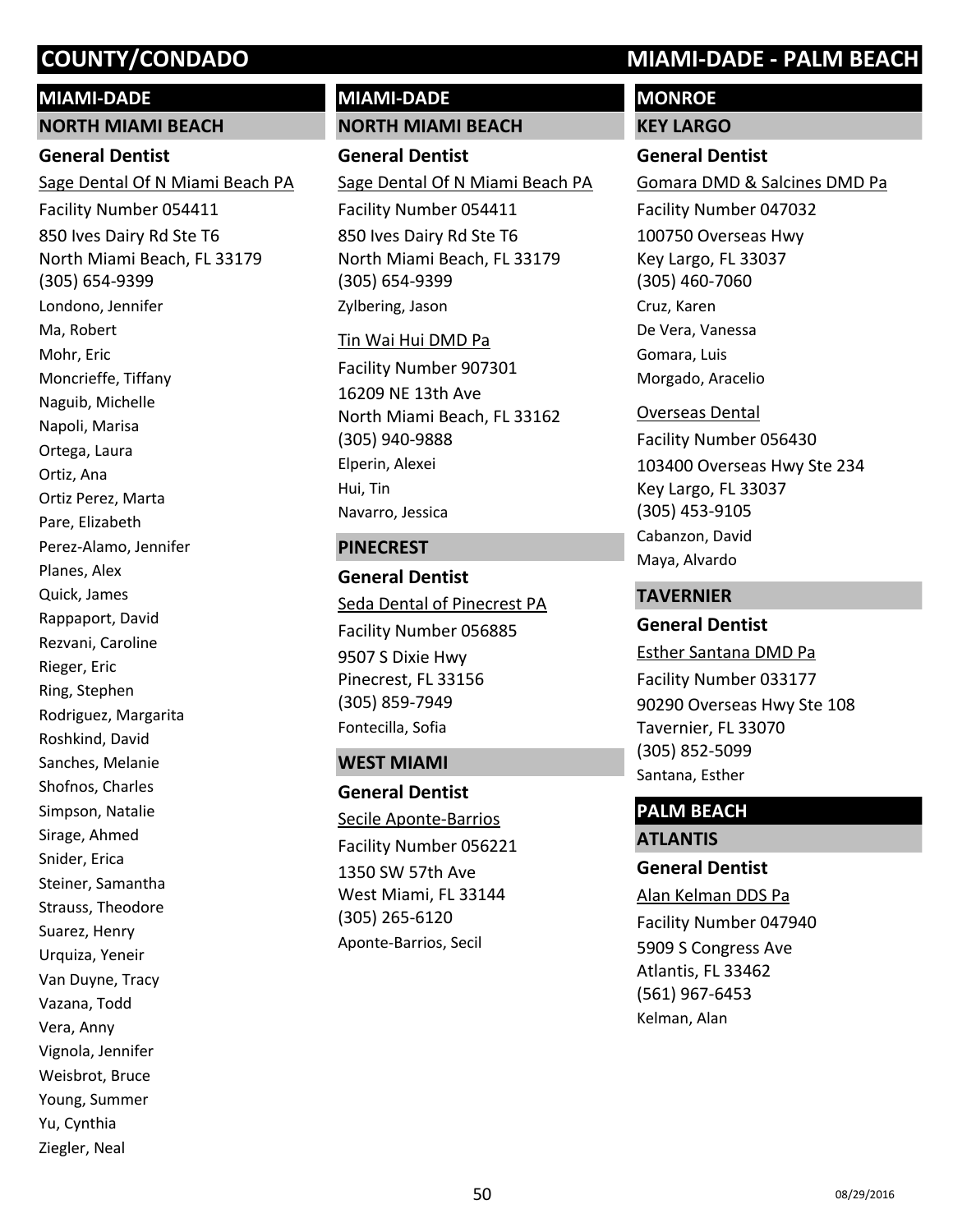# **PALM BEACH BELLE GLADE**

# **General Dentist**

427 SE 2nd St Belle Glade, FL 33430 (561) 996-6006 Gentle Dental of Belle Glade PA Facility Number 054414 Alvarado-Romero Pou, Melissa Alvarez, Jonathan Azari, Scott Bergquist, Michael Bratman, Jerry Buscemi, Amanda Castillo, Juan Chatani, Maria Childers, Carmen Coronado, Efrain Cowan, Marc Cruz, Antonio Daneshpajouh, Sara Darojat, Zuhdiyah Dean, Craig Draizin, Claudia Driscoll, Allison Duarte, Beatriz Durkan, Marcia Ehrenman, Jason Engelsberg, David Fernandez-Martinez, Mariangel Fox, Jeffrey Garcia-Porras, Marcela Garrison, Harvey Gedeon, Rose Ghattas, Maureen Gilbert, Mark Guerrero, Luis Gul, Yousaf Guthrie, Kelly Harrouff, Wade Horwitz, Steven Israel, Elie Juma, Zaileen Londono, Jennifer

# **PALM BEACH**

**BELLE GLADE**

**General Dentist** 427 SE 2nd St Belle Glade, FL 33430 (561) 996-6006 Gentle Dental of Belle Glade PA Facility Number 054414 Ma, Robert Mohr, Eric Moncrieffe, Tiffany Naguib, Michelle Napoli, Marisa Ortega, Laura Ortiz, Ana Ortiz Perez, Marta Pare, Elizabeth Perez-Alamo, Jennifer Planes, Alex

# Quick, James Rappaport, David Rezvani, Caroline Rieger, Eric Ring, Stephen Rodriguez, Margarita Roshkind, David Shofnos, Charles Simpson, Natalie Sirage, Ahmed Snider, Erica Steiner, Samantha Strauss, Theodore Suarez, Henry Urquiza, Yeneir Van Duyne, Tracy Vazana, Todd Vera, Anny Vignola, Jennifer Weisbrot, Bruce Young, Summer Yu, Cynthia Ziegler, Neal

# **PALM BEACH BOCA RATON**

# **Pediatric Dentist**

21301 Powerline Rd Ste 208 Boca Raton, FL 33433 (561) 482-8000 Big Tooth Boca LLC Facility Number 055385 Freedman, Ann Galvez, Gloria

7301 W Palmetto Park Rd Ste 203B Boca Raton, FL 33433 (561) 391-6066 Boca Dental Care Facility Number 036470 Barba, Erica Bezerra, Francisco

## Children & Pediatric Dentistry O

600 S Dixie Hwy Ste 207 Boca Raton, FL 33432 (561) 391-6800 Facility Number 016891 Jimenez, Francisco

## Clementine Dental Inc

5030 Champion Blvd #F5 Boca Raton, FL 33496 (561) 989-0107 Facility Number 045543 Ruiz-Martone, Arelis

## James Helmy DMD PA

1956 NE 5th #2 Boca Raton, FL 33431 (561) 417-3335 Facility Number 051884 Helmy, James

## Lee Herman DDS Pa

8903 Glades Rd Ste A7 Boca Raton, FL 33434 (561) 488-9288 Facility Number 047412 Herman, Lee

Zylbering, Jason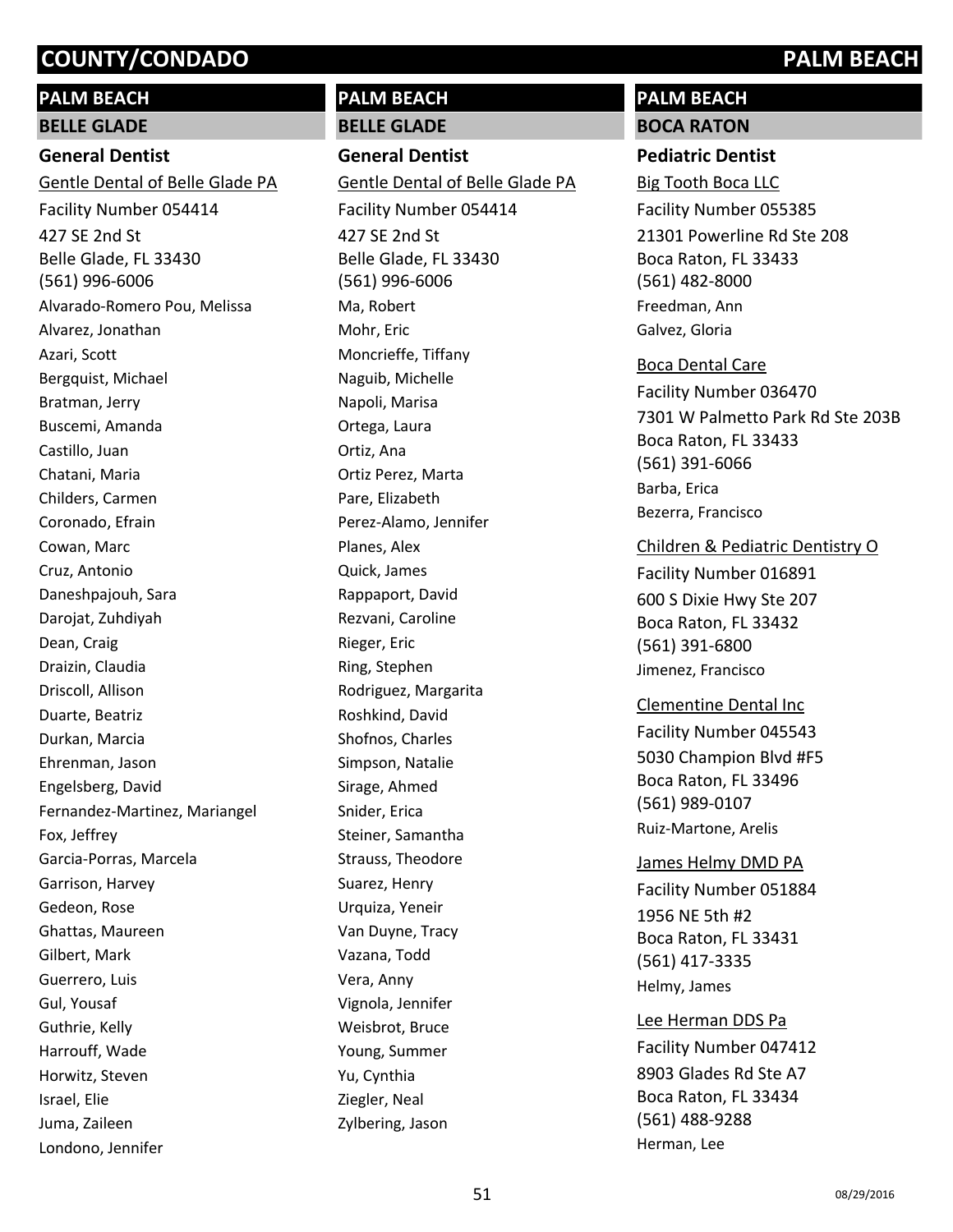# **PALM BEACH BOCA RATON**

# **Pediatric Dentist**

595 S Federal Hwy Ste 130 Boca Raton, FL 33432 (561) 826-7955 Main Street Children's Dentistry of Boca Raton Facility Number 039062

Chatani, Maria

1905 Clint Moore Rd Ste 200 Boca Raton, FL 33496 (561) 241-7656 Marianna Zadov Pa Facility Number 043647 Krykhtin, Pavel Zadov, Marianna

2200 N Dixie Hwy Boca Raton, FL 33431 (561) 394-6200 Mounir Albert DDS Pa Facility Number 834201

Albert, Mounir

# **PALM BEACH**

**BOCA RATON**

# **Pediatric Dentist**

1200 Yamato Rd., Suite A-4 Boca Raton, FL 33431 (561) 997-9930 Sage Dental Of Boca Raton PLLC Facility Number 054420 Alvarado-Romero Pou, Melissa Alvarez, Jonathan Azari, Scott Bergquist, Michael Bratman, Jerry Buscemi, Amanda Castillo, Juan Chatani, Maria Childers, Carmen Coronado, Efrain Cowan, Marc Cruz, Antonio Daneshpajouh, Sara Darojat, Zuhdiyah Dean, Craig Draizin, Claudia Driscoll, Allison Duarte, Beatriz Durkan, Marcia Ehrenman, Jason Engelsberg, David Fernandez-Martinez, Mariangel Fox, Jeffrey Garcia-Porras, Marcela Garrison, Harvey Gedeon, Rose Ghattas, Maureen Gilbert, Mark Guerrero, Luis Gul, Yousaf Guthrie, Kelly Harrouff, Wade Horwitz, Steven Israel, Elie Juma, Zaileen Londono, Jennifer

# **PALM BEACH**

**BOCA RATON**

# **Pediatric Dentist**

1200 Yamato Rd., Suite A-4 Boca Raton, FL 33431 (561) 997-9930 Sage Dental Of Boca Raton PLLC Facility Number 054420 Ma, Robert Mohr, Eric Moncrieffe, Tiffany Naguib, Michelle Napoli, Marisa Newton, Emily Ortega, Laura Ortiz, Ana Ortiz Perez, Marta Pare, Elizabeth Perez-Alamo, Jennifer Planes, Alex Quick, James Rappaport, David Rezvani, Caroline Rieger, Eric Ring, Stephen Rodriguez, Margarita Roshkind, David Sanches, Melanie Shofnos, Charles Simpson, Natalie Sirage, Ahmed Snider, Erica Steiner, Samantha Strauss, Theodore Suarez, Henry Urquiza, Yeneir Van Duyne, Tracy Vazana, Todd Vera, Anny Vignola, Jennifer Weisbrot, Bruce Young, Summer Yu, Cynthia Ziegler, Neal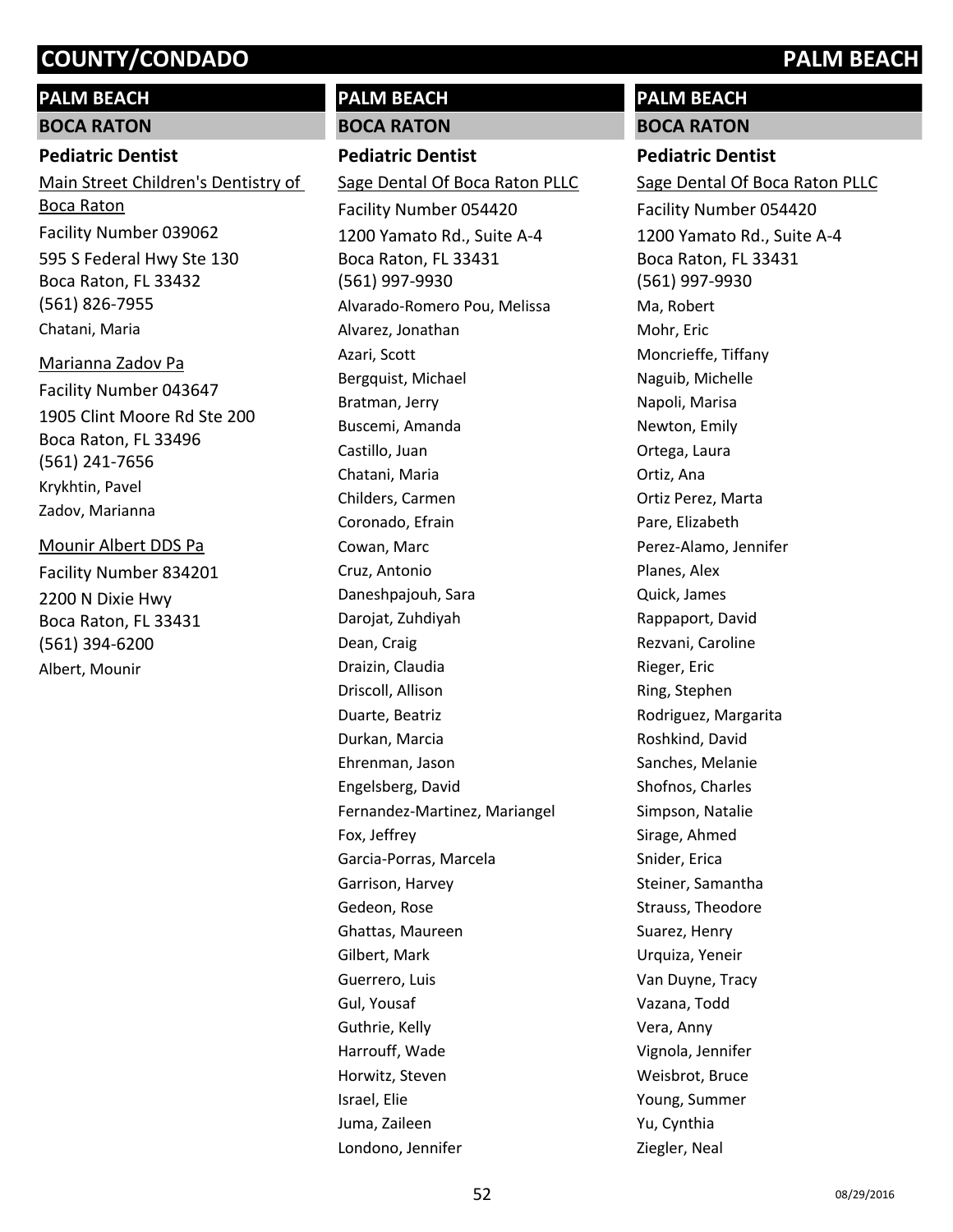# **PALM BEACH**

### **BOCA RATON**

# **Pediatric Dentist**

1200 Yamato Rd., Suite A-4 Boca Raton, FL 33431 (561) 997-9930 Sage Dental Of Boca Raton PLLC Facility Number 054420 Zylbering, Jason

#### Sage Dental of West Boca Raton PLLC

9874 Yamato Rd Ste 116/118 Boca Raton, FL 33434 (561) 488-1688 Facility Number 003440 Alvarado-Romero Pou, Melissa Alvarez, Jonathan Castillo, Juan Chatani, Maria Childers, Carmen Duarte, Beatriz Durkan, Marcia Ghattas, Maureen Gilbert, Mark Gul, Yousaf Hamed, Shirin Horwitz, Steven Lamb, Nicole Mancuso, Richard Moncrieffe, Tiffany Ortega, Laura Planes, Alex Rappaport, David Rezvani, Caroline Rieger, Eric Roshkind, David Sanches, Melanie Sirage, Ahmed Steiner, Samantha Van Duyne, Tracy Vazana, Todd Vera, Anny Young, Summer

# **PALM BEACH BOCA RATON**

# **Pediatric Dentist**

8221 Glades Rd Ste 4 Boca Raton, FL 33434 (561) 883-2786 Salamon & Yanover Dental Pl Facility Number 969501 Salamon, Gary Yanover, Clifford

## Samuel L Klein DDS

5601 N Federal Hwy Ste 6 Boca Raton, FL 33487 (561) 997-8300 Facility Number 973801 Klein, Samuel

## Shapiro Family Dentistry

7805 NW Bcn Sq Blvd Ste 101 Boca Raton, FL 33487 (561) 443-2101 Facility Number 056182 Shapiro, Dari Shapiro, Seth

# **BOYNTON BEACH**

**General Dentist** 12453 Hagen Ranch Rd Unit 101 Boynton Beach, FL 33437 (561) 270-6494 Adult and Geriatrics Institute Facility Number 055698 Baghdassarian-Mencia, Rosemary

# 4756 N Congress Ave Ste 106 Boynton Beach, FL 33426 (561) 868-0900 Coast Florida Pa Facility Number 042251 Cerra, Frank

# **PALM BEACH**

# **BOYNTON BEACH**

**General Dentist** 930 N Congress Ave Ste 200 Boynton Beach, FL 33426 (561) 732-6900 Dentaland Boynton Beach LLC Facility Number 813301 Cohen, Michael Dooley, Jill Fotek, Ilona Friedman, Hyman Hogan, Helena Landa, Rene Mccown, Michael Morales, Ronald Munoz, Numa Reichman, Lewis Rodriguez, Dario San Jorge, Alejandro Schwartz, Edward Smith, Christina Sutnick, Steven Taha, Ahmed Zusselman, Arnold

# Edward P Broggi DMD Pa

374 N Congress Ave Boynton Beach, FL 33426 (561) 364-3368 Facility Number 028406 Broggi, Edward

## Florida Dental & Denture Center

1901 S Federal Hwy Boynton Beach, FL 33435 (561) 738-5974 Facility Number 934701 Deckler, Bruce L Semeah, Yves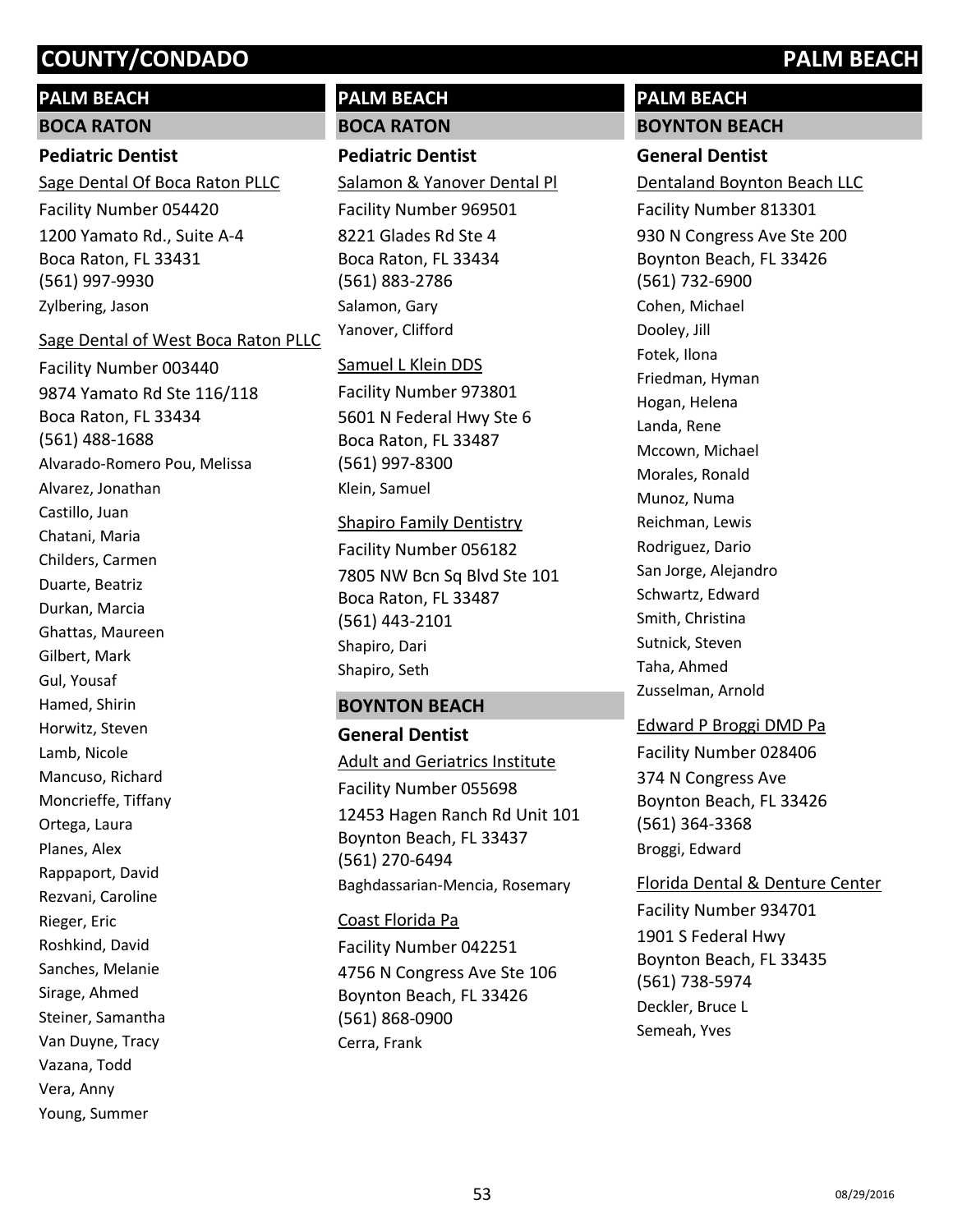# **PALM BEACH**

## **BOYNTON BEACH**

# **General Dentist**

Gentle Dental Group of East Boynton Beach Facility Number 036972

1080 S Federal Hwy Boynton Beach, FL 33435 (561) 732-3124 Buscemi, Amanda Chatani, Maria Ortiz Perez, Marta

#### JAISHILL PLLC

1501 CORPORATE DR STE 140 Boynton Beach, FL 33426 (561) 364-8700 Facility Number 053797 Chokshi, Payal

8190 S Jog Rd Ste 110 Boynton Beach, FL 33472 Jorge A Torrejon DDS Pa Facility Number 969401

(561) 374-7990 Torrejon, Jorge

#### Modern Dental Smiles

2280 N Congress Ave Boynton Beach, FL 33426 (561) 732-2400 Facility Number 033504 Bally, Kurt Eftekhari, Samin Munguba, Bozena

# **PALM BEACH**

## **BOYNTON BEACH**

# **General Dentist**

1790 N Congress Ave Ste 100 Boynton Beach, FL 33426 (561) 572-3555 Sage Dental of Central Boynton Beach PLLC Facility Number 054384 Alvarado-Romero Pou, Melissa Alvarez, Jonathan Azari, Scott Bergquist, Michael Bockian, Joshua Bratman, Jerry Buscemi, Amanda Castillo, Juan Chatani, Maria Childers, Carmen Coronado, Efrain Cowan, Marc Cruz, Antonio Daneshpajouh, Sara Darojat, Zuhdiyah Dean, Craig Draizin, Claudia Driscoll, Allison Duarte, Beatriz Durkan, Marcia Ehrenman, Jason Engelsberg, David Fernandez-Martinez, Mariangel Fox, Jeffrey Garcia-Porras, Marcela Garrison, Harvey Gedeon, Rose Gilbert, Mark Gonzales, Angelica Guerrero, Luis Gul, Yousaf Guthrie, Kelly Harrouff, Wade Horwitz, Steven Israel, Elie

# **PALM BEACH BOYNTON BEACH**

# **General Dentist**

1790 N Congress Ave Ste 100 Boynton Beach, FL 33426 (561) 572-3555 Sage Dental of Central Boynton Beach PLLC Facility Number 054384 Juma, Zaileen Londono, Jennifer Ma, Robert Mohr, Eric Moncrieffe, Tiffany Naguib, Michelle Napoli, Marisa Newton, Emily Ortega, Laura Ortiz, Ana Ortiz Perez, Marta Pare, Elizabeth Perez-Alamo, Jennifer Planes, Alex Quick, James Rappaport, David Ring, Stephen Rodriguez, Margarita Roshkind, David Sanches, Melanie Shofnos, Charles Simpson, Natalie Sirage, Ahmed Snider, Erica Steiner, Samantha Strauss, Theodore Suarez, Henry Urquiza, Yeneir Van Duyne, Tracy Vazana, Todd Vera, Anny Vignola, Jennifer Weisbrot, Bruce Young, Summer Yu, Cynthia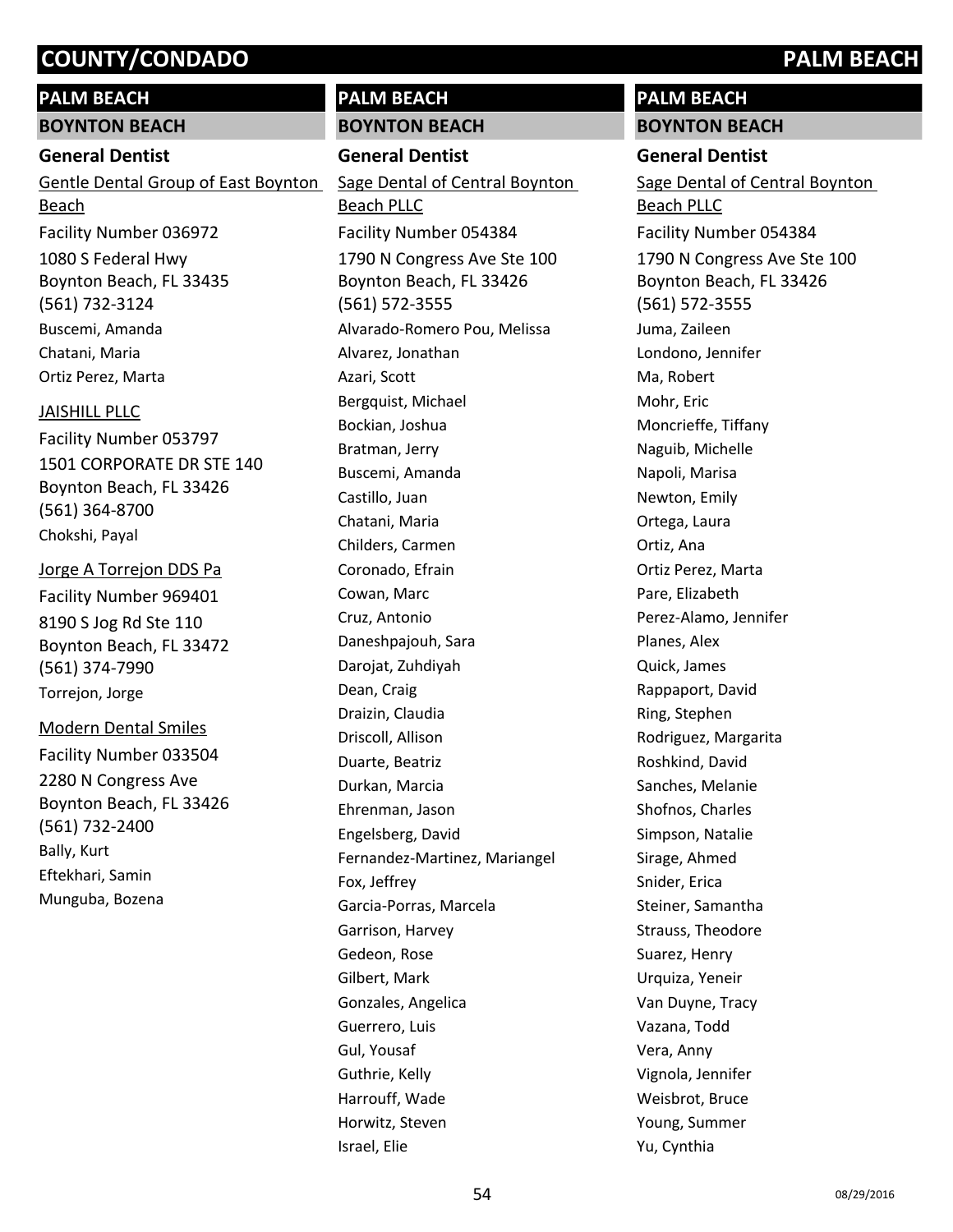#### **PALM BEACH**

#### **BOYNTON BEACH**

#### **General Dentist**

1790 N Congress Ave Ste 100 Boynton Beach, FL 33426 (561) 572-3555 Sage Dental of Central Boynton Beach PLLC Facility Number 054384

## Ziegler, Neal

# **PALM BEACH**

#### **BOYNTON BEACH**

**General Dentist**

556 E Woolbright Rd Ste 552B Boynton Beach, FL 33435 (561) 732-3124 Sage Dental of East Boynton Beach **PLLC** Facility Number 003441 Alvarado-Romero Pou, Melissa Alvarez, Jonathan Ayesh, Karima Azari, Scott Bergquist, Michael Bratman, Jerry Castillo, Juan Cherkinsky, Jordan Childers, Carmen Cline, Jack Cohen, Michael Coronado, Efrain Cruz, Antonio Daneshpajouh, Sara Darojat, Zuhdiyah Dean, Craig Driscoll, Allison Duarte, Beatriz Durkan, Marcia Fernandez-Martinez, Mariangel Fox, Jeffrey Garcia-Porras, Marcela Garrison, Harvey Ghattas, Maureen Gilbert, Mark Goldberg, Howard Guerrero, Luis Gul, Yousaf Guthrie, Kelly Hamed, Shirin Helmy, James Hoffman, Bruce Horwitz, Steven Israel, Elie Ma, Robert

# **PALM BEACH**

**BOYNTON BEACH**

### **General Dentist**

556 E Woolbright Rd Ste 552B Boynton Beach, FL 33435 (561) 732-3124 Sage Dental of East Boynton Beach PLLC Facility Number 003441 Mohr, Eric Moncrieffe, Tiffany Naguib, Michelle Newton, Emily Ortega, Laura Ortiz, Ana Pare, Elizabeth Perez-Alamo, Jennifer Perkins, Lindsay Planes, Alex Quick, James Rappaport, David Rezvani, Caroline Rieger, Eric Ring, Stephen Rodriguez, Margarita Rodriguez, Ramon Roshkind, David Salazar, Cecilia Sanches, Melanie Schot, Raquel Simpson, Natalie Sirage, Ahmed Steiner, Samantha Strauss, Theodore Suarez, Henry Truong, Xen Urquiza, Yeneir Van Duyne, Tracy Vazana, Todd Vera, Anny Viener, Alfred Vignola, Jennifer Weisbrot, Bruce Wooldridge, Maria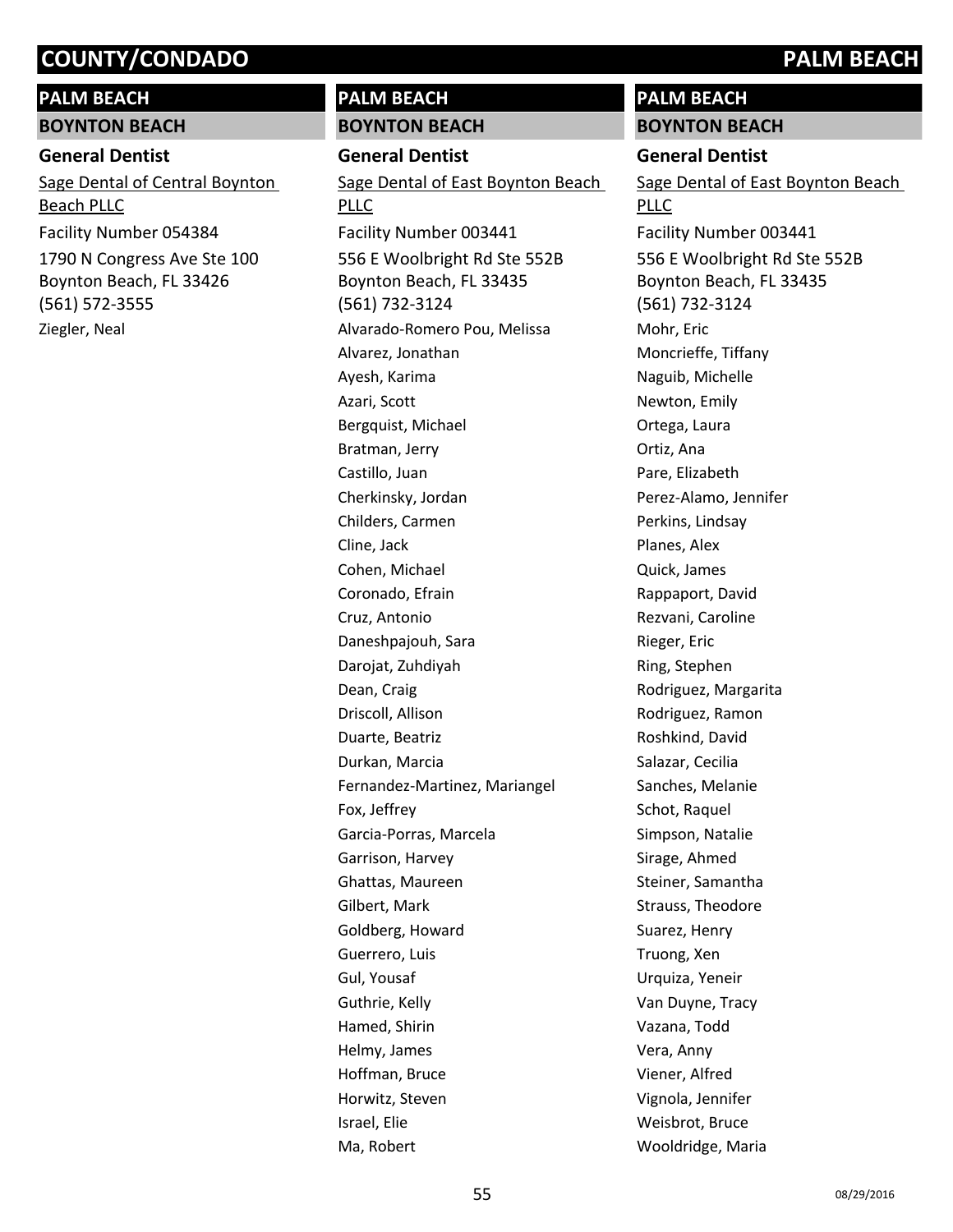# **PALM BEACH**

# **BOYNTON BEACH**

# **General Dentist**

Sage Dental of East Boynton Beach PLLC Facility Number 003441

556 E Woolbright Rd Ste 552B Boynton Beach, FL 33435 (561) 732-3124 Young, Summer Yu, Cynthia Ziegler, Neal Zylbering, Jason

## **DELRAY BEACH**

# **General Dentist**

15300 Jog Rd Ste 207 Delray Beach, FL 33446 (561) 498-3182 Advanced Dental Solutions of South Florida Facility Number 047561 Harris, Richard

# **PALM BEACH**

# **DELRAY BEACH**

**General Dentist**

1640 S Federal Hwy Delray Beach, FL 33483 (561) 276-5800 Dentaland Delray Beach LLC Facility Number 813201 Cohen, Michael Dooley, Jill Fishner, Neil Fotek, Ilona Friedman, Hyman Hogan, Helena Iurcovich, Maximillian Landa, Rene Lisi, Richard Mccown, Michael Morales, Ronald Munoz, Numa Reichman, Lewis Rodriguez, Dario Rodriguez, Mayra San Jorge, Alejandro Schwartz, Edward Smith, Christina Sutnick, Steven Taha, Ahmed Thomas, Joseph Vlahos, Haralambos Zusselman, Arnold

660 Linton Blvd Ste 111B Delray Beach, FL 33444 (561) 274-0406 Dentalworks Studio of Delray Beach PA Facility Number 037290 Ortega Perez, Claudia

# **PALM BEACH DELRAY BEACH**

# **General Dentist**

801 S Federal Hwy #105 Delray Beach, FL 33483 (561) 272-2424 Eledent Pa Facility Number 975801 Elefant, Jacob

1911 S Federal Hwy Ste 600 Delray Beach, FL 33483 (561) 243-8833 Family & Cosmetic Dentistry of Delray Beach Facility Number 024492 Bauer, Richard

#### Laser And Cosmetic Dentistry Of

15300 Jog Rd Ste 210 Delray Beach, FL 33446 (561) 499-6664 Facility Number 026615 Festa, Antonio Figueroa, Juan Pouleriguen, Alain

## Mark A Herman DMD Pa

5329 W Atlantic Ave Ste 201 Delray Beach, FL 33484 (561) 498-0016 Facility Number 056267 Herman, Mark Valdes, Martha

## Nobel Dental PA

2275 S Federal Hwy #310 Delray Beach, FL 33483 (561) 894-4299 Facility Number 047941 Ngo, Tuong Ai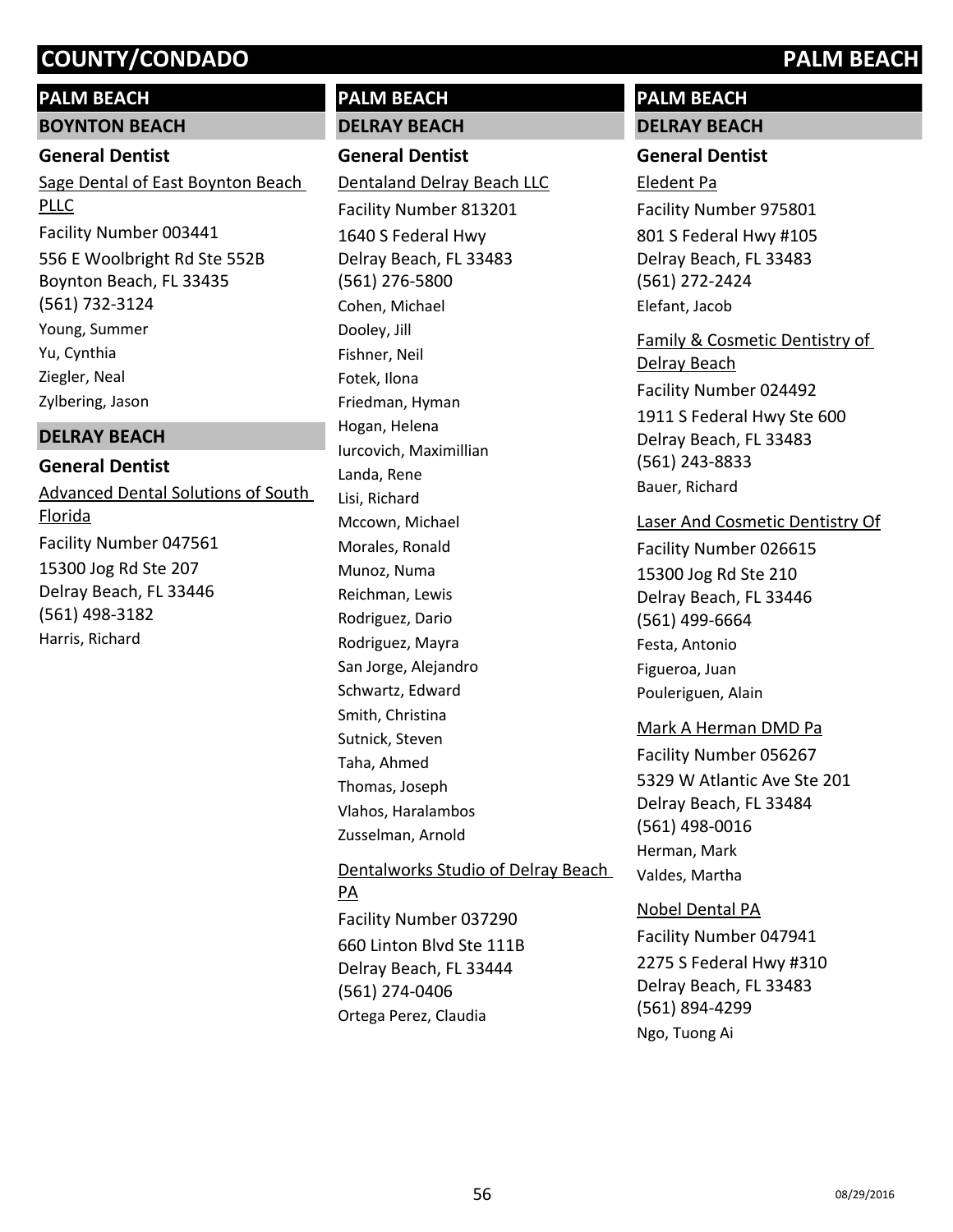# **PALM BEACH**

# **DELRAY BEACH**

# **General Dentist**

1911 S Federal Hwy Ste 600 Delray Beach, FL 33483 (561) 243-8833 Richard Bauer DMD Facility Number 024492 Bauer, Richard

# **PALM BEACH**

#### **DELRAY BEACH**

**General Dentist** 551 Linton Blvd Ste C-2 Delray Beach, FL 33444 (561) 404-6044 Sage Dental of East Delray PLLC Facility Number 054385 Alvarado-Romero Pou, Melissa Alvarez, Jonathan Azari, Scott Bergquist, Michael Bratman, Jerry Buscemi, Amanda Castillo, Juan Chatani, Maria Childers, Carmen Coronado, Efrain Cowan, Marc Cruz, Antonio Daneshpajouh, Sara Darojat, Zuhdiyah Dean, Craig Draizin, Claudia Driscoll, Allison Duarte, Beatriz Durkan, Marcia Ehrenman, Jason Engelsberg, David Fernandez-Martinez, Mariangel Fox, Jeffrey Garcia-Porras, Marcela Garrison, Harvey Gedeon, Rose Gilbert, Mark Guerrero, Luis Gul, Yousaf Gultz, Jerrold Guthrie, Kelly Harrouff, Wade Horwitz, Steven Israel, Elie Juma, Zaileen Londono, Jennifer

# **PALM BEACH**

**DELRAY BEACH**

# **General Dentist**

551 Linton Blvd Ste C-2 Delray Beach, FL 33444 (561) 404-6044 Sage Dental of East Delray PLLC Facility Number 054385 Ma, Robert Moncrieffe, Tiffany Newton, Emily Ortega, Laura Ortiz Perez, Marta Planes, Alex Quick, James Rappaport, David Roshkind, David Sanches, Melanie Simpson, Natalie Sirage, Ahmed Steiner, Samantha Van Duyne, Tracy Vazana, Todd Vera, Anny Ziegler, Neal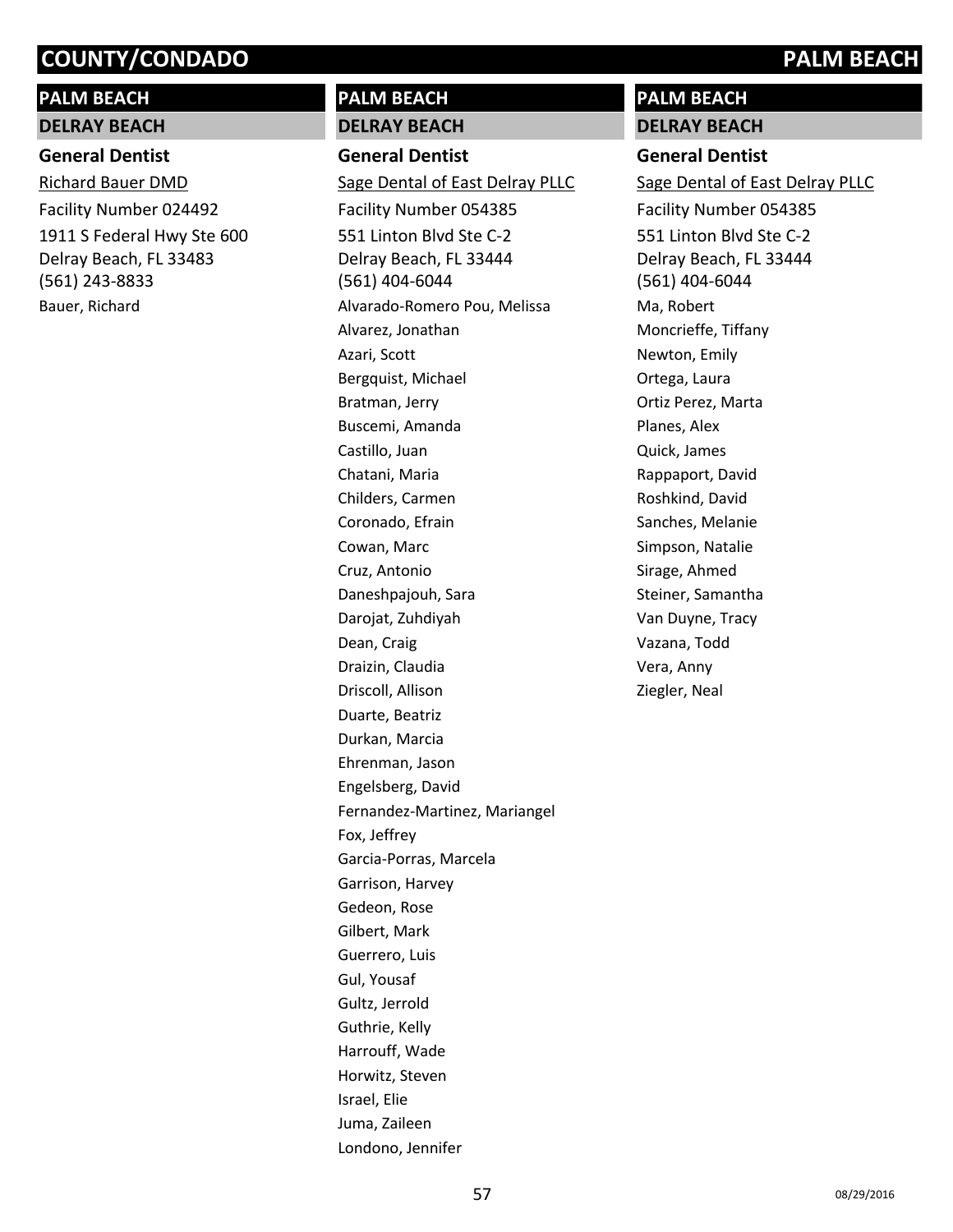# **PALM BEACH**

# **DELRAY BEACH**

# **General Dentist**

13722 Jog Rd Ste B Delray Beach, FL 33446 (561) 272-9198 Sage Dental of West Delray PA Facility Number 054387 Alvarado-Romero Pou, Melissa Alvarez, Jonathan Azari, Scott Bergquist, Michael Bratman, Jerry Buscemi, Amanda Castillo, Juan Chatani, Maria Childers, Carmen Coronado, Efrain Cowan, Marc Cruz, Antonio Daneshpajouh, Sara Darojat, Zuhdiyah Dean, Craig Draizin, Claudia Driscoll, Allison Duarte, Beatriz Durkan, Marcia Engelsberg, David Fernandez-Martinez, Mariangel Fox, Jeffrey Garcia-Porras, Marcela Garrison, Harvey Gedeon, Rose Ghattas, Maureen Gilbert, Mark Guerrero, Luis Gul, Yousaf Guthrie, Kelly Harrouff, Wade Horwitz, Steven Israel, Elie Juma, Zaileen Londono, Jennifer Ma, Robert

# **PALM BEACH**

**DELRAY BEACH**

**General Dentist** 13722 Jog Rd Ste B Delray Beach, FL 33446 (561) 272-9198 Sage Dental of West Delray PA Facility Number 054387 Mohr, Eric Moncrieffe, Tiffany Naguib, Michelle Napoli, Marisa Ortega, Laura Ortiz, Ana Ortiz Perez, Marta Pare, Elizabeth Perez-Alamo, Jennifer Planes, Alex Quick, James Rappaport, David Rezvani, Caroline Rieger, Eric Ring, Stephen Rodriguez, Margarita Roshkind, David Sanches, Melanie Shofnos, Charles Simpson, Natalie Sirage, Ahmed Snider, Erica Steiner, Samantha Strauss, Theodore Suarez, Henry Urquiza, Yeneir Van Duyne, Tracy Vazana, Todd Vera, Anny Vignola, Jennifer Weisbrot, Bruce Young, Summer Yu, Cynthia Ziegler, Neal Zylbering, Jason

# **PALM BEACH GREENACRES**

# **General Dentist**

6137 Lake Worth Rd Greenacres, FL 33463 (561) 357-1009 Mil-Lake Dental Pa Facility Number 970701 Michel, Raynald Victome, Robert

## **JUPITER**

# **General Dentist**

825 S US Highway 1 Ste 250 Jupiter, FL 33477 (561) 744-6121 Bruce Lein DDS Facility Number 052768 Lein, Bruce

425 Greenwich Cir Ste 101-102 Jupiter, FL 33458 (561) 653-1163 Dental Art Designs Inc Facility Number 040724 Geldres, Juana

## Dentistry By Design

3889 Military Trl Jupiter, FL 33458 (561) 406-6070 Facility Number 054860 Boscio, Isabel Bowers, Melissa

## Jaishil PLLC

759 Parkway Ste 102 Jupiter, FL 33477 (561) 744-3646 Facility Number 053457 Chokshi, Payal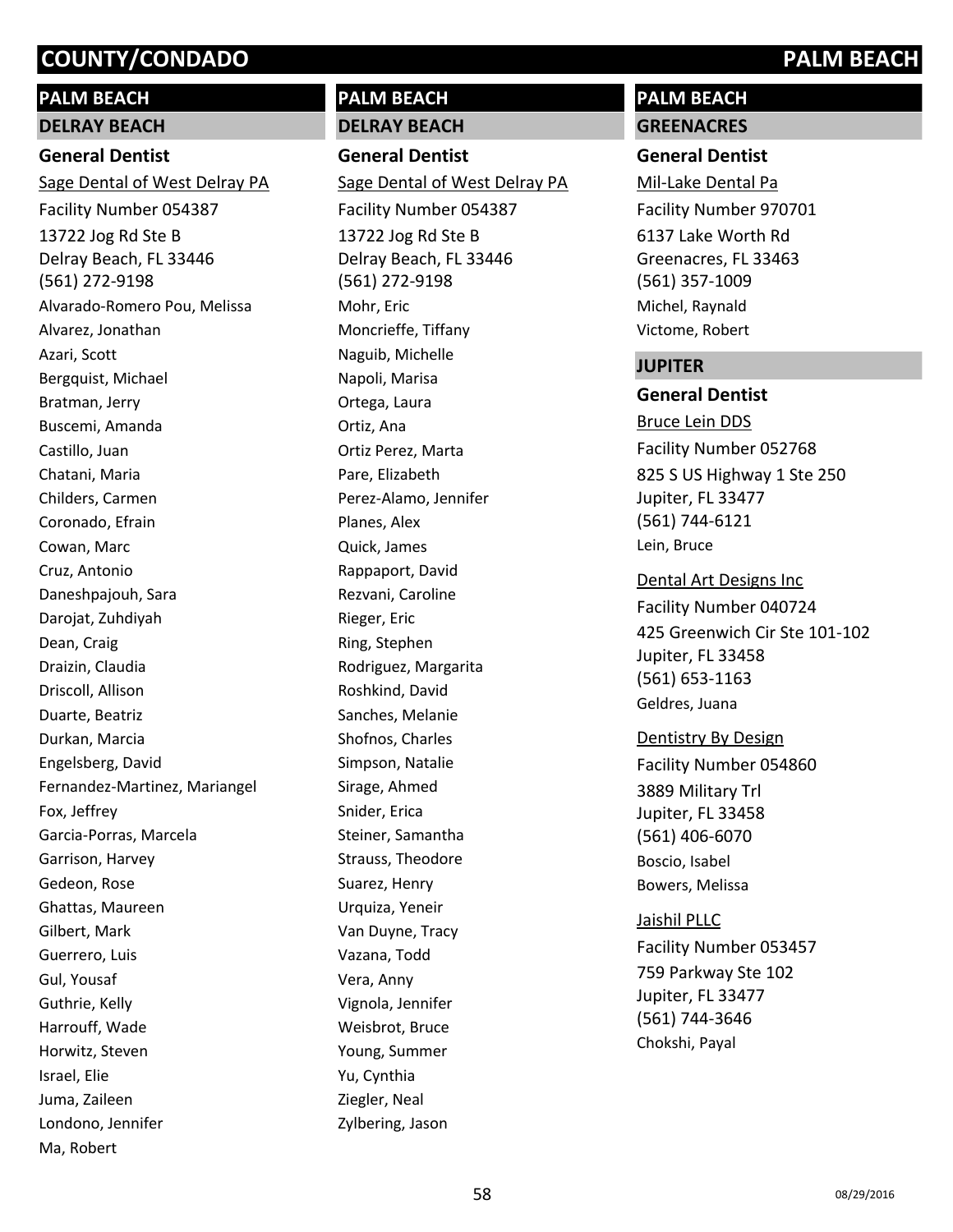# **PALM BEACH**

#### **JUPITER**

#### **General Dentist**

175 Toney Penna Dr #105 Jupiter, FL 33458 (561) 745-3118 Jupiter Dental Group PA Facility Number 009825 Alvarez, Jose Gober, Melvyn McCosh, Fernanda Pecora, Jefferson Rezaie, Azadeh Vera, Anny

#### Kurt O Bally DMD Pa

4050 S US Highway 1 Ste 322 Jupiter, FL 33477 (561) 691-6055 Facility Number 027077 Bally, Kurt Eftekhari, Samin

# 5440 Military Trail Ste 11 Jupiter, FL 33458 (561) 745-3118 Main Street Childrens Dentistry Facility Number 027985 Barba, Erica Chatani, Maria Matos, Luis Michaud, Christie

# **PALM BEACH**

# **JUPITER**

## **General Dentist**

6390 Indiantown Rd #32 Jupiter, FL 33458 (561) 741-7142 Sage Dental of Jupiter Indiantown Facility Number 054386 Alvarado-Romero Pou, Melissa Alvarez, Jonathan Azari, Scott Bergquist, Michael Bratman, Jerry Buscemi, Amanda Castillo, Juan Chatani, Maria Childers, Carmen Coronado, Efrain Cowan, Marc Cruz, Antonio Daneshpajouh, Sara Darojat, Zuhdiyah Dean, Craig Draizin, Claudia Driscoll, Allison Duarte, Beatriz Durkan, Marcia Ehrenman, Jason Engelsberg, David Fernandez-Martinez, Mariangel Fox, Jeffrey Garcia-Porras, Marcela Garrison, Harvey Gedeon, Rose Ghattas, Maureen Gilbert, Mark Guerrero, Luis Gul, Yousaf Guthrie, Kelly Harrouff, Wade Horwitz, Steven Israel, Elie Juma, Zaileen Lamb, Nicole

# **PALM BEACH**

# **JUPITER**

# **General Dentist**

6390 Indiantown Rd #32 Jupiter, FL 33458 (561) 741-7142 Sage Dental of Jupiter Indiantown Facility Number 054386 Londono, Jennifer Ma, Robert Mohr, Eric Moncrieffe, Tiffany Naguib, Michelle Napoli, Marisa Ortega, Laura Ortiz, Ana Ortiz Perez, Marta Pare, Elizabeth Planes, Alex Quick, James Rappaport, David Rezvani, Caroline Rieger, Eric Ring, Stephen Rodriguez, Margarita Roshkind, David Sanches, Melanie Shofnos, Charles Simpson, Natalie Sirage, Ahmed Snider, Erica Steiner, Samantha Strauss, Theodore Suarez, Henry Urquiza, Yeneir Van Duyne, Tracy Vazana, Todd Vera, Anny Vignola, Jennifer Weisbrot, Bruce Young, Summer Yu, Cynthia Ziegler, Neal Zylbering, Jason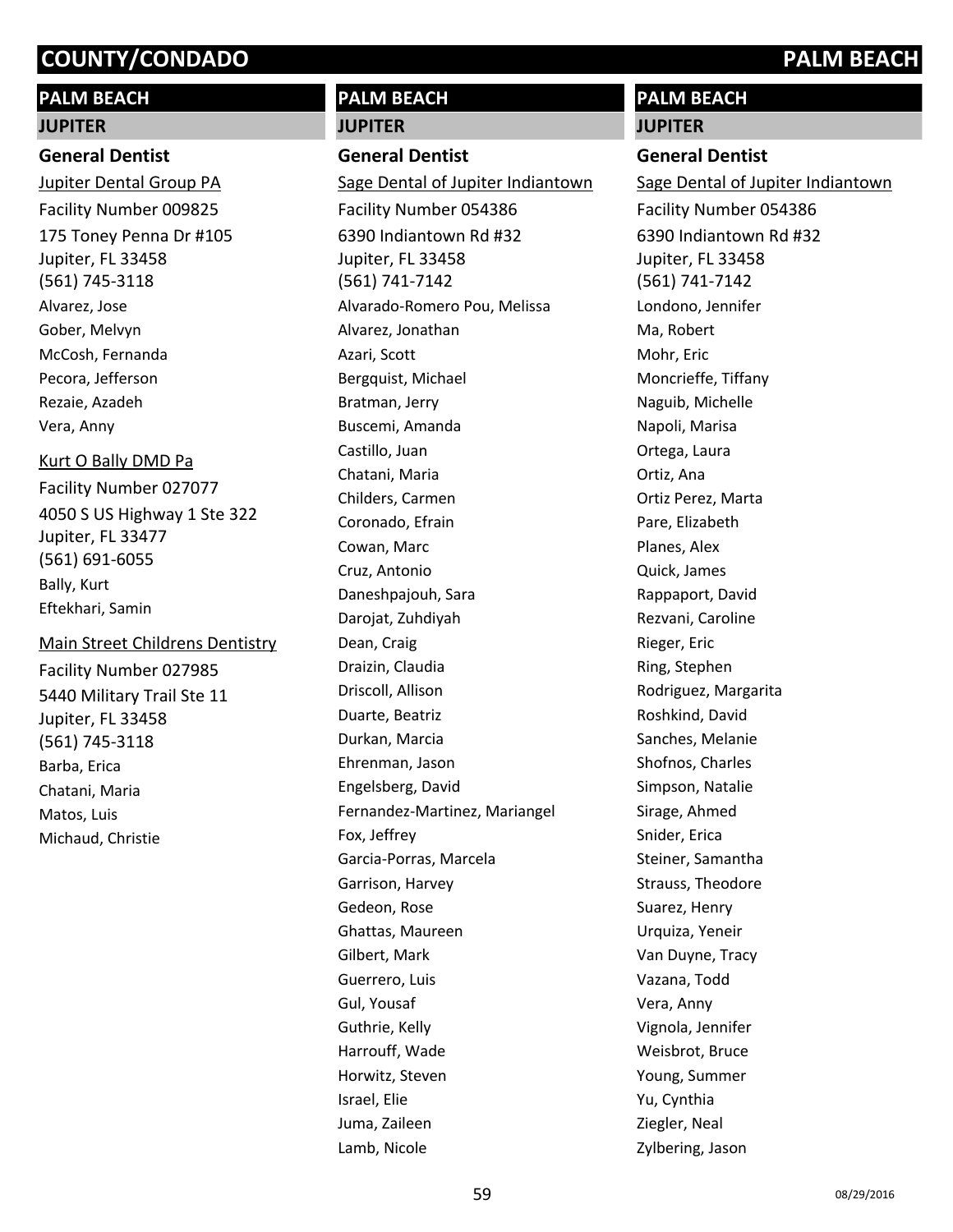# **PALM BEACH**

# **JUPITER**

# **General Dentist**

451 University Blvd Ste 101 Bldg 3 Jupiter, FL 33458 (561) 427-6850 Sage Dental Of Jupiter PLLC Facility Number 054415 Alvarado-Romero Pou, Melissa Alvarez, Jonathan Azari, Scott Bergquist, Michael Bratman, Jerry Buscemi, Amanda Castillo, Juan Chatani, Maria Childers, Carmen Coronado, Efrain Cowan, Marc Cruz, Antonio Daneshpajouh, Sara Darojat, Zuhdiyah Dean, Craig Draizin, Claudia Duarte, Beatriz Durkan, Marcia Ehrenman, Jason Engelsberg, David Fernandez-Martinez, Mariangel Fox, Jeffrey Garcia-Porras, Marcela Garrison, Harvey Gedeon, Rose Ghattas, Maureen Gilbert, Mark Guerrero, Luis Gul, Yousaf Guthrie, Kelly Harrouff, Wade Horwitz, Steven Israel, Elie Juma, Zaileen Lamb, Nicole Londono, Jennifer

# **PALM BEACH JUPITER**

# **General Dentist**

451 University Blvd Ste 101 Bldg 3 Jupiter, FL 33458 (561) 427-6850 Sage Dental Of Jupiter PLLC Facility Number 054415 Ma, Robert Mohr, Eric Moncrieffe, Tiffany Naguib, Michelle Napoli, Marisa Ortega, Laura Ortiz, Ana Ortiz Perez, Marta Pare, Elizabeth Perez-Alamo, Jennifer Planes, Alex Quick, James Rappaport, David Rezvani, Caroline Rieger, Eric Ring, Stephen Rodriguez, Margarita Roshkind, David Sanches, Melanie Shofnos, Charles Simpson, Natalie Sirage, Ahmed Snider, Erica Steiner, Samantha Strauss, Theodore Suarez, Henry Urquiza, Yeneir Van Duyne, Tracy Vazana, Todd Vera, Anny Vignola, Jennifer Weisbrot, Bruce Young, Summer Yu, Cynthia Ziegler, Neal Zylbering, Jason

# **PALM BEACH LAKE WORTH**

# **General Dentist**

5700 Lake Worth Rd Ste 102 Lake Worth, FL 33463 (561) 965-1254 Anitha Reddy DMD Pa Facility Number 032399 Reddy, Anitha

## Big Smile Dentistry

4481 Lake Worth Rd Ste B Lake Worth, FL 33461 (561) 331-3013 Facility Number 053858 Akel, Rasmi Cortes, Astrid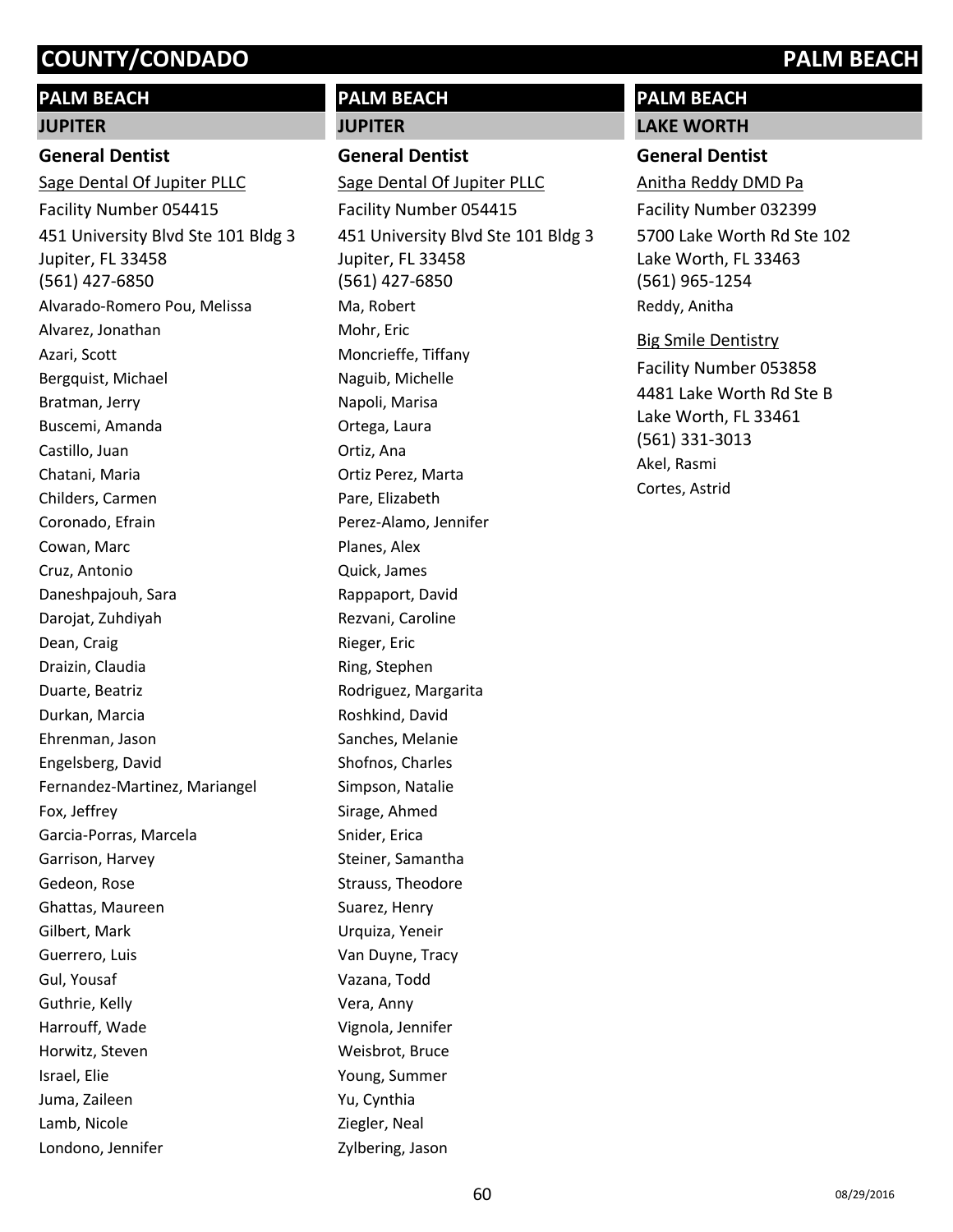# **PALM BEACH LAKE WORTH**

# **General Dentist**

1922 Lake Worth Rd Lake Worth, FL 33461 (561) 547-5597 Sage Dental Lake Worth PA Facility Number 054422 Alvarado-Romero Pou, Melissa Alvarez, Jonathan Azari, Scott Bergquist, Michael Bratman, Jerry Buscemi, Amanda Castillo, Juan Chatani, Maria Childers, Carmen Coronado, Efrain Cowan, Marc Cruz, Antonio Daneshpajouh, Sara Darojat, Zuhdiyah Dean, Craig Draizin, Claudia Driscoll, Allison Duarte, Beatriz Durkan, Marcia Ehrenman, Jason Engelsberg, David Fernandez-Martinez, Mariangel Fox, Jeffrey Garrison, Harvey Gedeon, Rose Ghattas, Maureen Gilbert, Mark Green, Beverly Guerrero, Luis Gul, Yousaf Guthrie, Kelly Harrouff, Wade Horwitz, Steven Israel, Elie Juma, Zaileen Londono, Jennifer

# **PALM BEACH**

**LAKE WORTH General Dentist** Sage Dental Lake Worth PA

1922 Lake Worth Rd Lake Worth, FL 33461 (561) 547-5597 Facility Number 054422 Ma, Robert Mohr, Eric Moncrieffe, Tiffany Naguib, Michelle Napoli, Marisa Ortega, Laura Ortiz, Ana Ortiz Perez, Marta Perez-Alamo, Jennifer Planes, Alex Quick, James Rezvani, Caroline Rieger, Eric Ring, Stephen Rodriguez, Margarita Roshkind, David Sanches, Melanie Shofnos, Charles Simpson, Natalie Snider, Erica Steiner, Samantha Strauss, Theodore Suarez, Henry Urquiza, Yeneir Van Duyne, Tracy Vazana, Todd Vera, Anny Vignola, Jennifer Weisbrot, Bruce Young, Summer Yu, Cynthia Ziegler, Neal Zylbering, Jason

# **PALM BEACH LAKE WORTH**

# **General Dentist**

6626 Hypoluxo Rd # A1 Lake Worth, FL 33467 (561) 433-9600 Sage Dental of Boynton Beach PA Facility Number 054419 Alvarado-Romero Pou, Melissa Alvarez, Jonathan Azari, Scott Bergquist, Michael Bratman, Jerry Buscemi, Amanda Castillo, Juan Chatani, Maria Childers, Carmen Coronado, Efrain Correia, Philip Cowan, Marc Cruz, Antonio Daneshpajouh, Sara Darojat, Zuhdiyah Dean, Craig Draizin, Claudia Driscoll, Allison Duarte, Beatriz Durkan, Marcia Engelsberg, David Fernandez-Martinez, Mariangel Fox, Jeffrey Garcia-Porras, Marcela Garrison, Harvey Gedeon, Rose Ghandour, Dima Ghattas, Maureen Gilbert, Mark Guerrero, Luis Gul, Yousaf Guthrie, Kelly Harrouff, Wade Horwitz, Steven Israel, Elie Juma, Zaileen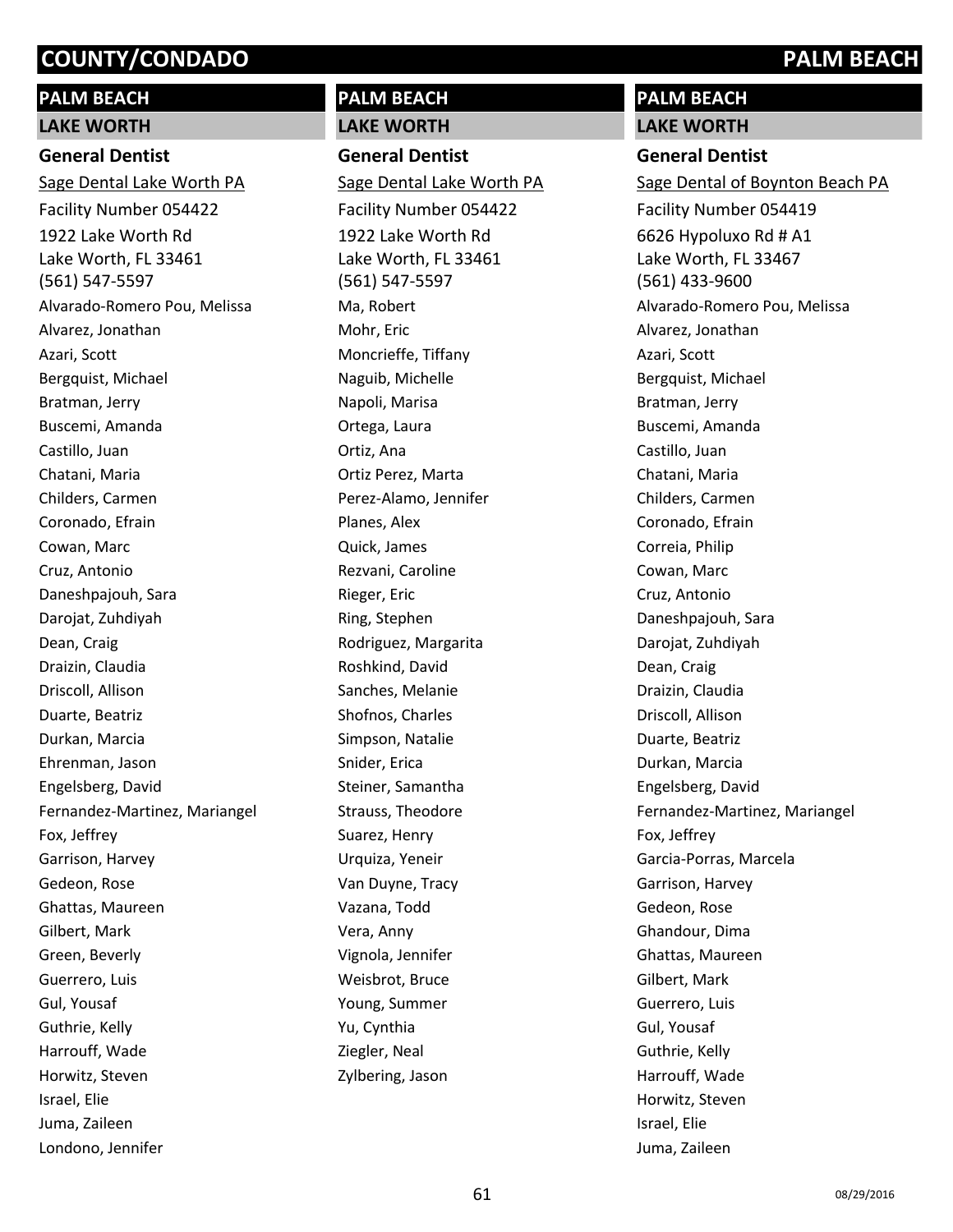# **PALM BEACH**

#### **LAKE WORTH**

#### **General Dentist**

6626 Hypoluxo Rd # A1 Lake Worth, FL 33467 (561) 433-9600 Sage Dental of Boynton Beach PA Facility Number 054419 Londono, Jennifer Ma, Robert Mohr, Eric Moncrieffe, Tiffany Naguib, Michelle Napoli, Marisa Ortega, Laura Ortiz, Ana Ortiz Perez, Marta Pare, Elizabeth Perez-Alamo, Jennifer Planes, Alex Quick, James Rappaport, David Rezvani, Caroline Rieger, Eric Ring, Stephen Rodriguez, Margarita Roshkind, David Sanches, Melanie Shofnos, Charles Simpson, Natalie Sirage, Ahmed Snider, Erica Steiner, Samantha Strauss, Theodore Suarez, Henry Urquiza, Yeneir Van Duyne, Tracy Vazana, Todd Vera, Anny Weishoff, Robert Young, Summer Yu, Cynthia Ziegler, Neal Zylbering, Jason

# **PALM BEACH LAKE WORTH**

# **General Dentist**

3580 Lake Worth Rd Lake Worth, FL 33461 (561) 425-5090 Soma Smiles Inc Facility Number 056352 Akel, Rasmi Rodriguez, Narda

#### **PALM BEACH GARDENS**

**General Dentist** 11682B US Highway 1 Ste 60 Palm Beach Gardens, FL 33408 (561) 624-2047 Dental Health Group Facility Number 945601 Brody, Robert Eftekhari, Samin Gul, Yousaf Jackson, David Luba, Kevin Meinbach, Kenneth Patel, Rita Smith, Shannon Yap Starkman, Sharlene

## Dr Florian Braich DDS Pa

9123 N Military Trl Ste 200 Palm Beach Gardens, FL 33410 (561) 627-2399 Facility Number 024866 Braich, Florian

## J Fernando Alvarez DDS

11601 Kew Gardens Ave Ste 107 Palm Beach Gardens, FL 33410 (561) 656-5250 Facility Number 047340 Alvarez, Jose

# **PALM BEACH**

**PALM BEACH GARDENS**

# **General Dentist**

9810 Highway A1A Alt Ste 106 Palm Beach Gardens, FL 33410 (561) 624-7988 KA Dental Group PA Facility Number 054338 Patel, Krunal

## **RIVIERA BEACH**

# **General Dentist**

Edward L Peters

51 Blue Heron Blvd E Riviera Beach, FL 33404 (561) 842-8911 Facility Number 971501 Peters, Edward

#### Edward Peters DDS

51 Blue Heron Blvd Riviera Beach, FL 33404 (561) 842-8911 Facility Number 971501 Peters, Edward

## **ROYAL PALM BEACH**

## **General Dentist**

11440 Okeechobee Blvd Ste 106 Royal Palm Beach, FL 33411 (561) 333-3556 Dent-All Facility Number 976901 Abdo, Omar Garcia Avalo, Jennifer Habashi, Sara Heifferman, Mark

123 S State Road 7 #205 Royal Palm Beach, FL 33414 (561) 204-3337 Dentaras Inc Facility Number 011397 Taras, Michael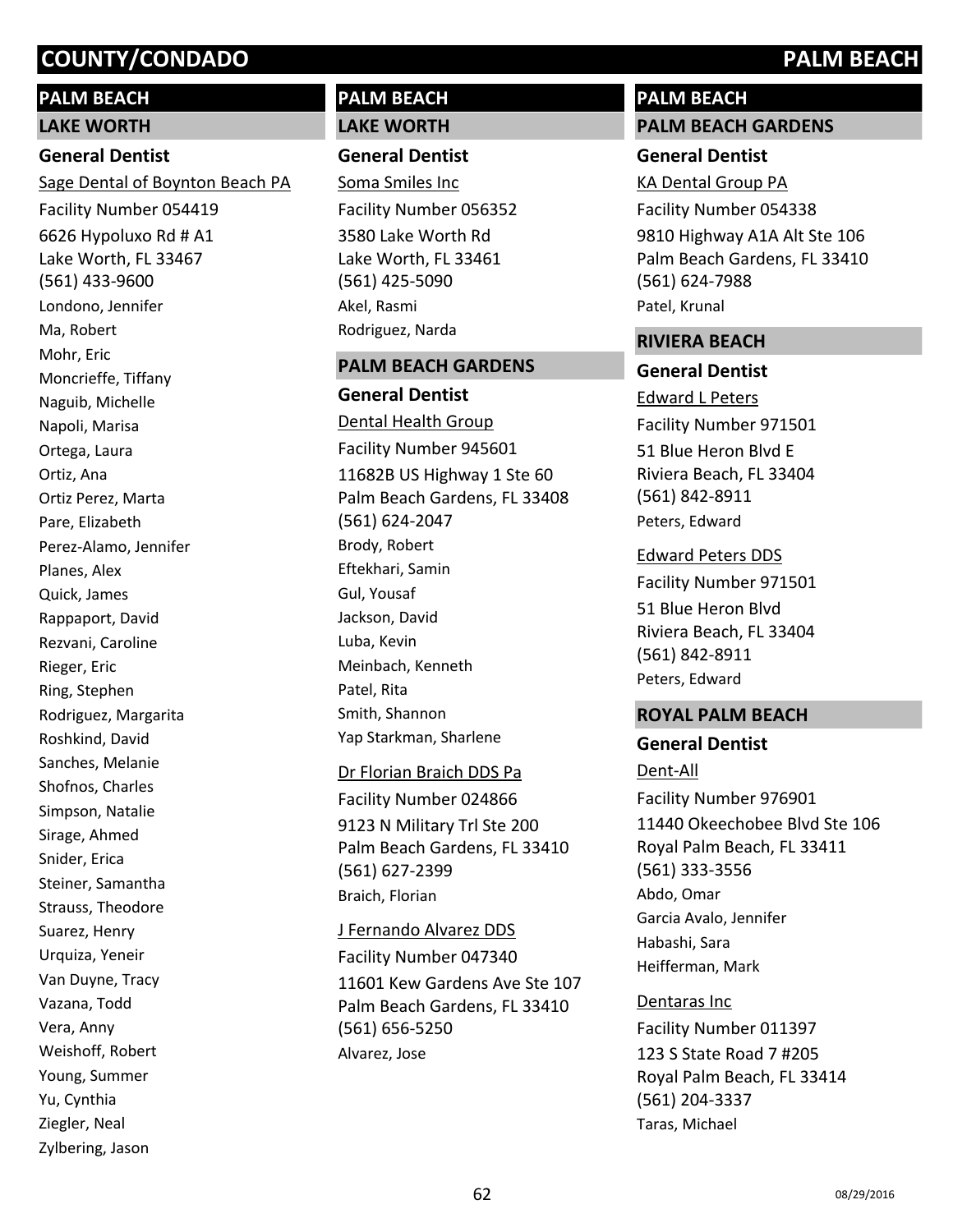## **PALM BEACH**

### **ROYAL PALM BEACH**

## **General Dentist**

440 S State Road 7 Royal Palm Beach, FL 33414 (561) 753-6963 FL Dental PA Facility Number 049318 Abraham, Michael Bacha, Elizabeth Bentsi-Enchill, Flora Dickinson, Scott Dominguez, Cristina Griffee, Justin Hirsowitz, Ryan San Juan Jr, Fernando Stefanczyk, Barbara Umoren, Anne-Marie

## KA Dental Group RPB PA

1112 Royal Palm Beach Blvd Royal Palm Beach, FL 33411 (561) 795-1404 Facility Number 054195 Patel, Krunal

# Main Street Childrens Dentistry

11903 Southern Blvd Ste 102 Royal Palm Beach, FL 33411 (561) 422-2940 Facility Number 033114 Barba, Erica Chatani, Maria Correa, Paola Matos, Luis Munoz, Zulima

# **PALM BEACH**

## **TEQUESTA**

### **General Dentist**

542 N US Highway 1 Tequesta, FL 33469 (561) 745-1174 Lighthouse Dental Of South Flori Facility Number 032504 Dicrescento, Donna Moini, Mahkameh Scalercio, John Snider, Erica

# **WELLINGTON**

# **General Dentist**

A Center For Dental Excellence P

12012 South Shore Blvd Ste 211 Wellington, FL 33414 (561) 721-9777 Facility Number 036270 Gorbatov, Dmitry

## Anthony J Apicella

1037 S State Road 7 Ste 211 Wellington, FL 33414 (561) 839-1802 Facility Number emier Apicella, Anthony Zacharewicz, Shane

## Childrens Ped Dentistry Of We

12798 Forest Hill Blvd Wellington, FL 33414 (561) 793-7515 Facility Number 944609 Jimenez, Francisco

# **PALM BEACH WELLINGTON**

# **General Dentist**

3027 Forest Hill Blvd #A-3 Wellington, FL 33406 (561) 433-4330 Dental Center Of Forest Hills Pa Facility Number 922601 Golden, Joshua Hogan, Helena McCosh, Fernanda Pecora, Jefferson Rezaie, Azadeh Vento, Yosvany

# 1497 Forest Hill Blvd Wellington, FL 33406 (561) 964-4699 Dental Net Inc Facility Number 029457 Ameer-Marx, Lisa Azar, Francisco Barba, Erica Gedeon, Rose Patel, Rita

2945 N Australian Ave Wellington, FL 33407 (561) 844-0033 Florida Dental & Denture Facility Number 010331 Semeah, Yves

# 2596 Forest Hill Blvd Wellington, FL 33406 (561) 433-1818 Florida Dental & Denture Ctr Ii Facility Number 000187 Semeah, Yves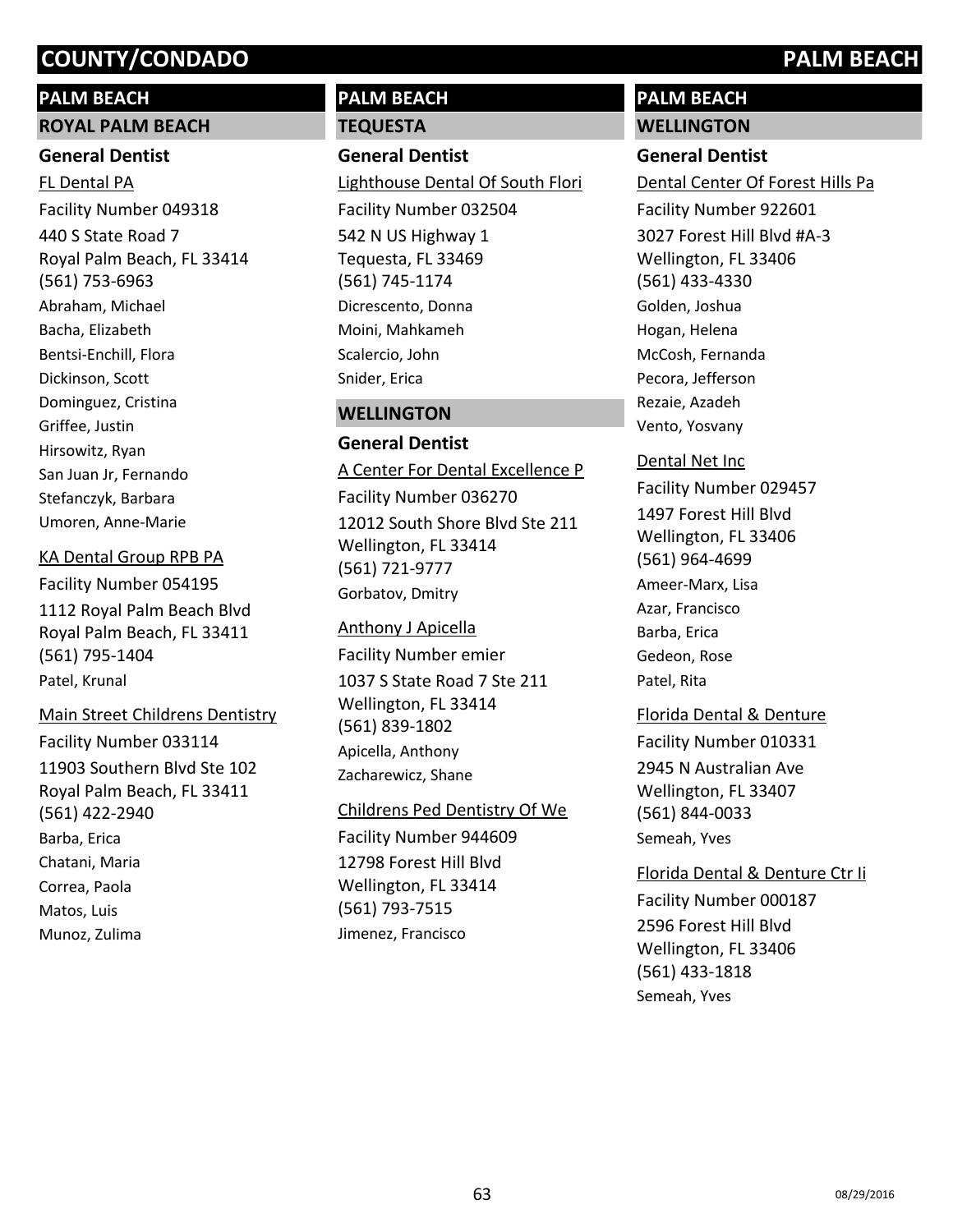# **PALM BEACH WELLINGTON**

# **General Dentist**

1800 Forest Hill Blvd Wellington, FL 33406 (561) 439-7400 Juana M Geldres DDS Pa Facility Number 014039 Geldres, Juana

# **PALM BEACH**

# **WELLINGTON**

**General Dentist** 13889 Wellington Trce Ste A5 Wellington, FL 33414 (561) 795-8900 Sage Dental Of Wellington PA Facility Number 054412 Alvarado-Romero Pou, Melissa Alvarez, Jonathan Azari, Scott Bergquist, Michael Bockian, Joshua Bratman, Jerry Buscemi, Amanda Castillo, Juan Chatani, Maria Childers, Carmen Coronado, Efrain Cowan, Marc Cruz, Antonio Daneshpajouh, Sara Darojat, Zuhdiyah Dean, Craig Draizin, Claudia Driscoll, Allison Duarte, Beatriz Durkan, Marcia Engelsberg, David Fernandez-Martinez, Mariangel Fox, Jeffrey Garcia-Porras, Marcela Garrison, Harvey Gedeon, Rose Ghattas, Maureen Gilbert, Mark Guerrero, Luis Gul, Yousaf Guthrie, Kelly Harrouff, Wade Horwitz, Steven Israel, Elie Juma, Zaileen Lamb, Nicole

# **PALM BEACH WELLINGTON**

# **General Dentist**

13889 Wellington Trce Ste A5 Wellington, FL 33414 (561) 795-8900 Sage Dental Of Wellington PA Facility Number 054412 Londono, Jennifer Lovetere, Thomas Ma, Robert Mohr, Eric Moncrieffe, Tiffany Naguib, Michelle Napoli, Marisa Ortega, Laura Ortiz, Ana Ortiz Perez, Marta Perez-Alamo, Jennifer Planes, Alex Quick, James Rappaport, David Rezvani, Caroline Rieger, Eric Ring, Stephen Rodriguez, Margarita Roshkind, David Sanches, Melanie Shofnos, Charles Simpson, Natalie Sirage, Ahmed Snider, Erica Steiner, Samantha Strauss, Theodore Suarez, Henry Urquiza, Yeneir Van Duyne, Tracy Vazana, Todd Vera, Anny Vignola, Jennifer Weisbrot, Bruce Young, Summer Yu, Cynthia Ziegler, Neal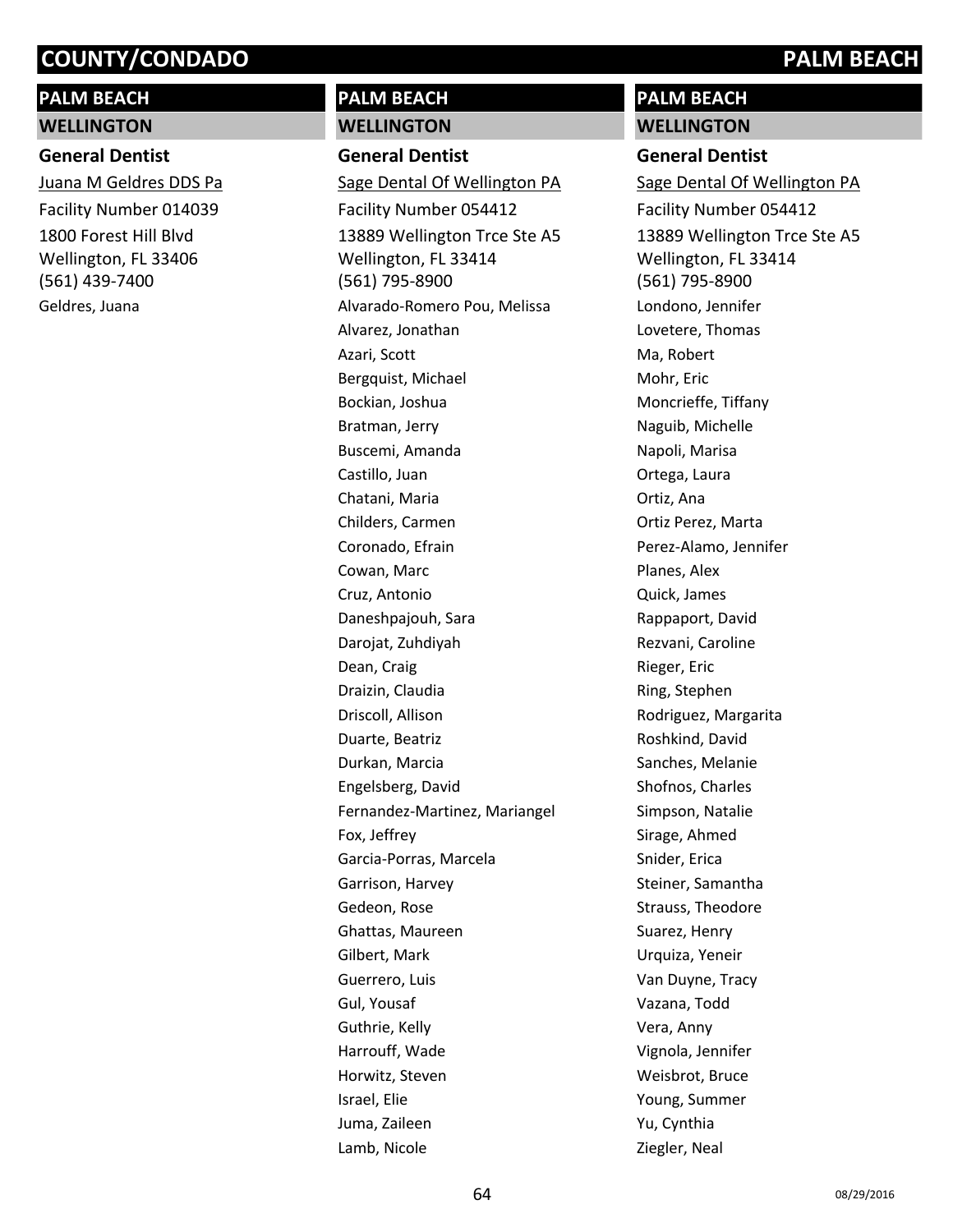# **PALM BEACH WELLINGTON**

# **General Dentist**

13889 Wellington Trce Ste A5 Wellington, FL 33414 (561) 795-8900 Sage Dental Of Wellington PA Facility Number 054412 Zylbering, Jason

# **PALM BEACH**

### **WELLINGTON**

**General Dentist**

1937 N Military Trl Ste U Wellington, FL 33409 (561) 683-7699 Sage Dental of West Palm Beach Military Trail, PA Facility Number 054416 Alvarado-Romero Pou, Melissa Alvarez, Jonathan Azari, Scott Bergquist, Michael Bockian, Joshua Bratman, Jerry Buscemi, Amanda Castillo, Juan Chatani, Maria Childers, Carmen Coronado, Efrain Cowan, Marc Cruz, Antonio Daneshpajouh, Sara Darojat, Zuhdiyah Dean, Craig Draizin, Claudia Driscoll, Allison Duarte, Beatriz Durkan, Marcia Engelsberg, David Fernandez-Martinez, Mariangel Fox, Jeffrey Garcia-Porras, Marcela Garrison, Harvey Gedeon, Rose Ghattas, Maureen Gilbert, Mark Guerrero, Luis Gul, Yousaf Guthrie, Kelly Harrouff, Wade Horwitz, Steven Israel, Elie Juma, Zaileen

# **PALM BEACH WELLINGTON**

### **General Dentist**

1937 N Military Trl Ste U Wellington, FL 33409 (561) 683-7699 Sage Dental of West Palm Beach Military Trail, PA Facility Number 054416 Lamb, Nicole Londono, Jennifer Ma, Robert Mohr, Eric Moncrieffe, Tiffany Naguib, Michelle Napoli, Marisa Ortega, Laura Ortiz, Ana Ortiz Perez, Marta Pare, Elizabeth Perez-Alamo, Jennifer Planes, Alex Quick, James Rappaport, David Rezvani, Caroline Rieger, Eric Ring, Stephen Rodriguez, Margarita Roshkind, David Sanches, Melanie Shofnos, Charles Simpson, Natalie Snider, Erica Steiner, Samantha Strauss, Theodore Suarez, Henry Urquiza, Yeneir Van Duyne, Tracy Vazana, Todd Vera, Anny Vignola, Jennifer Weisbrot, Bruce Young, Summer Yu, Cynthia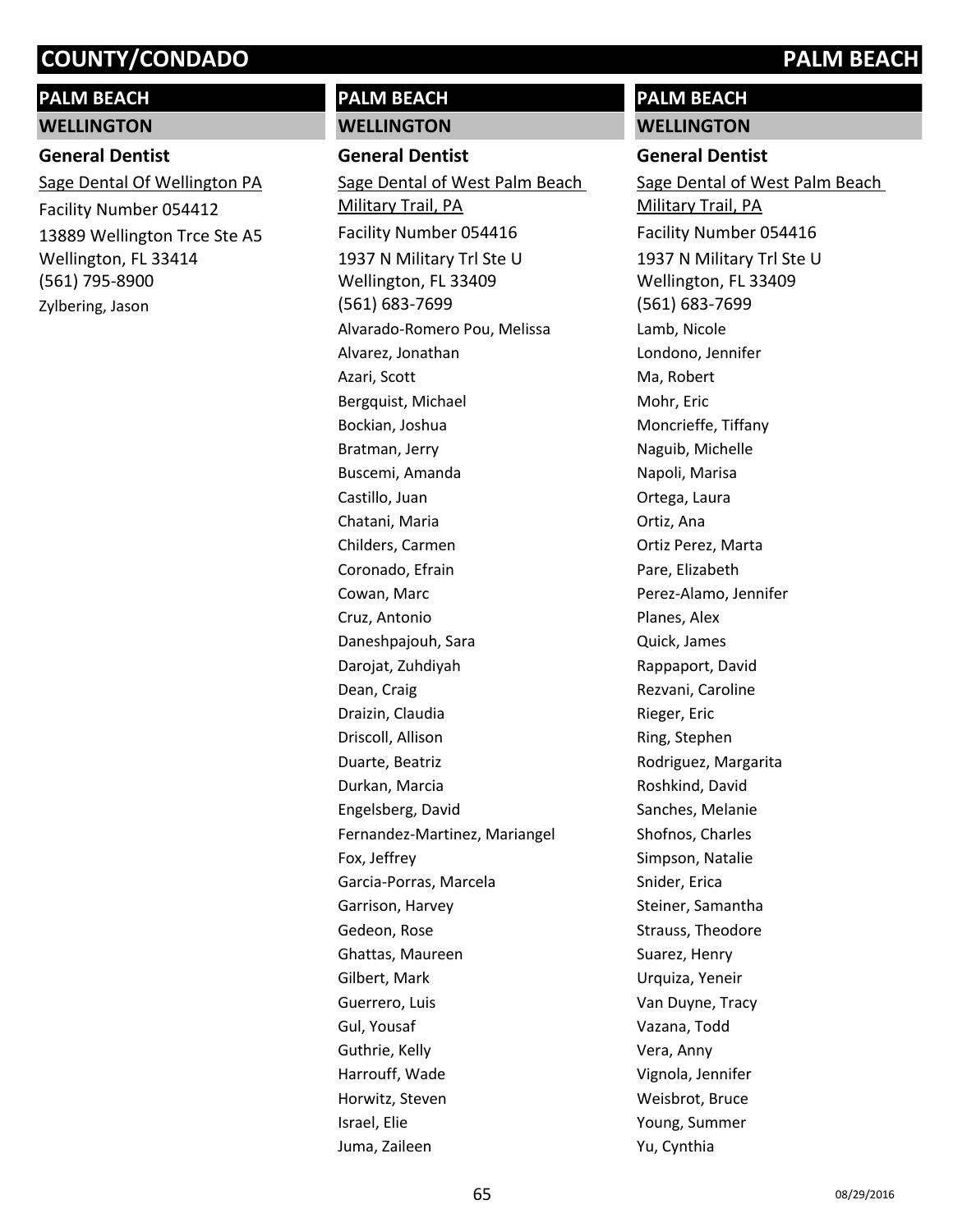# **PALM BEACH WELLINGTON**

# **General Dentist**

1937 N Military Trl Ste U Wellington, FL 33409 (561) 683-7699 Sage Dental of West Palm Beach Military Trail, PA Facility Number 054416 Ziegler, Neal Zylbering, Jason

2247 Palm Beach Lakes Blvd Ste 104104 Wellington, FL 33409 (561) 684-2282 Shapiro Family Dentistry Facility Number 024892 Shapiro, Dari Shapiro, Seth

3319 State Road 7 Ste 201 Wellington, FL 33449 (561) 557-2542 Smile Creation Dental Facility Number 055284 Vo, Danny

1037 S State Road 7 Ste 215 Wellington, FL 33414 (561) 333-4568 Toothtown Pediatric Dentistry Pa Facility Number 005354 Yang, Sue

Vincent Faso DDS

1035 S State Road 7 Ste 210 Wellington, FL 33414 (561) 792-8384 Facility Number 016240 Faso, Vincent

# **PALM BEACH WEST PALM BEACH**

**Pediatric Dentist** 4288 Okeechobee Blvd West Palm Beach, FL 33409 (561) 683-6247 Cross County Mall Dental Pa Facility Number 000007 Bond, Melanie Bradley, Alijah Di Re, Anthony Fornos, Jorge Fraga, Daynet Gonzalez, Kelly Gonzalez, Yanela Gorfien, Joseph Green, George Guilarte, Rhona Guthrie, Kelly Hayate, Jessica Henry, Carlianette Kalai, Ronen Kiani, Kamran Kopynets, Viktor Krasnov, Rostislav Kunstmann, Vivian Lago-Sanchez, Idelbis Licina, Zeljka Manzur, Kasim Nelson, John Pinto, Yenile Quevedo, Fernando Saltz, Jamie Uzunova-Dimova, Kalina Valdman, Vadim Zand, Maximus Gentle Dental Group of West Palm

1497 Forest Hill Blvd Ste D West Palm Beach, FL 33406 (561) 964-4699 Beach Forest Hill Facility Number 003444 Azari, Scott

# **PALM BEACH**

**WEST PALM BEACH**

# **Pediatric Dentist**

2260 Palm Bch Lk Blvd #201 West Palm Beach, FL 33409 (561) 683-5525 Group Dental Of The Palm Beaches Facility Number 970601 Brown, John Core, Enrico

Marianna Zadov Pa

4700 N Congress Ave West Palm Beach, FL 33407 (561) 666-9691 Facility Number 046891 Krykhtin, Pavel Zadov, Marianna

## Paul R Donatelli DMD Pa

1441 Forest Hill Blvd #300 West Palm Beach, FL 33406 (561) 586-7502 Facility Number 048838 Donatelli, Paul

## Perfect Dental INC

1217 S Military Trl Ste C West Palm Beach, FL 33415 (561) 642-6309 Facility Number 056903 Askowitz, Ronald Morales, Alexis Vallderuten-Castano, Alma

## Premiere Dental Care PC

600 S Dixie Hwy Ste 105 West Palm Beach, FL 33401 (561) 820-8898 Facility Number 036789 Elperin, Alexei Hui, Tin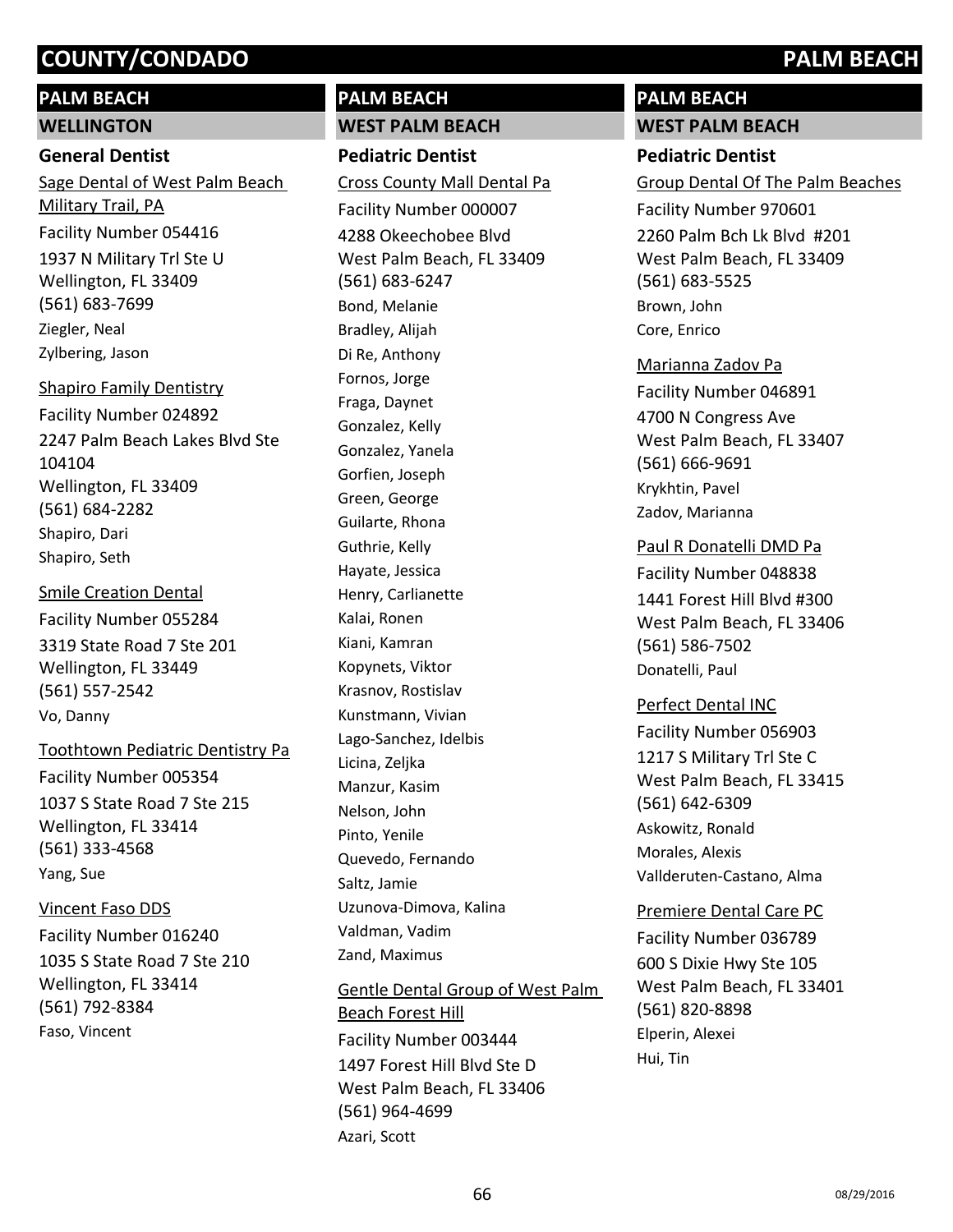# **PALM BEACH**

**WEST PALM BEACH**

# **Pediatric Dentist**

1535 Prosperity Farms Rd West Palm Beach, FL 33403 (561) 848-0987 Prosperity Dental Group Facility Number OSPERI Royzman, Anna

# **PALM BEACH**

**WEST PALM BEACH Pediatric Dentist**

137 S State Rd Ste 301 West Palm Beach, FL 33414 (461) 202-6880 Sage Dental of Royal Palm Beach **PLLC** Facility Number 054393 Alvarado-Romero Pou, Melissa Alvarez, Jonathan Azari, Scott Bergquist, Michael Bratman, Jerry Buscemi, Amanda Castillo, Juan Chatani, Maria Childers, Carmen Coronado, Efrain Cowan, Marc Cruz, Antonio Daneshpajouh, Sara Darojat, Zuhdiyah Dean, Craig Draizin, Claudia Driscoll, Allison Duarte, Beatriz Durkan, Marcia Engelsberg, David Fernandez-Martinez, Mariangel Fox, Jeffrey Garcia-Porras, Marcela Garrison, Harvey Gedeon, Rose Ghattas, Maureen Gilbert, Mark Guerrero, Luis Gul, Yousaf Guthrie, Kelly Harrouff, Wade Horwitz, Steven Israel, Elie Juma, Zaileen Lamb, Nicole

# **PALM BEACH**

**WEST PALM BEACH**

# **Pediatric Dentist**

137 S State Rd Ste 301 West Palm Beach, FL 33414 (461) 202-6880 Sage Dental of Royal Palm Beach PLLC Facility Number 054393 Londono, Jennifer Ma, Robert Mohr, Eric Moncrieffe, Tiffany Naguib, Michelle Napoli, Marisa Newton, Emily Ortega, Laura Ortiz, Ana Ortiz Perez, Marta Pare, Elizabeth Perez-Alamo, Jennifer Planes, Alex Quick, James Rappaport, David Rezvani, Caroline Rieger, Eric Ring, Stephen Rodriguez, Margarita Roshkind, David Shofnos, Charles Simpson, Natalie Sirage, Ahmed Snider, Erica Steiner, Samantha Strauss, Theodore Suarez, Henry Urquiza, Yeneir Van Duyne, Tracy Vazana, Todd Weisbrot, Bruce Young, Summer Yu, Cynthia Ziegler, Neal Zylbering, Jason